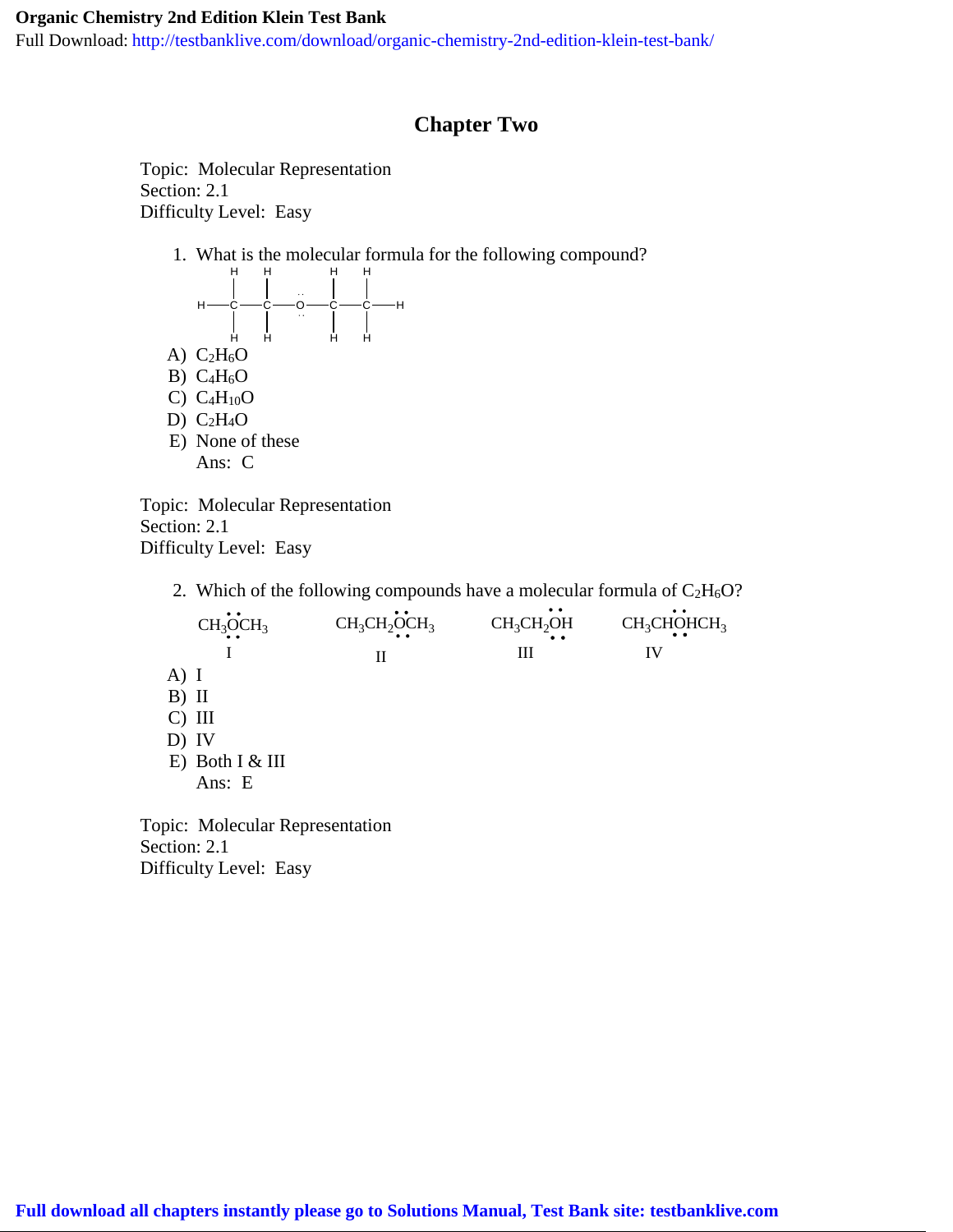3. Which of the following is the correct condensed structure for the following compound?



Topic: Molecular Representation Section: 2.1 Difficulty Level: Easy

4. Which of the following is the correct condensed structure for the following compound?



Topic: Molecular Representation Section: 2.1 Difficulty Level: Medium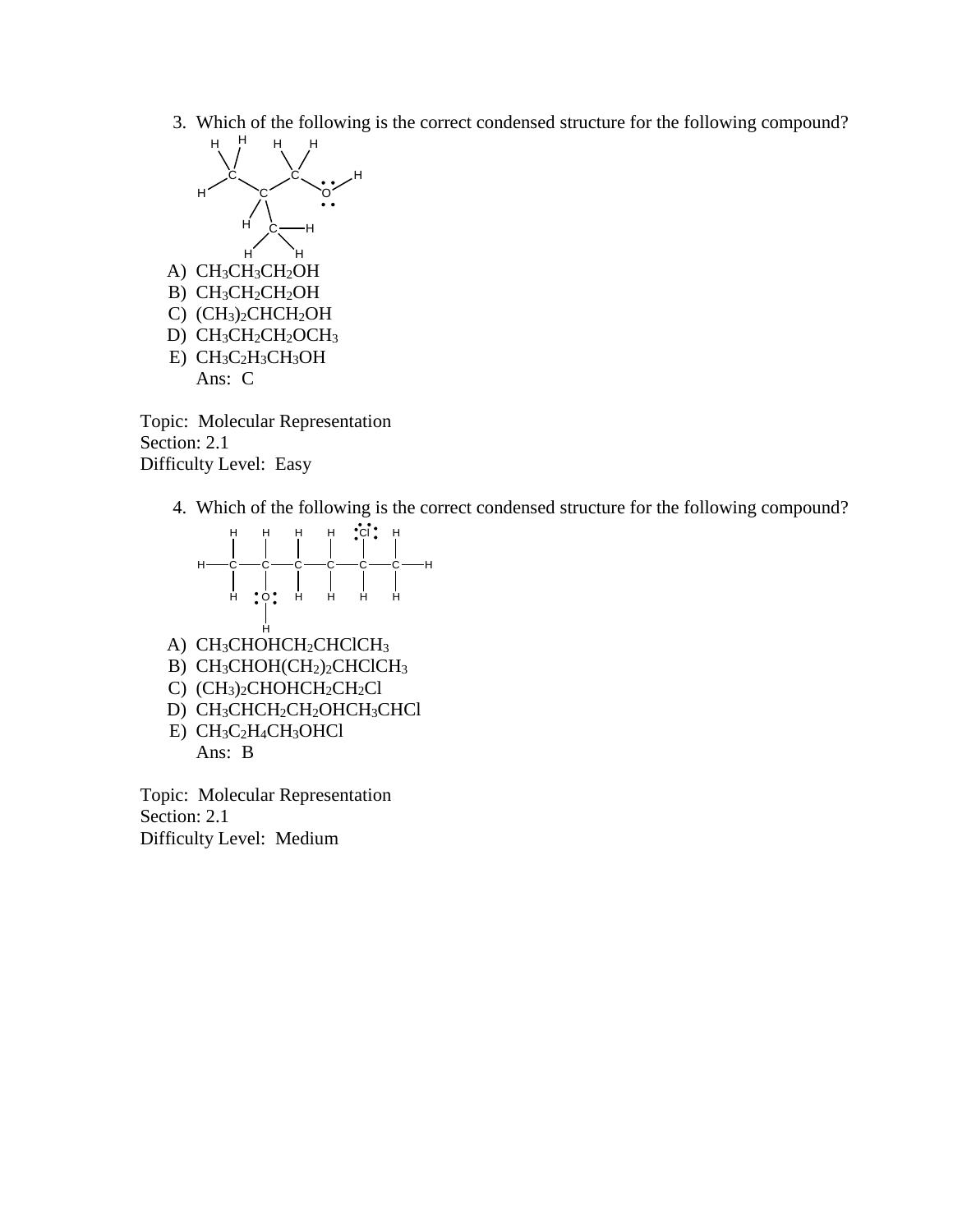5. Which of the following is the correct condensed structure for the following compound?



Topic: Molecular Representation Section: 2.1 Difficulty Level: Medium

6. Which of the following is the correct condensed structure for the following compound?



Topic: Molecular Representation Section: 2.1 Difficulty Level: Medium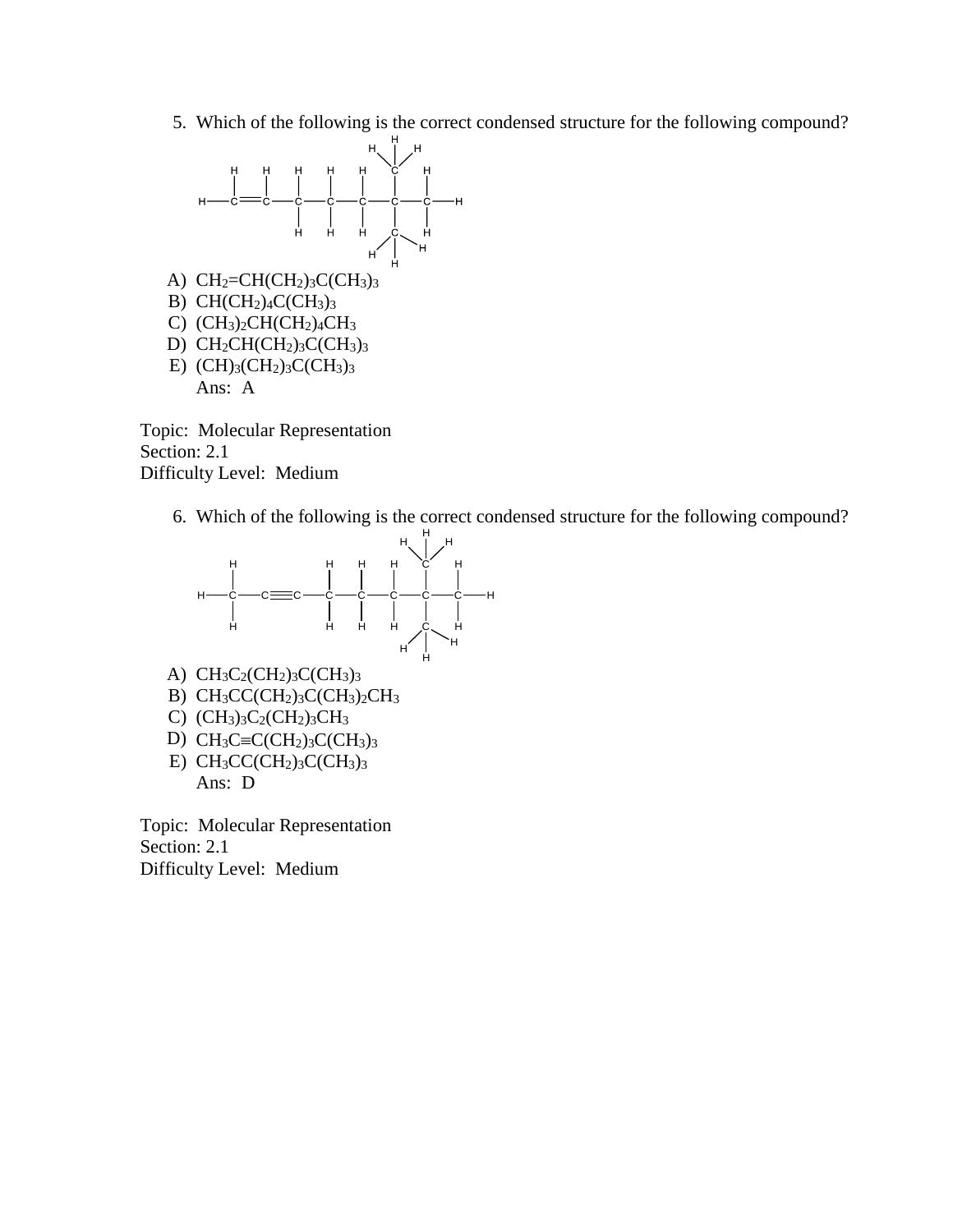7. Which of the following is the correct condensed structure for the following compound?



Topic: Molecular Representation Section: 2.1 Difficulty Level: Hard

8. Provide correct condensed structure for the following compound.



Topic: Molecular Representation Section: 2.1

Difficulty Level: Hard

9. Provide correct condensed structure for the following compound.



Topic: Molecular Representation Section: 2.1 Difficulty Level: Easy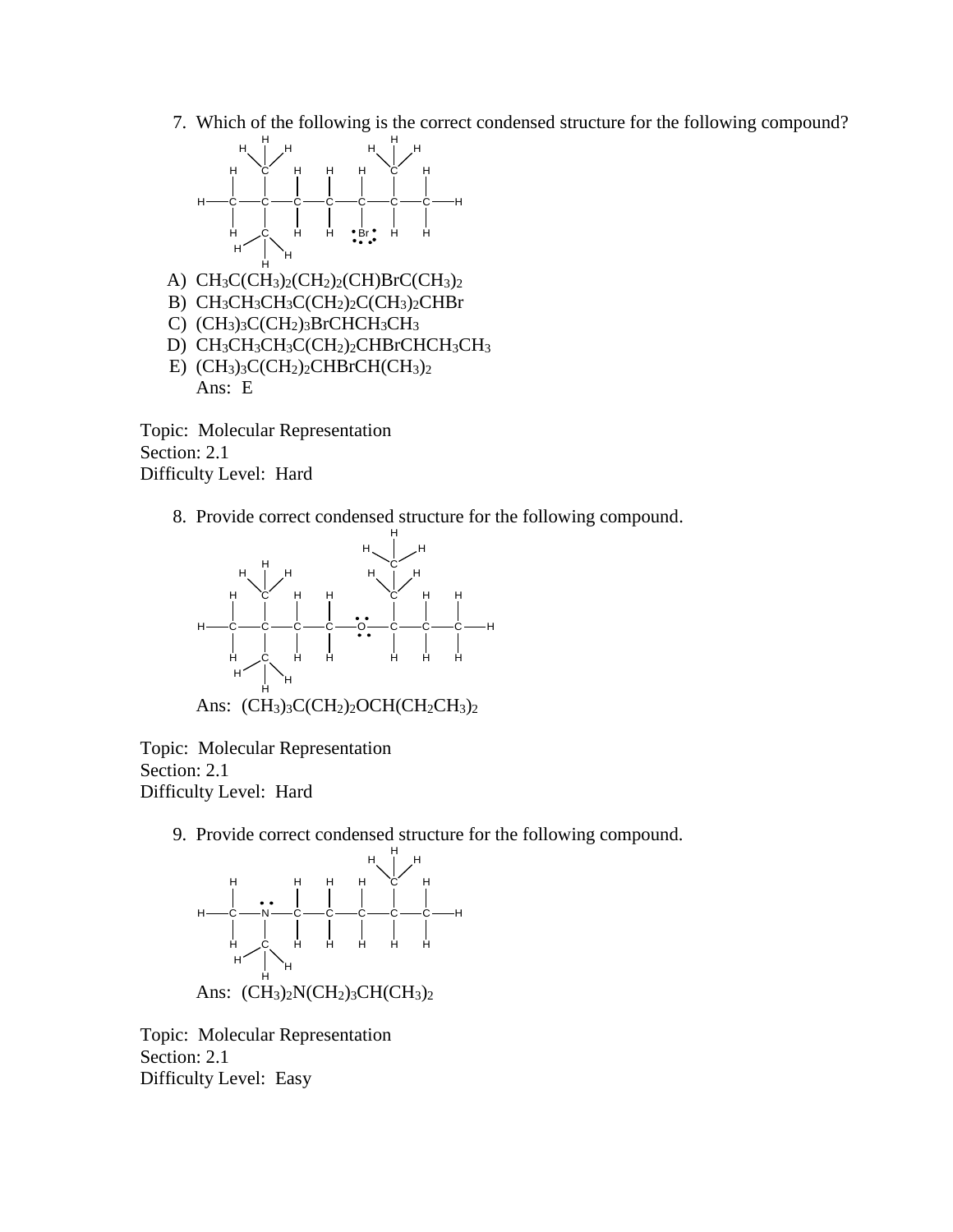- 10. Which of the following is the correct molecular formula for  $(CH_3CH_2)_4C$ ?
- A)  $C_8H_{20}$
- B)  $C_5H_{20}$
- C)  $C_9H_{20}$
- D)  $C_6H_5$
- $E) C<sub>3</sub>H<sub>20</sub>$ Ans: C
- Topic: Molecular Representation Section: 2.1 Difficulty Level: Easy
	- 11. Which of the following is the correct Lewis structure for  $CH_3(CH_2)_2NH_2$ ?



Topic: Molecular Representation Section: 2.1 Difficulty Level: Easy

12. Which of the following is the correct Lewis structure for  $CH<sub>3</sub>(CH<sub>2</sub>)<sub>2</sub>OH?$ 



Topic: Molecular Representation Section: 2.1 Difficulty Level: Easy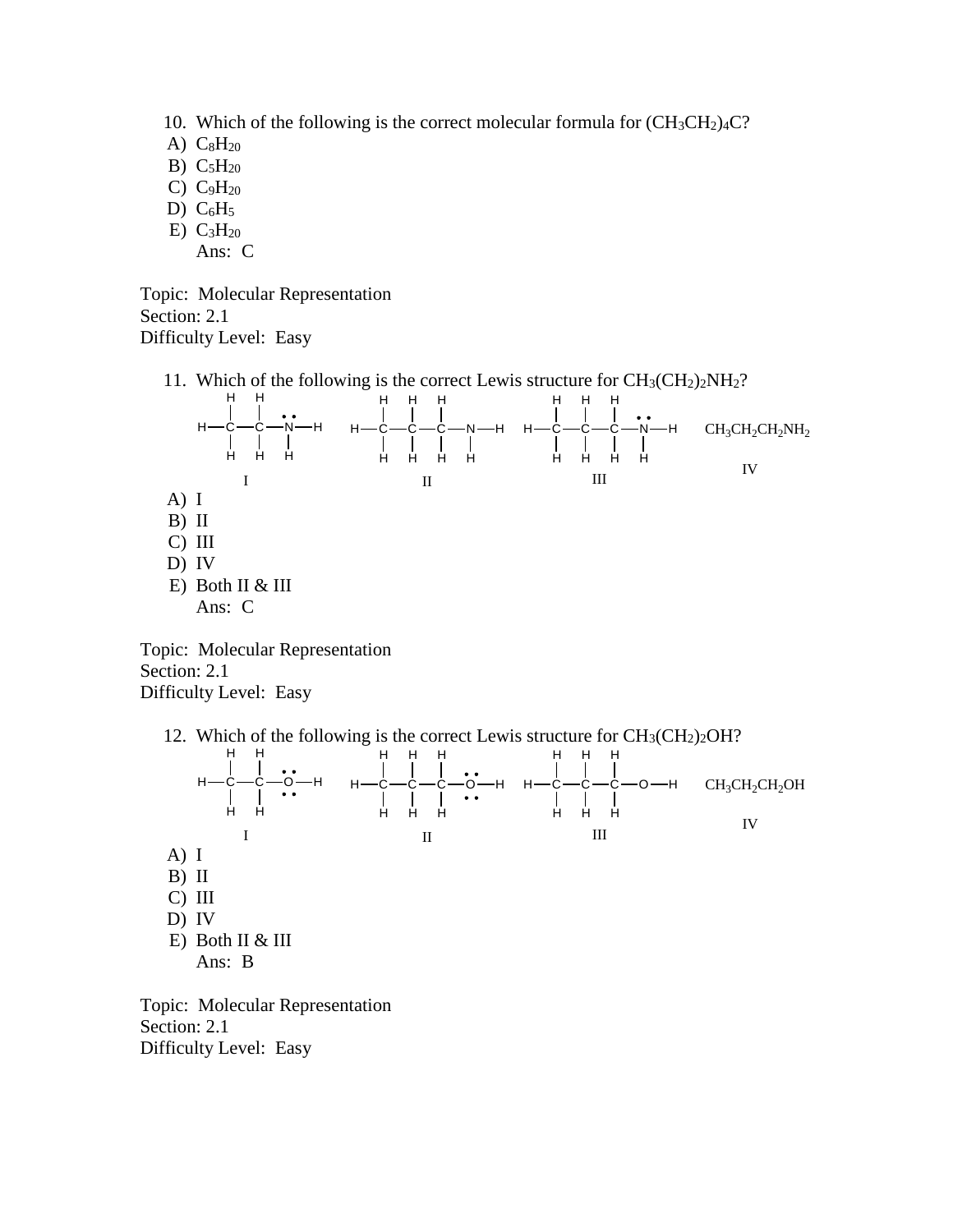13. Which of the following is the correct Lewis structure for  $(CH<sub>3</sub>)<sub>2</sub>CHCH<sub>2</sub>OH$ ?



Topic: Molecular Representation Section: 2.1 Difficulty Level: Medium

14. Which of the following is the correct Lewis structure for  $(CH<sub>3</sub>)<sub>3</sub>C(CH<sub>2</sub>)<sub>2</sub>NHCH<sub>3</sub>?$ 



Topic: Molecular Representation Section: 2.1 Difficulty Level: Medium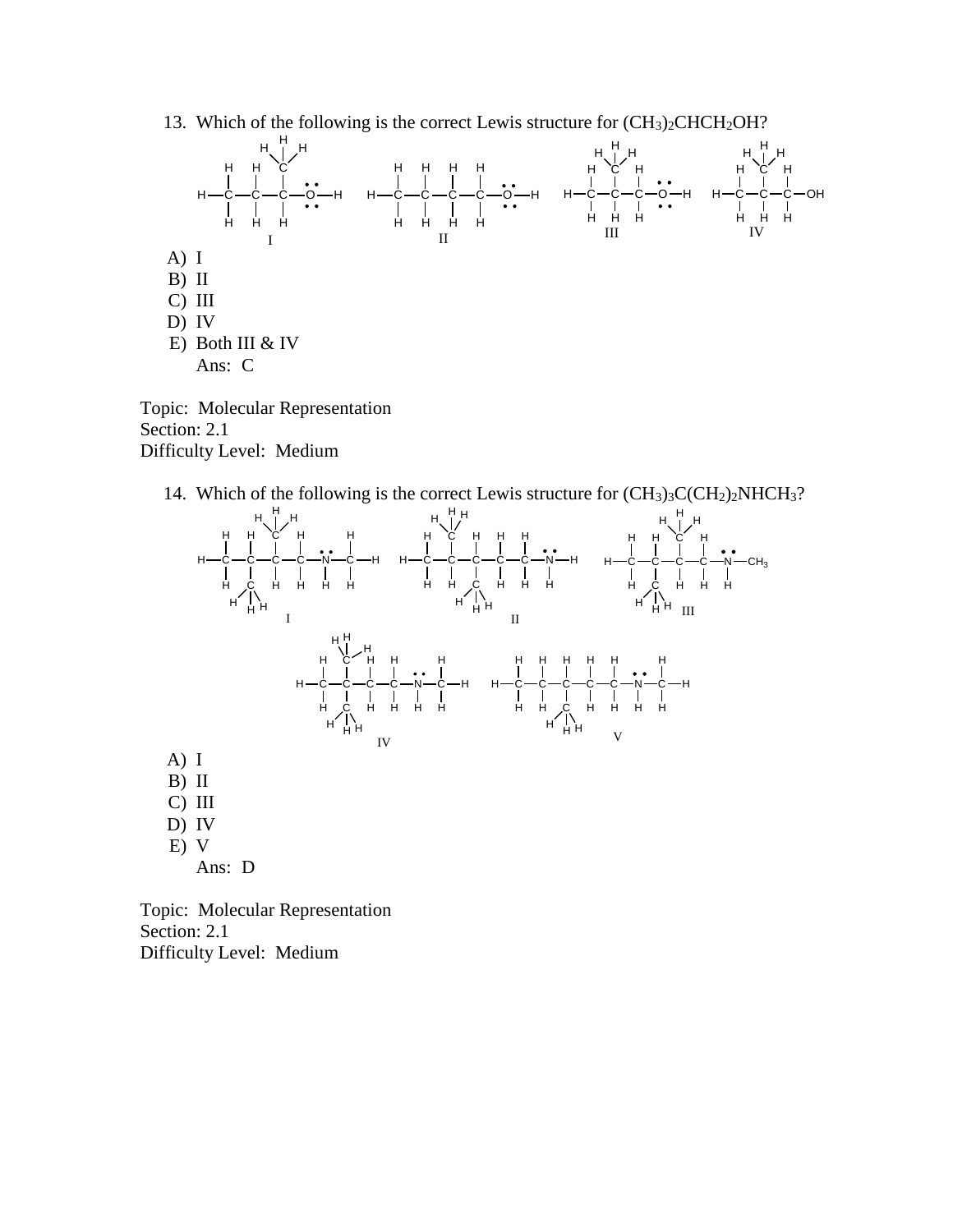15. Draw the Lewis structure for  $CH_3C \equiv C(CH_2)_3C(CH_3)_3$ . Ans: H



Topic: Molecular Representation Section: 2.1 Difficulty Level: Hard

16. Draw the Lewis structure for  $(CH_3)_3C(CH_2)_2OCH(CH_2CH_3)_2$ . Ans:



Topic: Bond Line Structure Section: 2.2 Difficulty Level: Easy

17. Which of the following bond-line structures are of the same compound?



Ans: D

Topic: Bond Line Structure Section: 2.2 Difficulty Level: Easy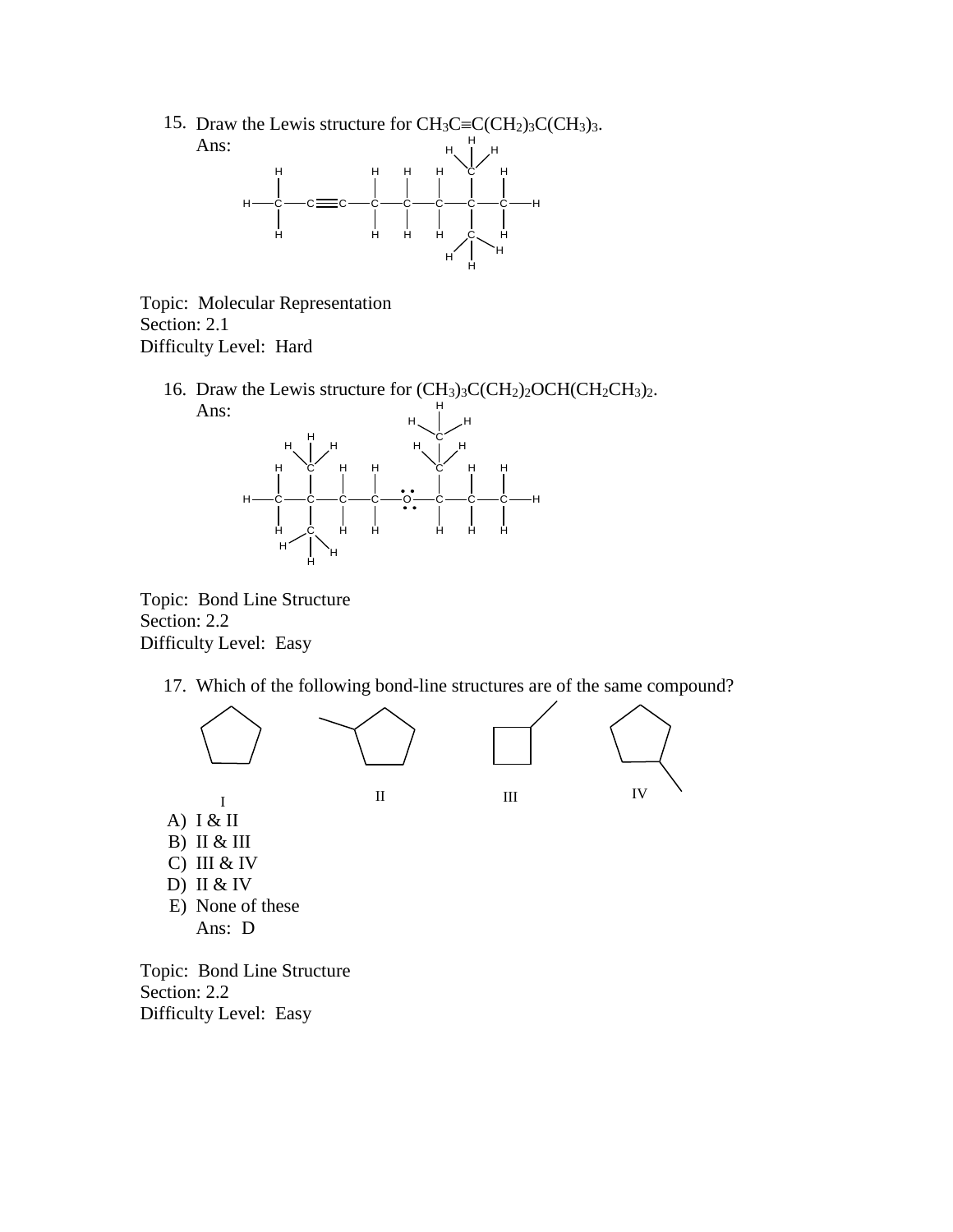18. Which of the following bond-line structures are of the same compound?



Section: 2.2 Difficulty Level: Easy

19. How many H atoms are connected to the indicated carbon atom?



- C) three
- D) four
- E) none
	- Ans: E

Topic: Bond Line Structure Section: 2.2 Difficulty Level: Easy

20. How many H atoms are connected to the indicated carbon atom?



- B) two
- C) three
- D) four
- E) none
	- Ans: A

Topic: Bond Line Structure Section: 2.2 Difficulty Level: Easy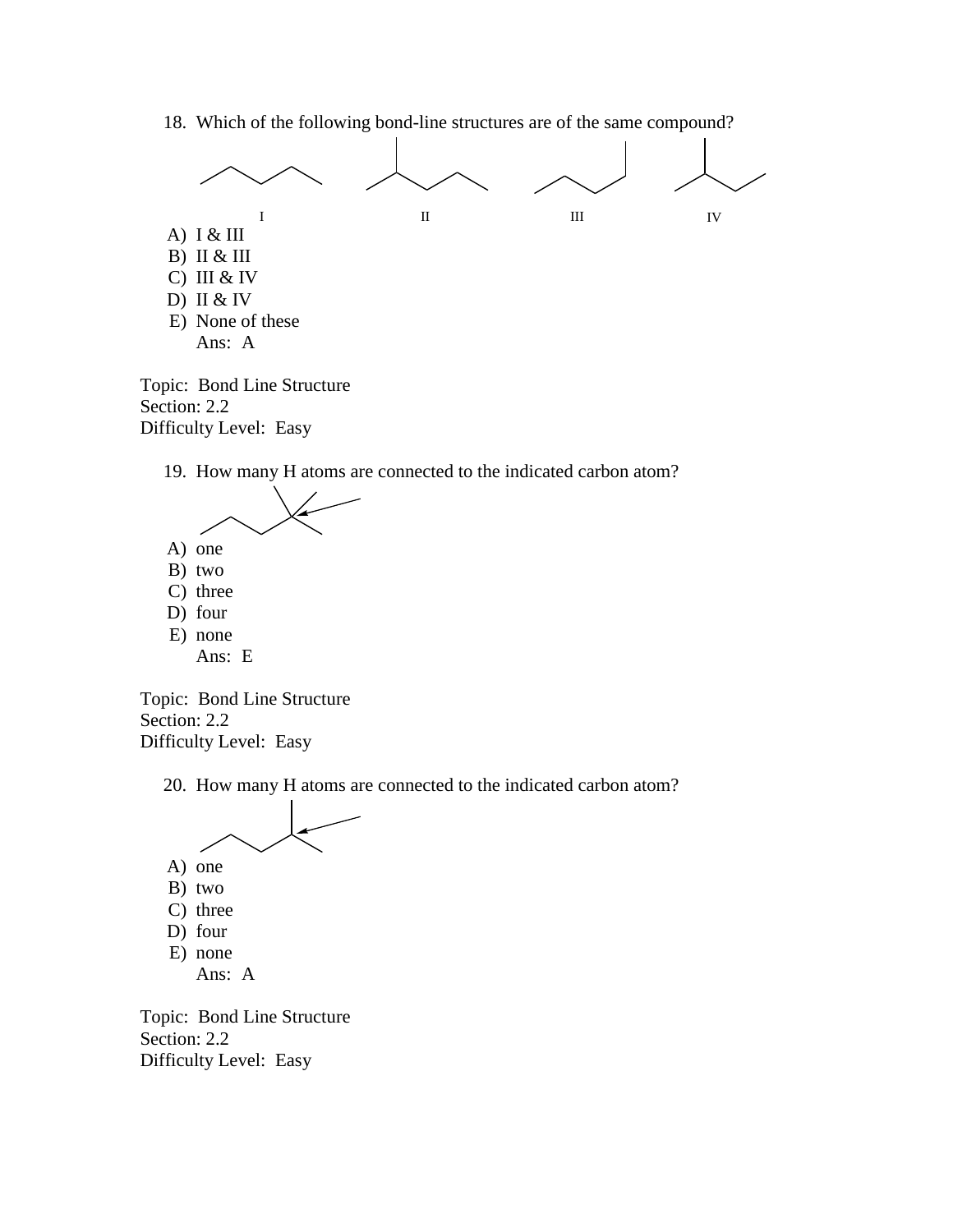21. How many H atoms are connected to the indicated carbon atom?



- D) four
- E) none
	- Ans: B

Topic: Bond Line Structure Section: 2.2 Difficulty Level: Easy

22. How many H atoms are connected to the indicated carbon atom?



Topic: Bond Line Structure Section: 2.2 Difficulty Level: Easy

23. How many H atoms are connected to the indicated carbon atom?



- A) one
- B) two
- C) three
- D) four
- E) none Ans: E

Topic: Bond Line Structure Section: 2.2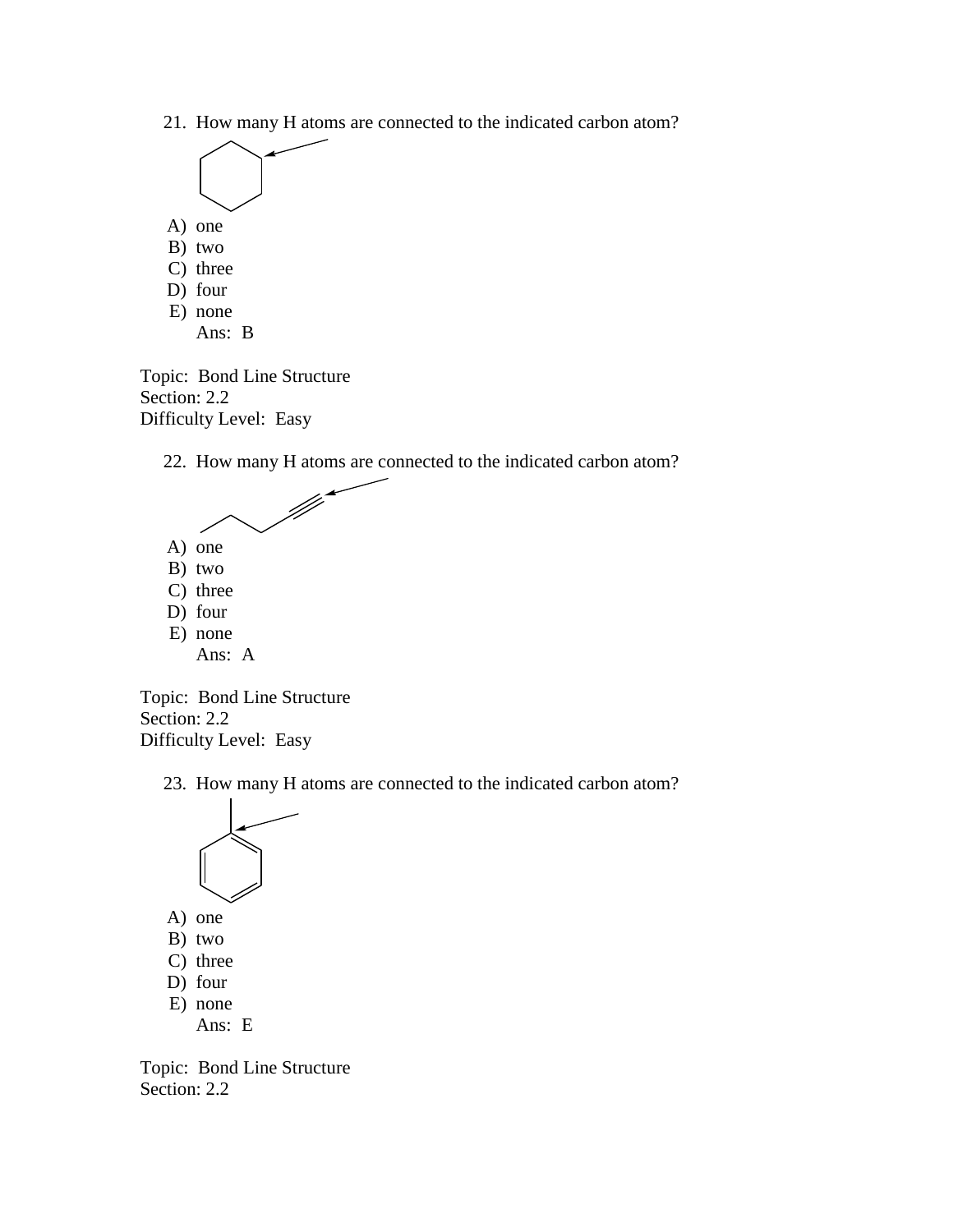Difficulty Level: Easy

24. For the following transformation how many H atoms are added or lost?



Topic: Bond Line Structure Section: 2.2 Difficulty Level: Easy

25. For the following transformation how many H atoms are added or lost?



- B) Added two
- C) Lost one
- D) Lost two
- E) No change Ans: B

Topic: Bond Line Structure Section: 2.2 Difficulty Level: Easy

26. For the following transformation how many H atoms are added or lost?



- A) Added one
- B) Added two
- C) Lost one
- D) Lost two
- E) No change Ans: E

Topic: Bond Line Structure Section: 2.2 Difficulty Level: Easy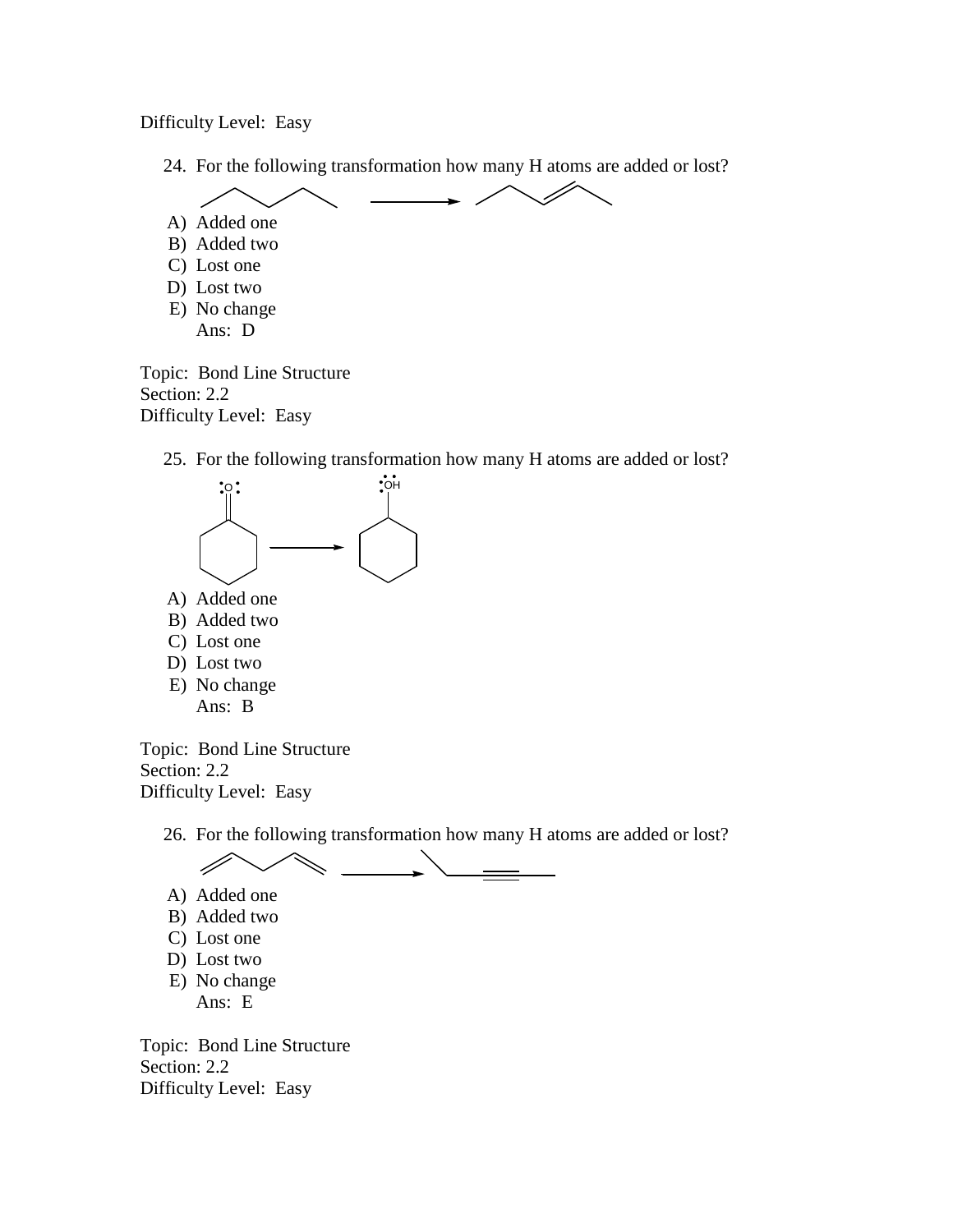27. For the following transformation how many H atoms are added or lost?



- A) Added one
- B) Added two
- C) Lost one
- D) Lost two
- E) No change Ans: E

Topic: Bond Line Structure Section: 2.2 Difficulty Level: Medium

28. For the following transformation how many H atoms are added or lost?



- A) Added one
- B) Added two
- C) Lost one
- D) Lost two
- E) No change Ans: D

Topic: Bond Line Structure Section: 2.2 Difficulty Level: Medium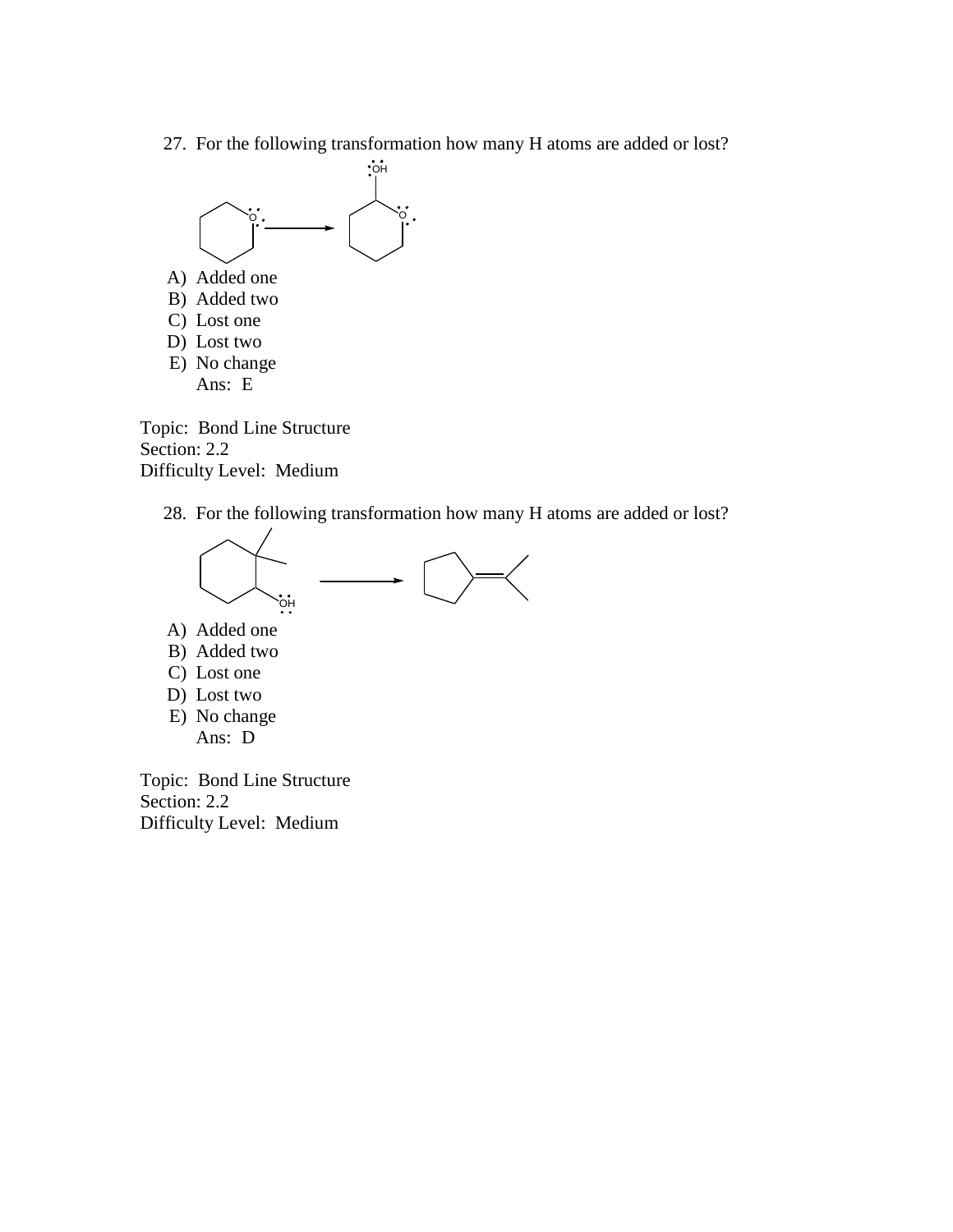29. For the following transformation how many H atoms are added or lost?



Topic: Bond Line Structure Section: 2.2 Difficulty Level: Easy

30. Which of the following is the correct Lewis structure for the following compound?



Section: 2.2 Difficulty Level: Easy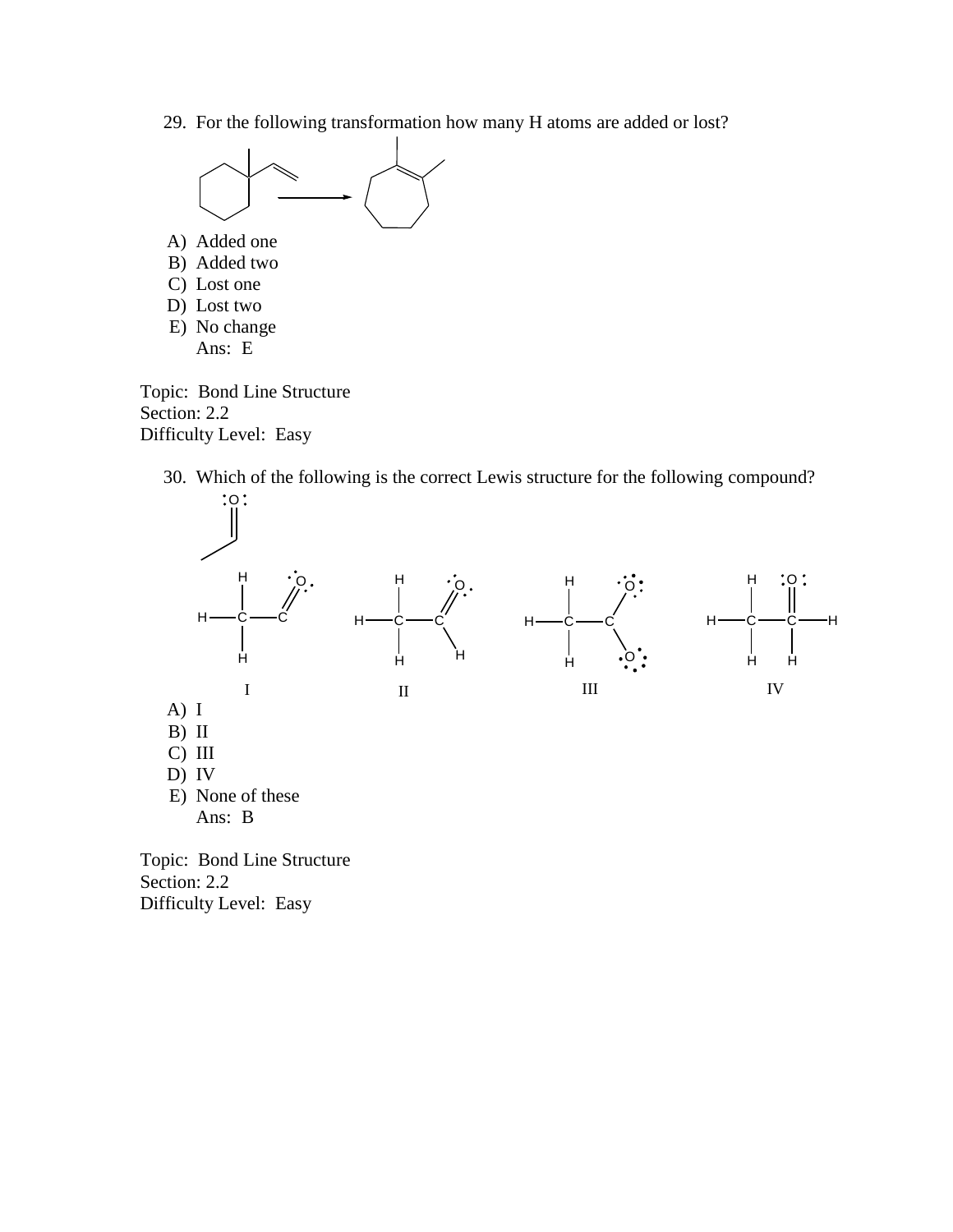31. Which of the following is the correct bond-line structure for  $(CH_3)_4C$ ?



Topic: Bond Line Structure Section: 2.2 Difficulty Level: Easy

32. Which of the following is the correct bond-line structure for  $(CH_3)_2CHCH_2CH_3$ ?



Topic: Bond Line Structure Section: 2.2

Difficulty Level: Medium

33. Which of the following is the correct bond-line structure for  $(CH_3)_2CHCH_2C(CH_3)_3$ ?



Topic: Bond Line Structure Section: 2.2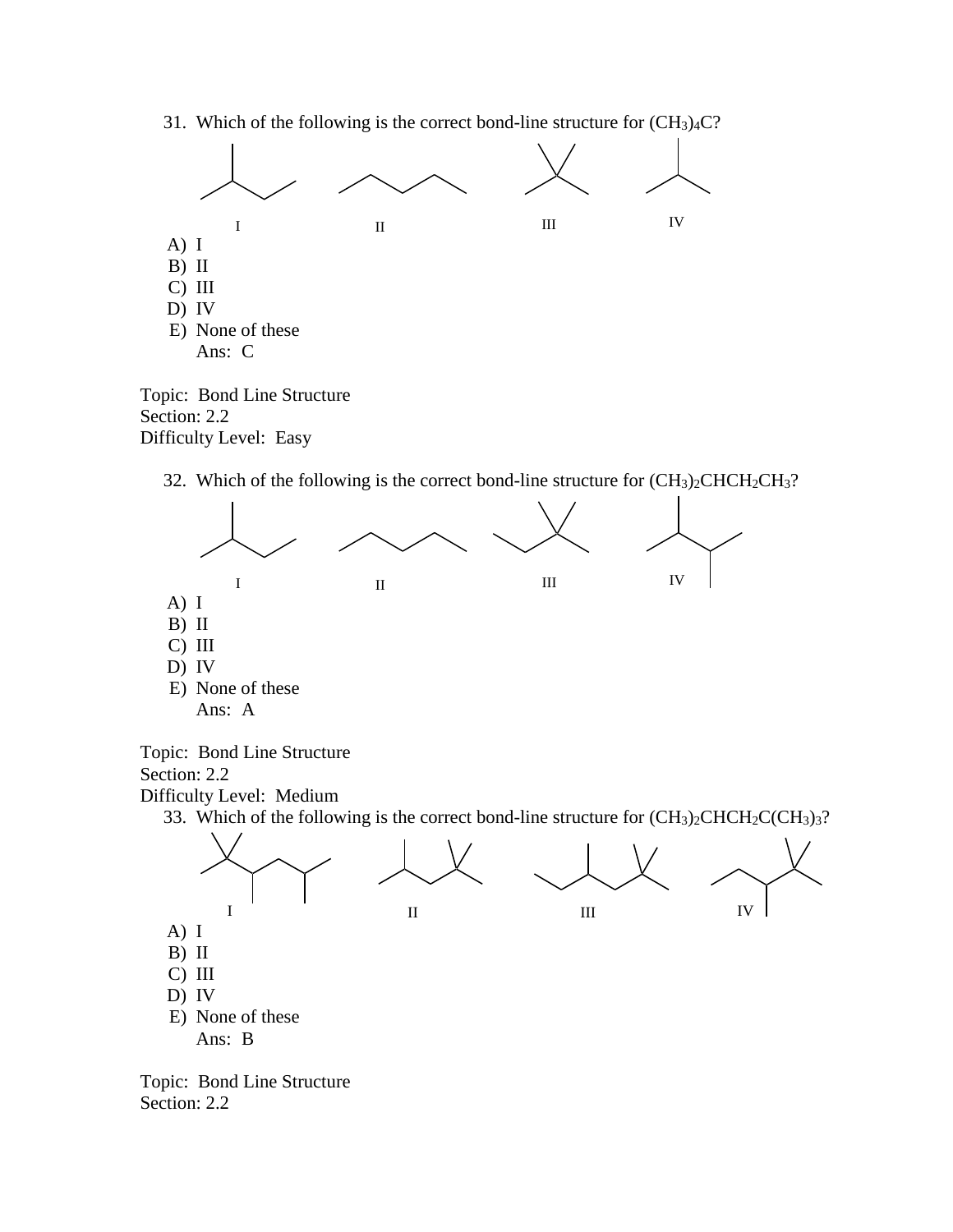## Difficulty Level: Medium



34. Which of the following is the correct bond-line structure for  $CH_3C\equiv C(CH_2)_2CH(CH_3)_2$ ?





Topic: Bond Line Structure Section: 2.2 Difficulty Level: Medium

> 36. Draw a bond-line structure for  $CH_3CH_2O(CH_2)_2CH(CH_3)_2$ . Ans:



Topic: Bond Line Structure Section: 2.2 Difficulty Level: Hard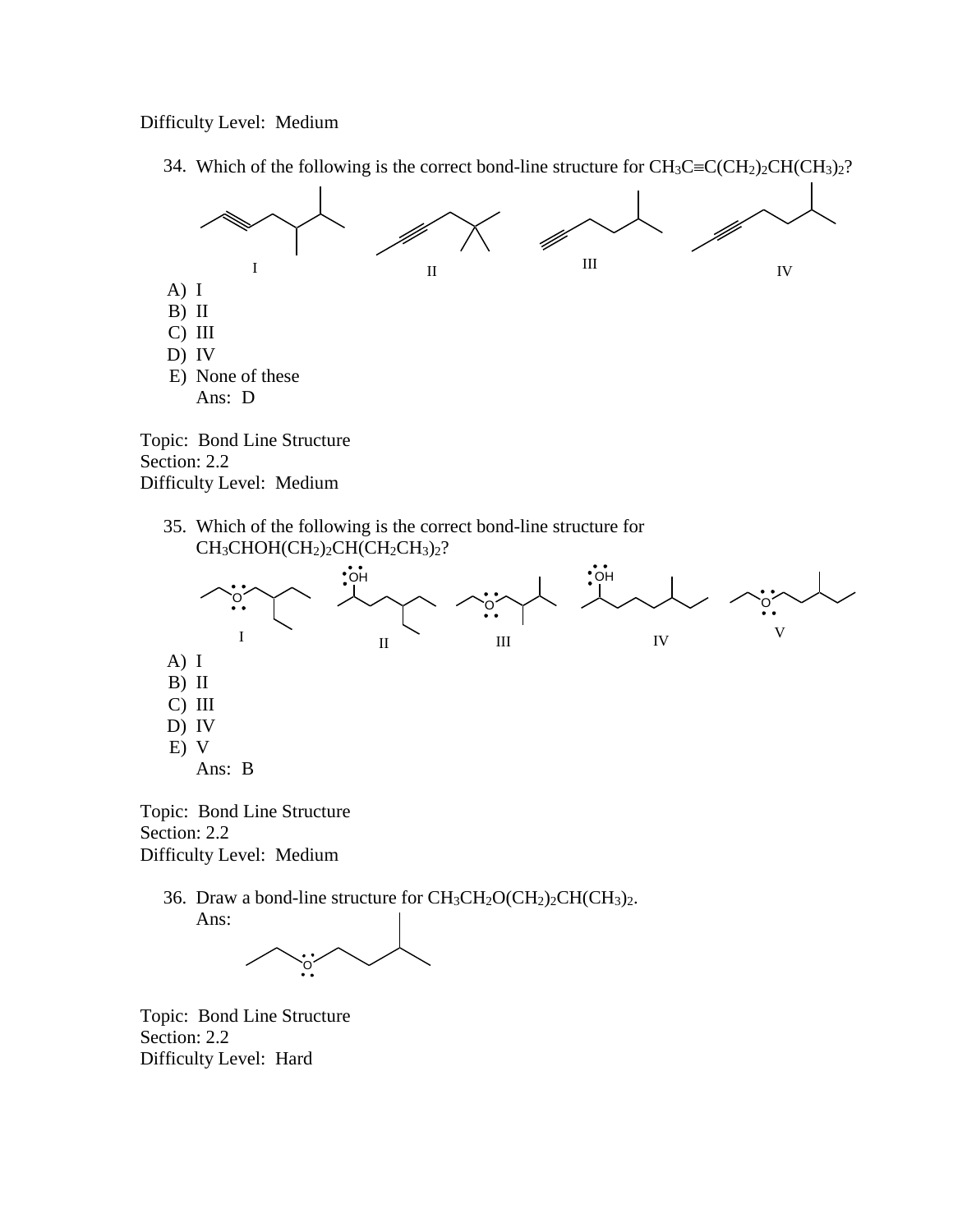37. Draw a bond-line structure for (CH3)2N(CH2)3CH(CH3)2.



Topic: Bond Line Structure Section: 2.2 Difficulty Level: Hard

38. Draw a bond-line structure for  $CH_3C \equiv C(CH_2)_3C(CH_3)_2CH_2OCH_3$ . Ans:



Topic: Bond Line Structure Section: 2.2 Difficulty Level: Hard

> 39. Draw a bond-line structure for each constitutional isomer with a molecular formula of  $C_2H_4O.$



Topic: Bond Line Structure Section: 2.2 Difficulty Level: Hard

> 40. Draw a bond-line structure for each constitutional isomer with a molecular formula of  $C<sub>3</sub>H<sub>8</sub>O.$



Topic: Bond Line Structure Section: 2.2 Difficulty Level: Hard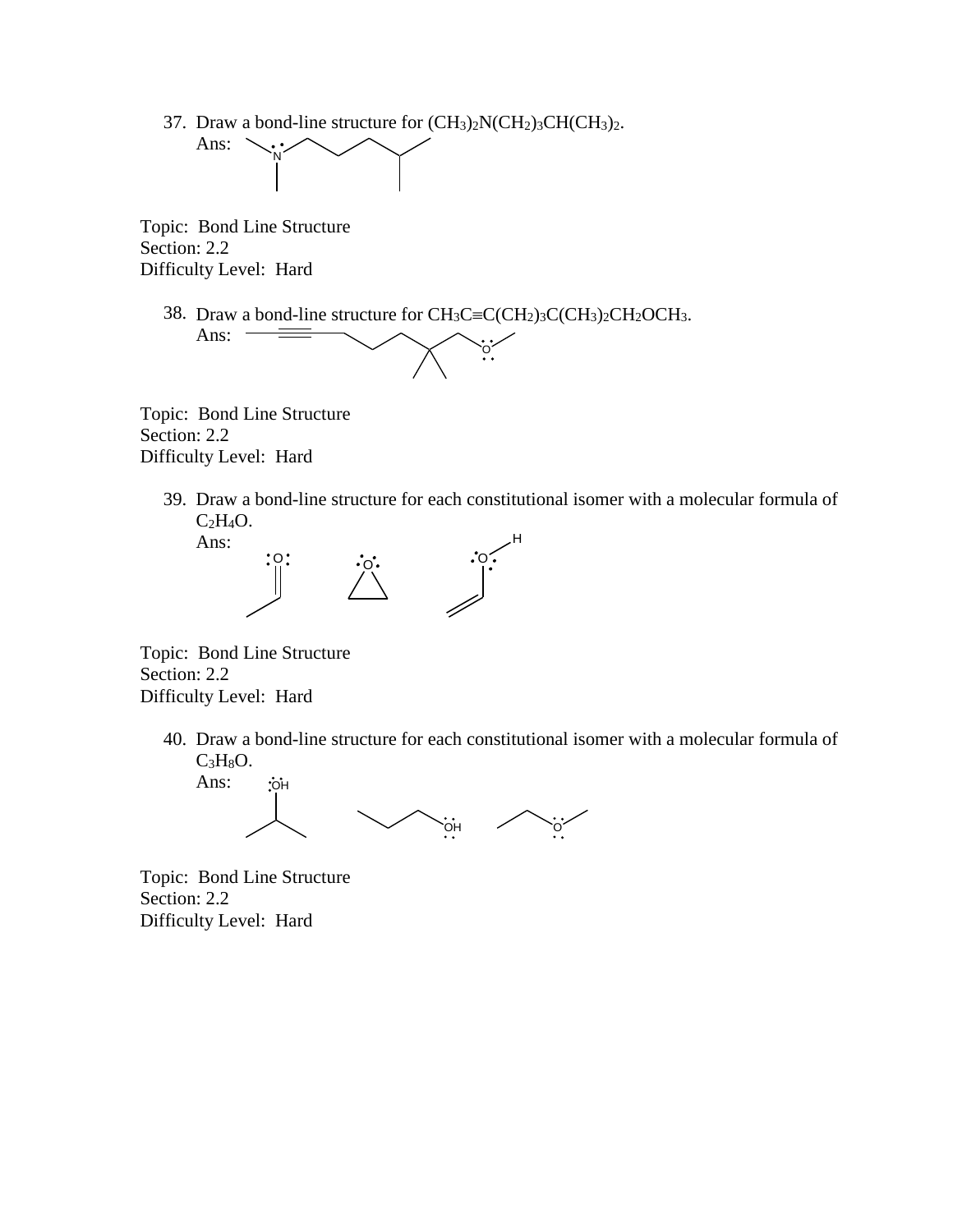41. Provide a condensed structure for the following compound.



Ans:  $(CH<sub>3</sub>)<sub>3</sub>CCH<sub>2</sub>CH(CH<sub>2</sub>CH<sub>3</sub>)(CH<sub>2</sub>)<sub>2</sub>CH(CH<sub>3</sub>)CH<sub>2</sub>CH<sub>3</sub>$ 

Topic: Bond Line Structure Section: 2.2 Difficulty Level: Hard

42. Provide a condensed structure for the following compound.



Ans:  $(CH<sub>3</sub>)<sub>3</sub>C(CH<sub>2</sub>)<sub>2</sub>CH(NH<sub>2</sub>)CH=CHCH<sub>3</sub>$ 

Topic: Bond Line Structure Section: 2.2 Difficulty Level: Hard

> 43. Draw a bond-line structure for each constitutional isomer with molecular formula  $C_4H_{10}O.$ Ans:



Topic: Bond Line Structure Section: 2.2 Difficulty Level: Hard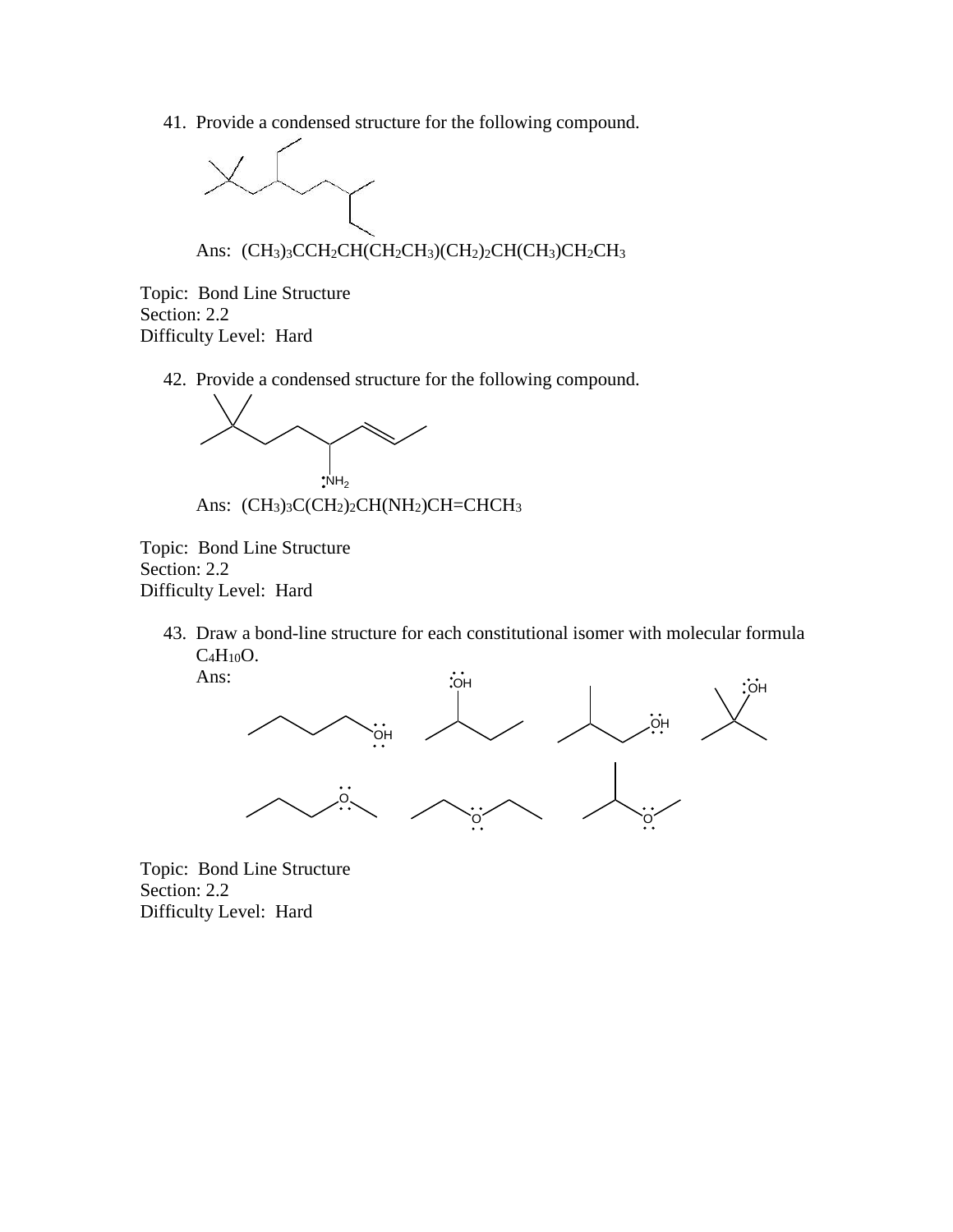44. Draw a bond-line structure for each constitutional isomer with molecular formula  $C_4H_{11}N$ .



Topic: Bond Line Structure Section: 2.2 Difficulty Level: Medium

> 45. Naproxen, sold under the trade name Aleve, has the following structure. What is the molecular formula for naproxen?



Ans: C<sub>14</sub>H<sub>14</sub>O<sub>3</sub>

Topic: Bond Line Structure Section: 2.2 Difficulty Level: Hard

> 46. AZT, used in the treatment of AIDS, has the following structure. What is the molecular formula for AZT?



Topic: Bond Line Structure Section: 2.2 Difficulty Level: Hard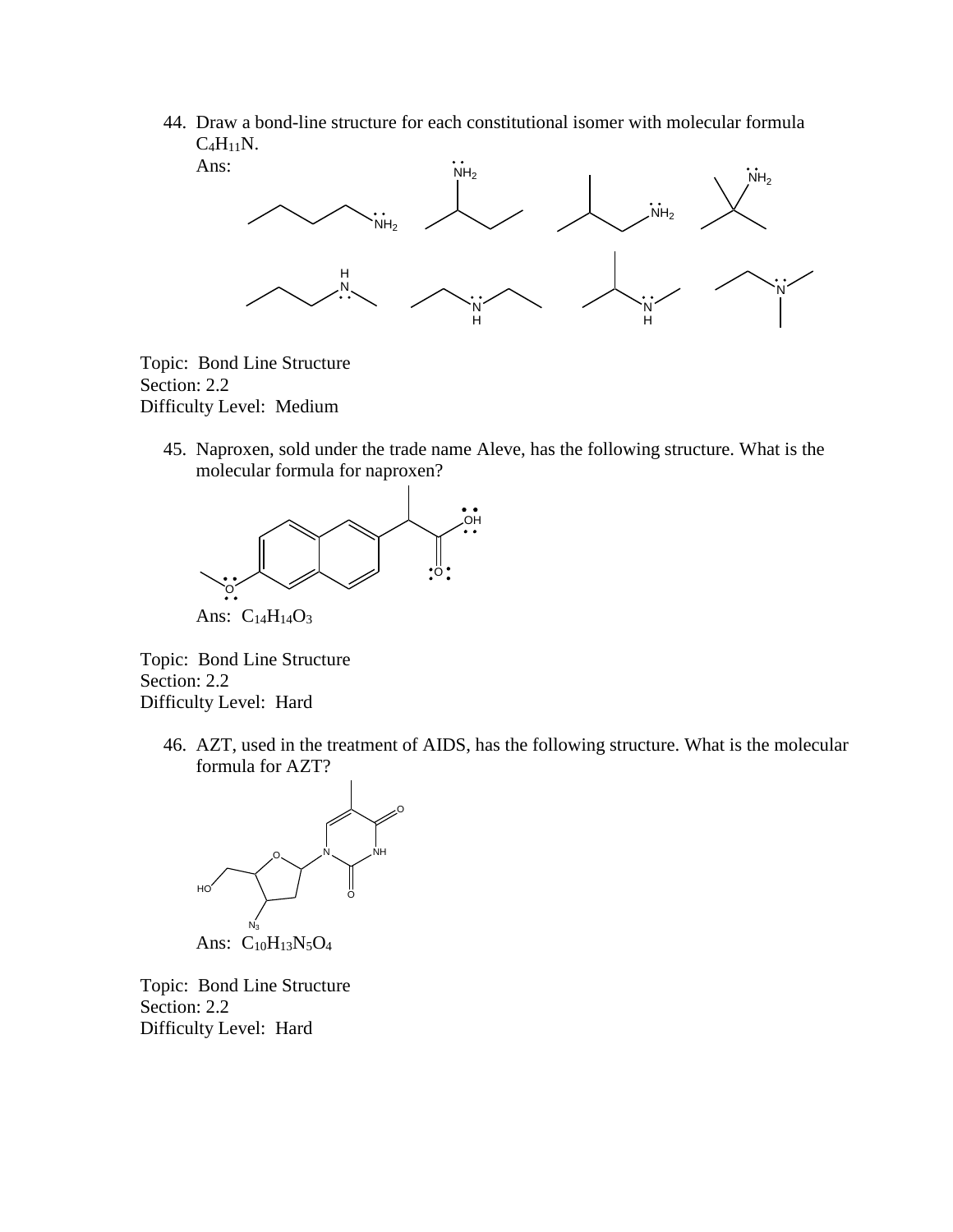47. Capsaicin, found in peppers, has the following structure. What is the molecular formula for capsaicin?



Topic: Identifying Functional Groups Section: 2.3 Difficulty Level: Easy

48. Which of the following compounds contain an alcohol functional group?



Topic: Identifying Functional Groups Section: 2.3 Difficulty Level: Easy

49. Which of the following compounds contain an alkene functional group?



Topic: Identifying Functional Groups Section: 2.3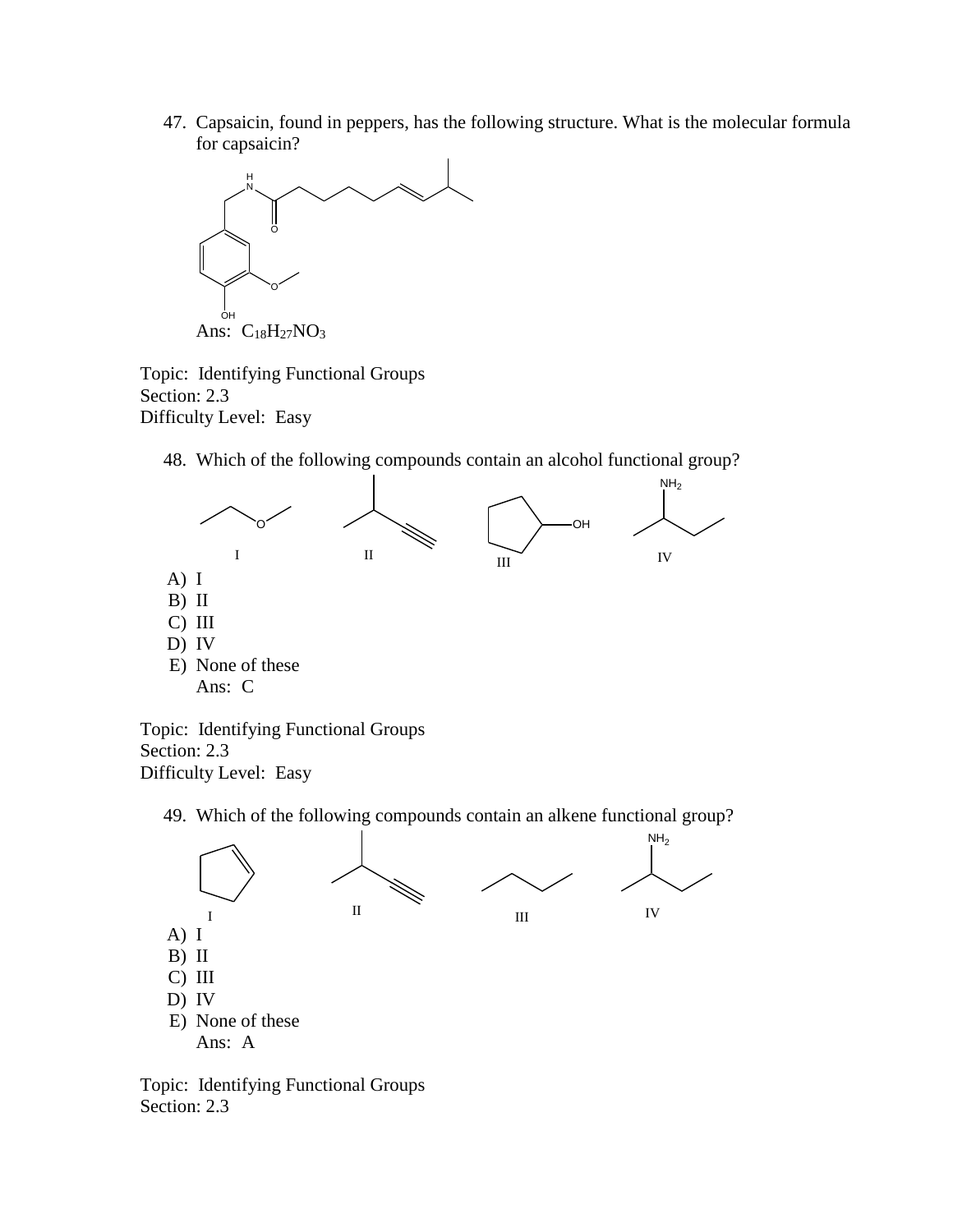Difficulty Level: Easy

50. Which of the following compounds contain an amine functional group?



Topic: Identifying Functional Groups Section: 2.3 Difficulty Level: Easy

51. Which of the following compounds contain a ketone functional group?



Topic: Identifying Functional Groups Section: 2.3 Difficulty Level: Easy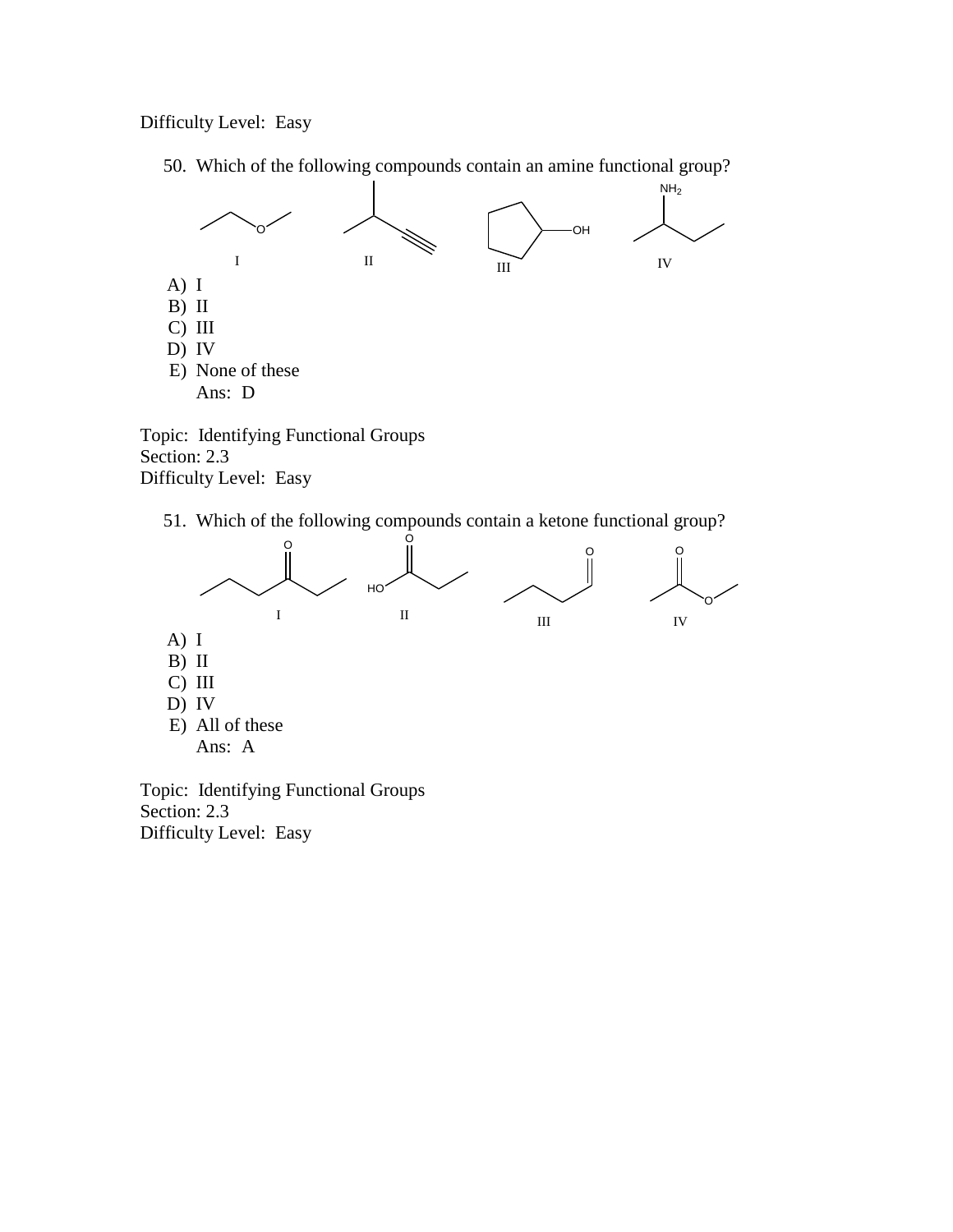52. Which of the following compounds contain an aromatic ring?



Topic: Identifying Functional Groups Section: 2.3 Difficulty Level: Easy

53. Which of the following compounds contain an ester functional group?



Topic: Identifying Functional Groups Section: 2.3 Difficulty Level: Easy



Topic: Identifying Functional Groups Section: 2.3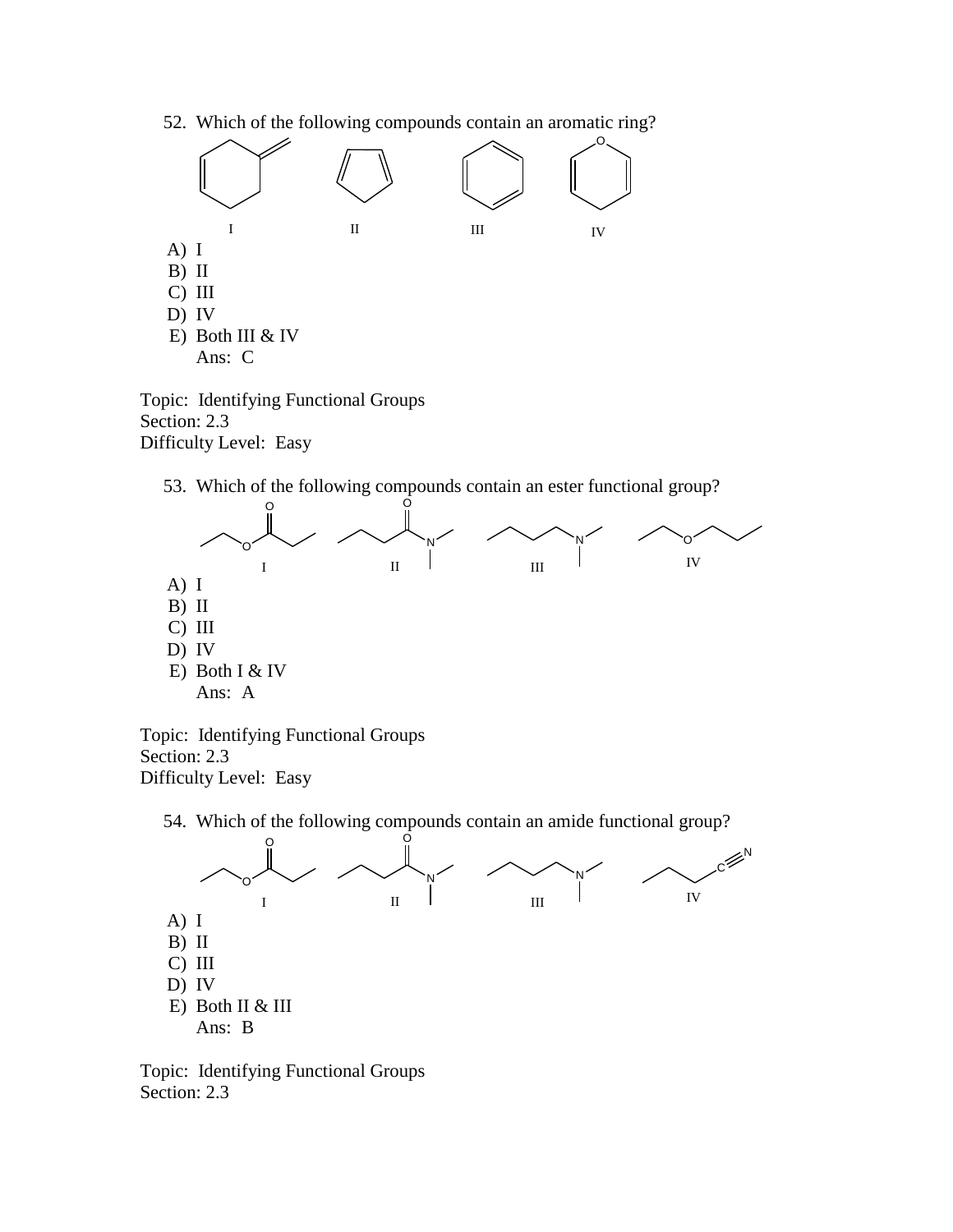Difficulty Level: Medium

55. What functional group(s) is (are) present in the following compound?



- A) ketone & alkene
- B) ketone & alkyne
- C) aldehyde & alkene
- D) aldehyde & alkyne
- E) ester & alkene Ans: C

Topic: Identifying Functional Groups Section: 2.3 Difficulty Level: Medium

56. Which of the following compounds have both a ketone and an ester functional group?



Topic: Identifying Functional Groups Section: 2.3 Difficulty Level: Medium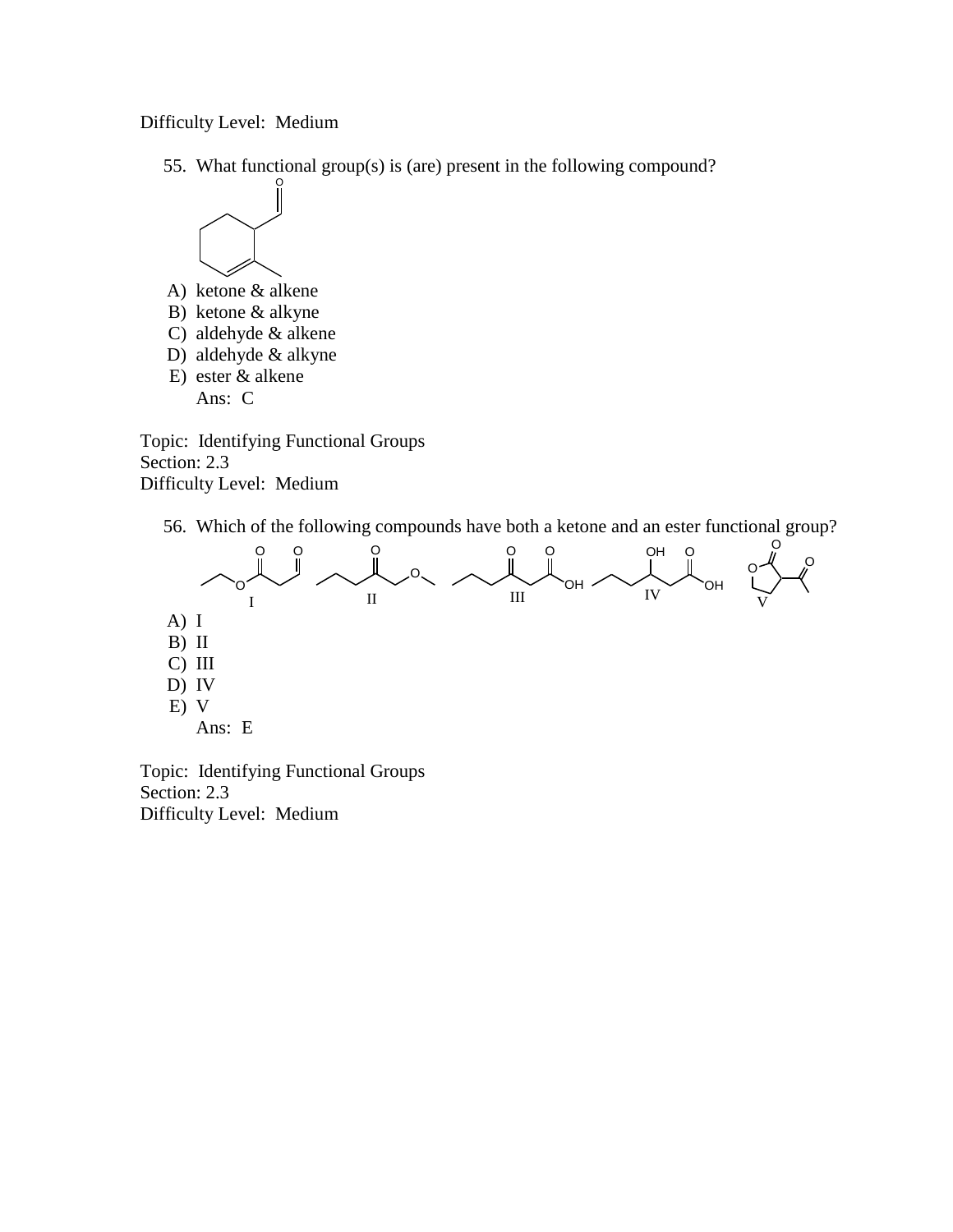57. Norethynodrel, a component of the first combined oral contraceptive, has the following structure. Identify the functional groups in Norethynodrel.



Topic: Identifying Functional Groups Section: 2.3 Difficulty Level: Medium

58. Identify the functional groups in the following compound.



Topic: Identifying Functional Groups Section: 2.3 Difficulty Level: Hard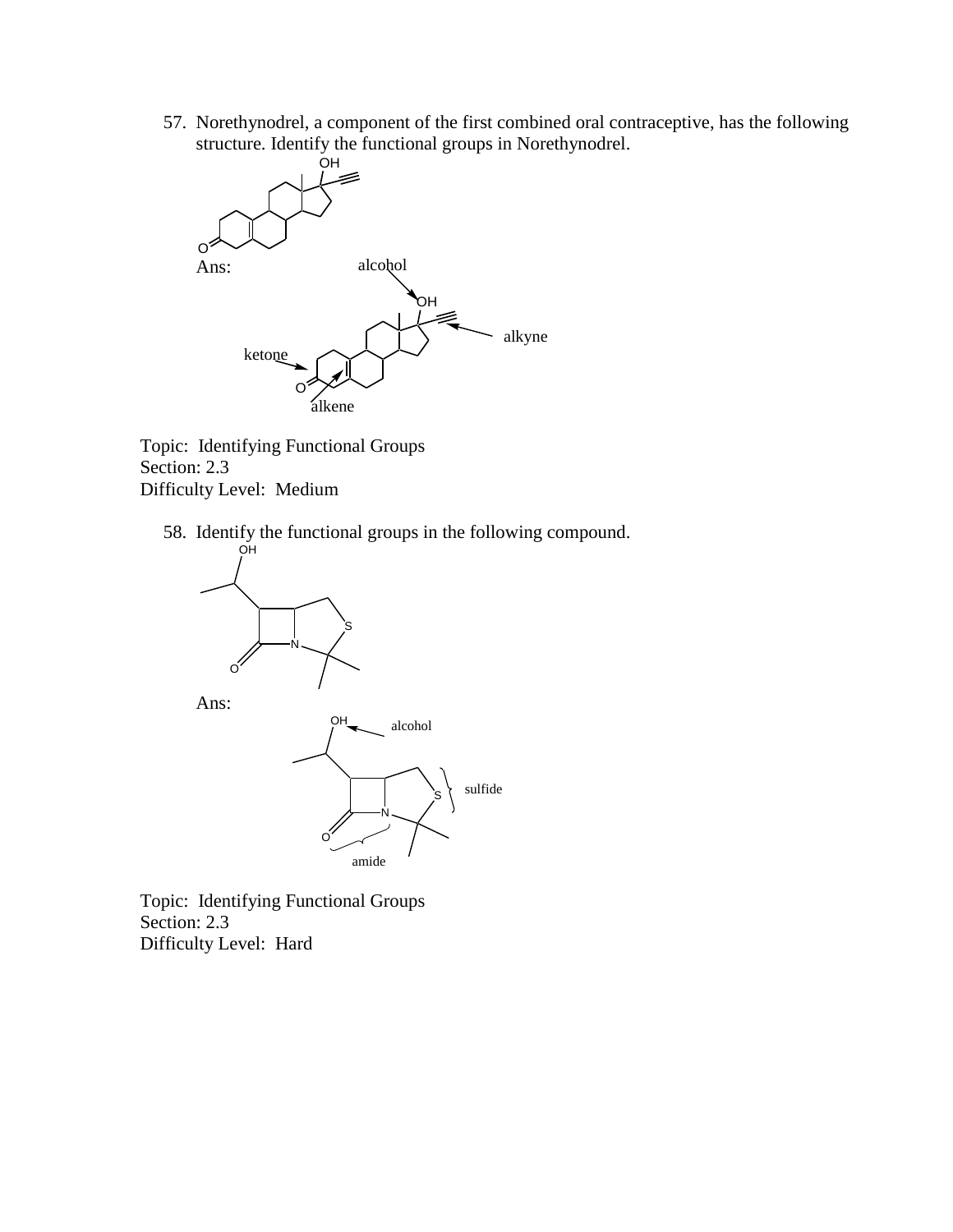59. Tamiflu®, is the most effective antiviral drug used to treat avian influenza, has the following structure. Identify the functional groups in Tamiflu®.



Topic: Identifying Functional Groups Section: 2.3 Difficulty Level: Hard

60. Aspartame, an artificial sweetener used in Equal® and diet beverages, has the following structure. Identify the functional groups in Aspartame.



Topic: Identifying Functional Groups Section: 2.3 Difficulty Level: Hard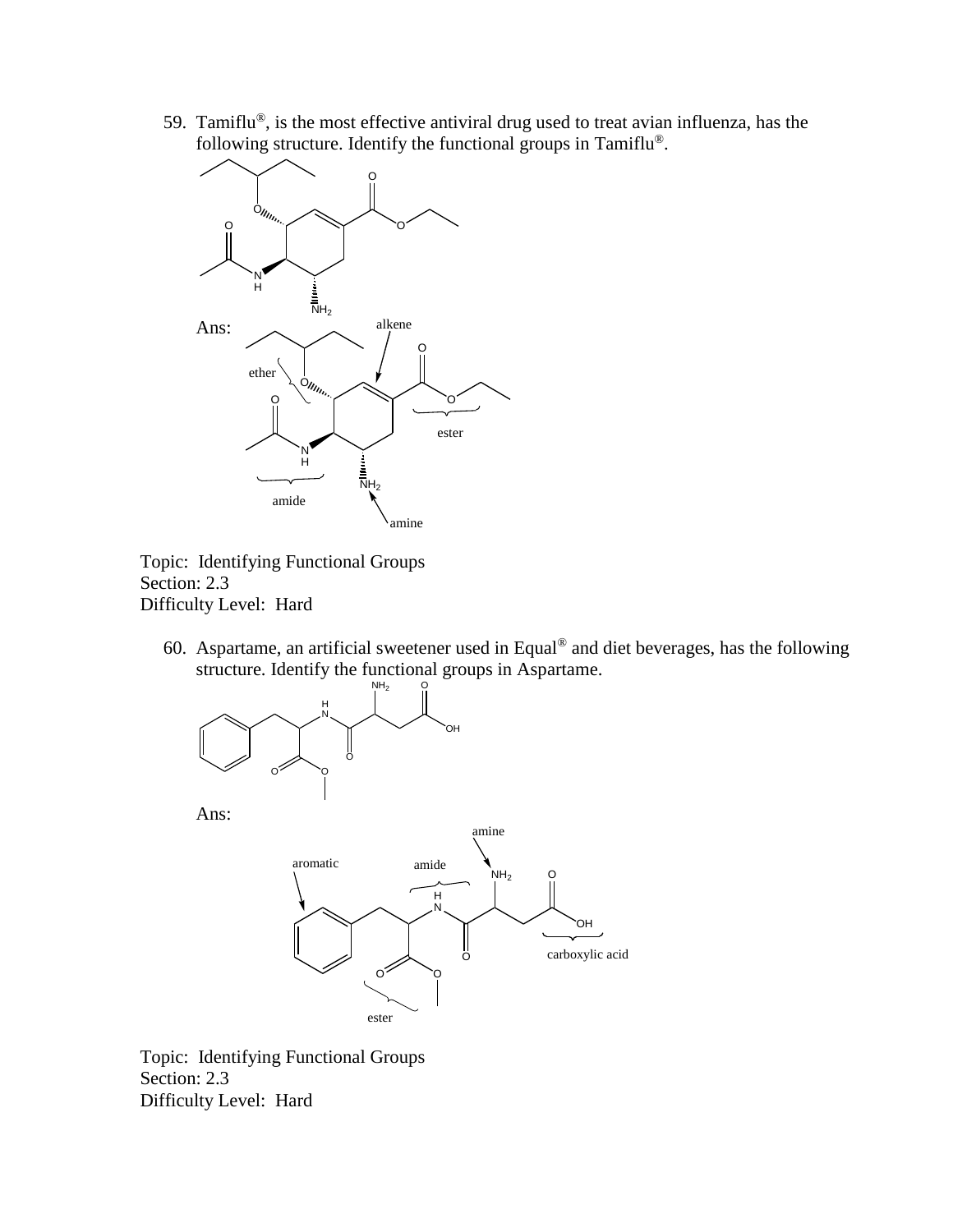61. Draw all the constitutional isomers with a molecular formula of  $C_3H_6O$  and label the functional groups in each isomer. Ans:



Topic: Identifying Functional Groups Section: 2.3 Difficulty Level: Hard

62. Amoxicillin, an antibiotic, has the following structure. Identify the functional groups in amoxicillin.



Topic: Identifying Functional Groups Section: 2.3 Difficulty Level: Hard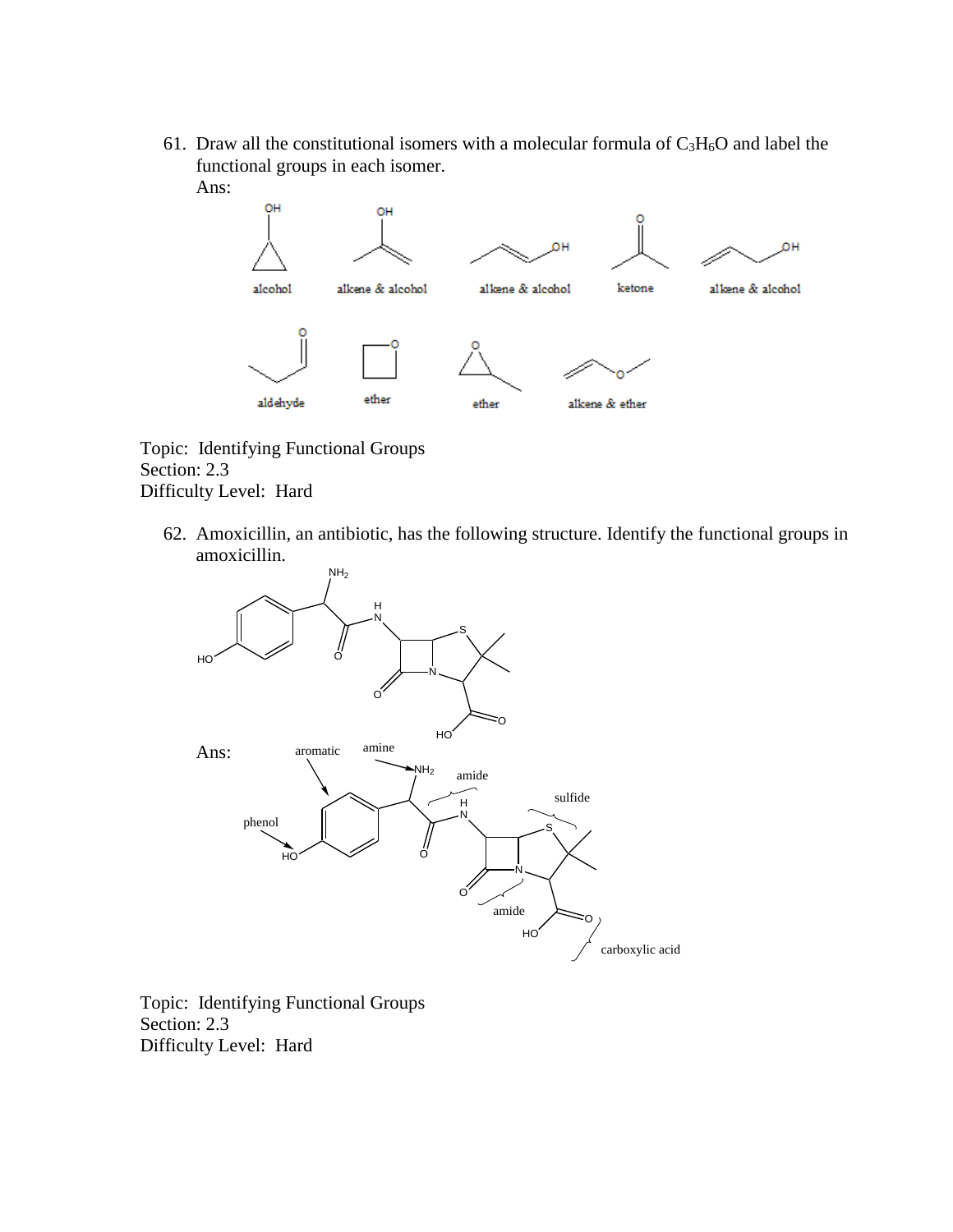63. Viracept, used in the treatment of HIV, has the following structure. Identify the functional groups in Viracept.



Topic: Carbon Atoms with Formal Charges Section: 2.4 Difficulty Level: Easy

64. What is the formal charge on the oxygen atom in the following compound?



Topic: Carbon Atoms with Formal Charges Section: 2.4 Difficulty Level: Easy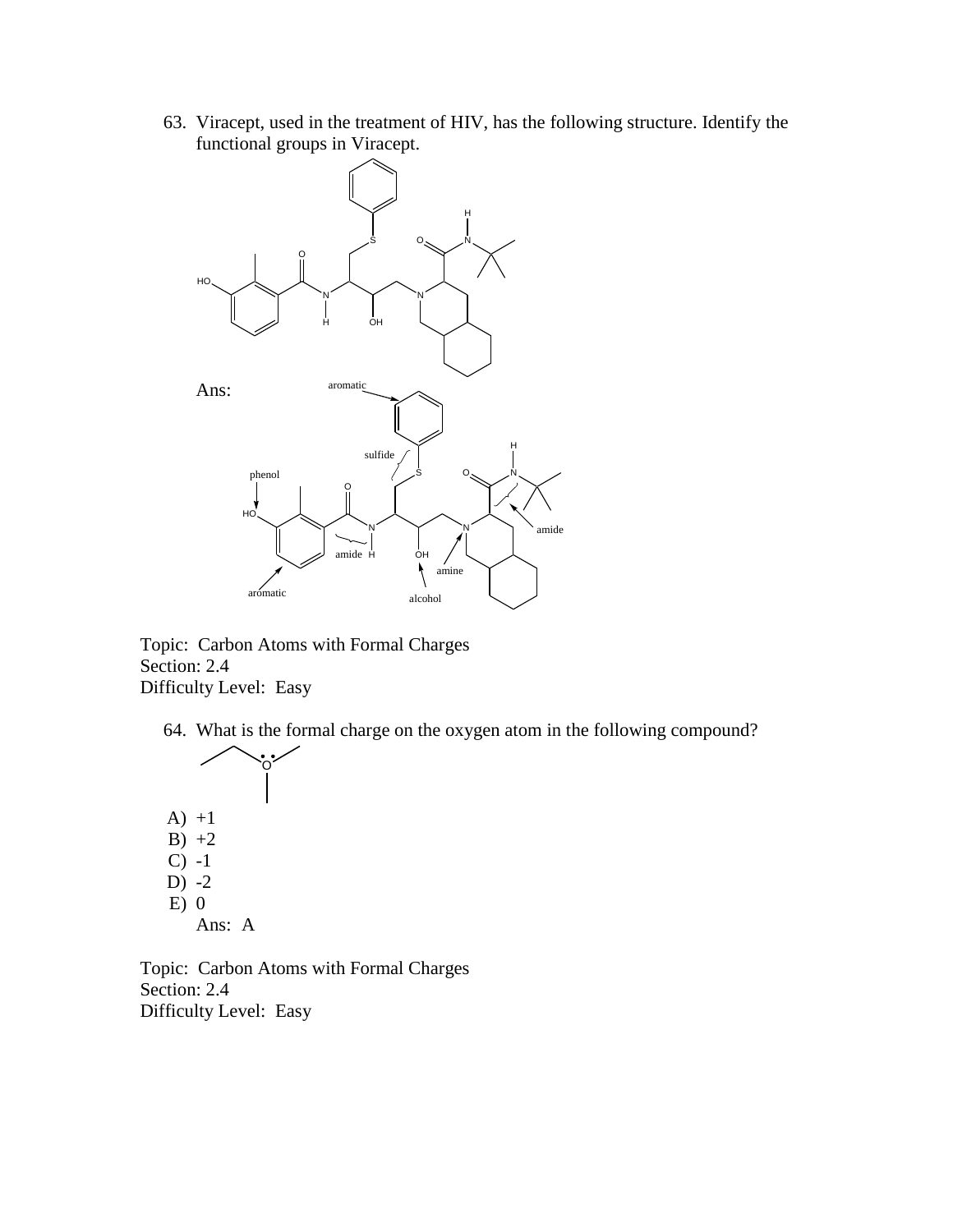65. What is the formal charge on the nitrogen atom in the following compound?



Ans: C

Topic: Carbon Atoms with Formal Charges Section: 2.4 Difficulty Level: Easy

66. What is the formal charge on the nitrogen atom in the following compound?

 $\equiv$ N- $A) +1$  $B) +2$  $C) -1$ D)  $-2$  $E$ ) 0

Ans: A

Topic: Carbon Atoms with Formal Charges Section: 2.4 Difficulty Level: Easy

67. What is the formal charge on the indicated oxygen atom in the following compound?



Topic: Carbon Atoms with Formal Charges Section: 2.4 Difficulty Level: Easy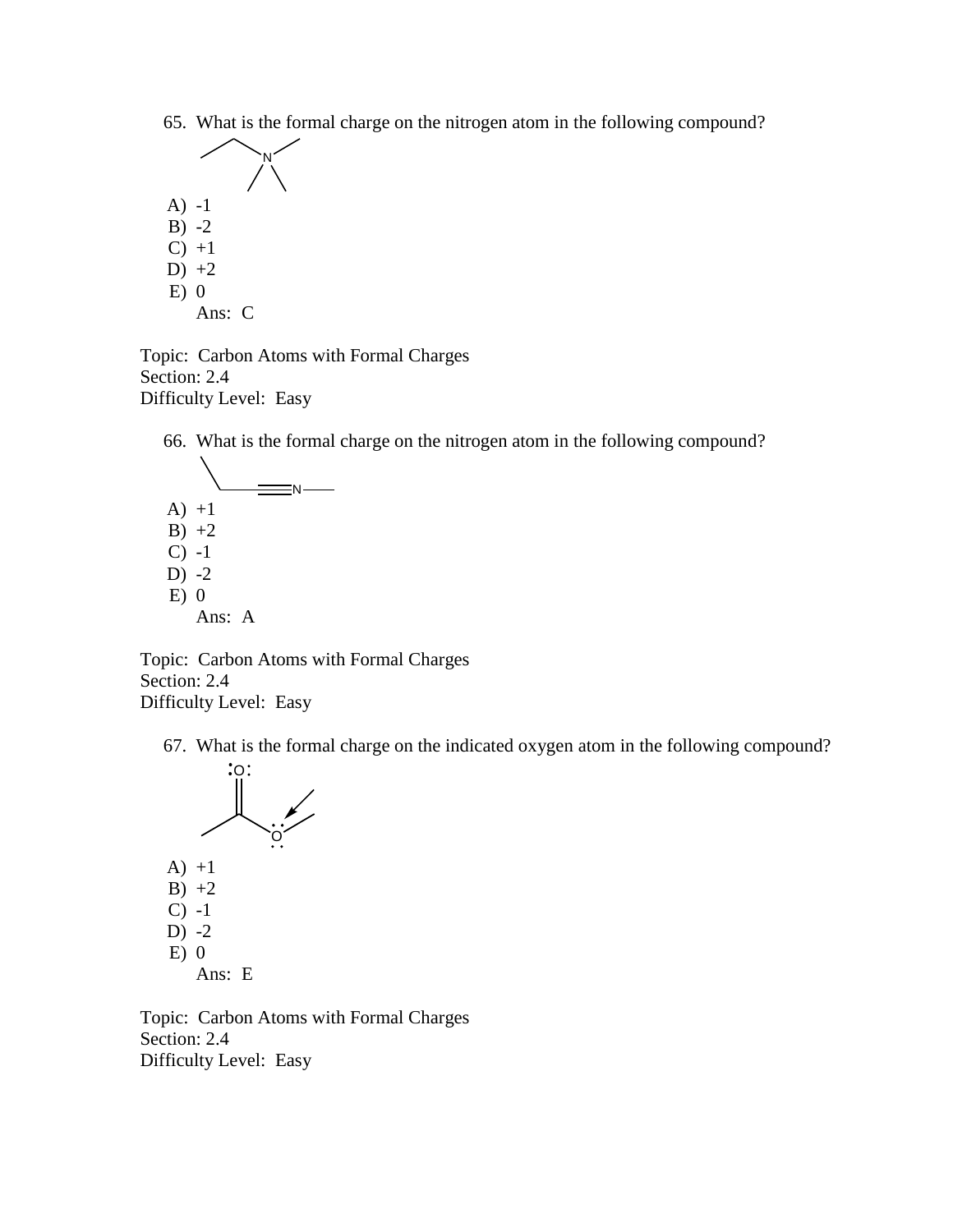68. What is the formal charge on the nitrogen atom in the following compound?



Topic: Carbon Atoms with Formal Charges Section: 2.4 Difficulty Level: Medium

69. Which of the following compounds have +1 as a formal charge on an oxygen atom?



Topic: Carbon Atoms with Formal Charges Section: 2.4 Difficulty Level: Medium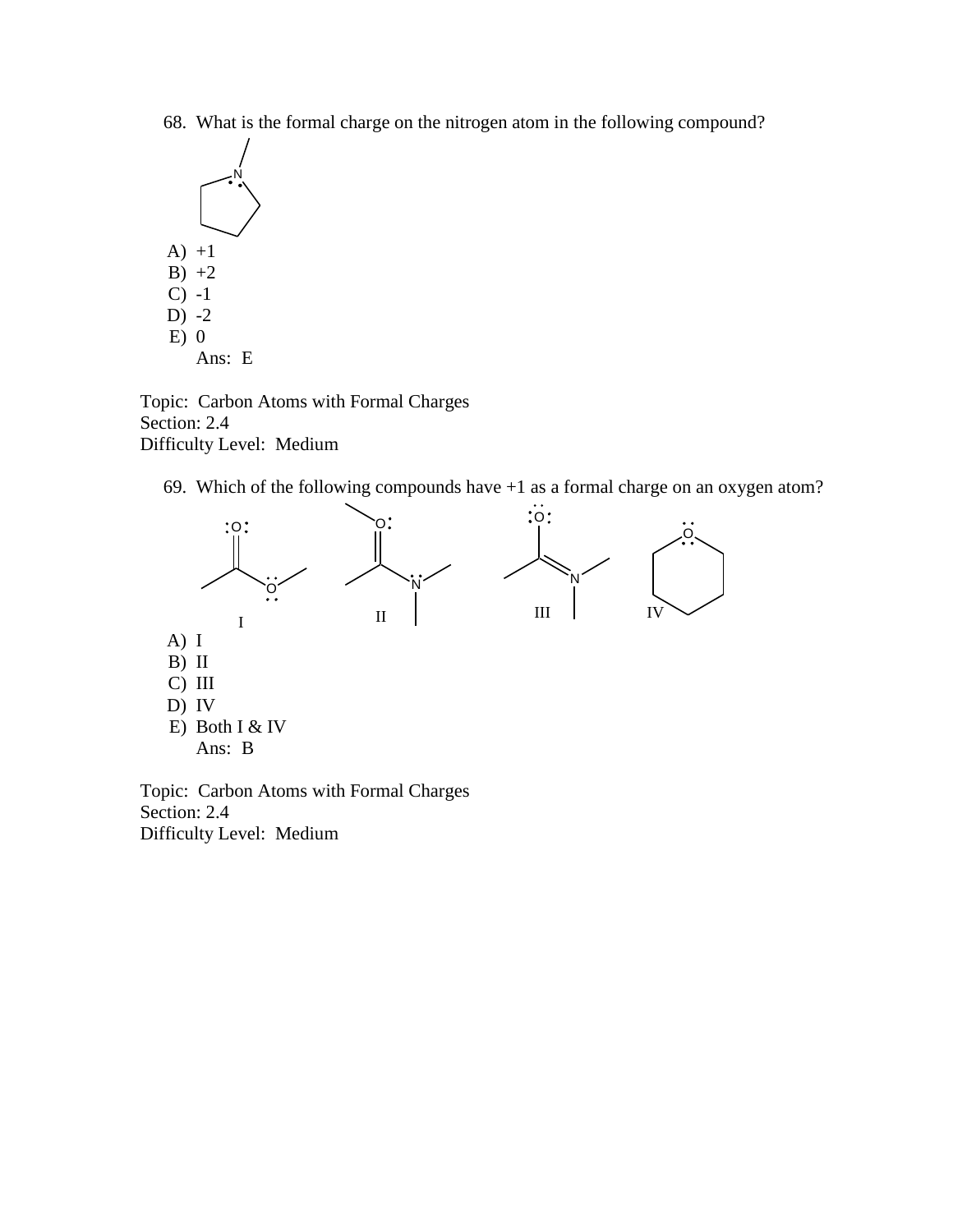70. Which of the following compounds have +1 as a formal charge on the nitrogen atom?



Topic: Carbon Atoms with Formal Charges Section: 2.4 Difficulty Level: Medium

71. Determine the formal charges on each atom except hydrogen.



Topic: Carbon Atoms with Formal Charges Section: 2.4 Difficulty Level: Hard

72. Diazomethane has the molecular formula  $CH<sub>2</sub>N<sub>2</sub>$ . Draw the preferred Lewis structure for diazomethane and assign formal charges to all atoms, if any.



Topic: Carbon Atoms with Formal Charges Section: 2.4 Difficulty Level: Easy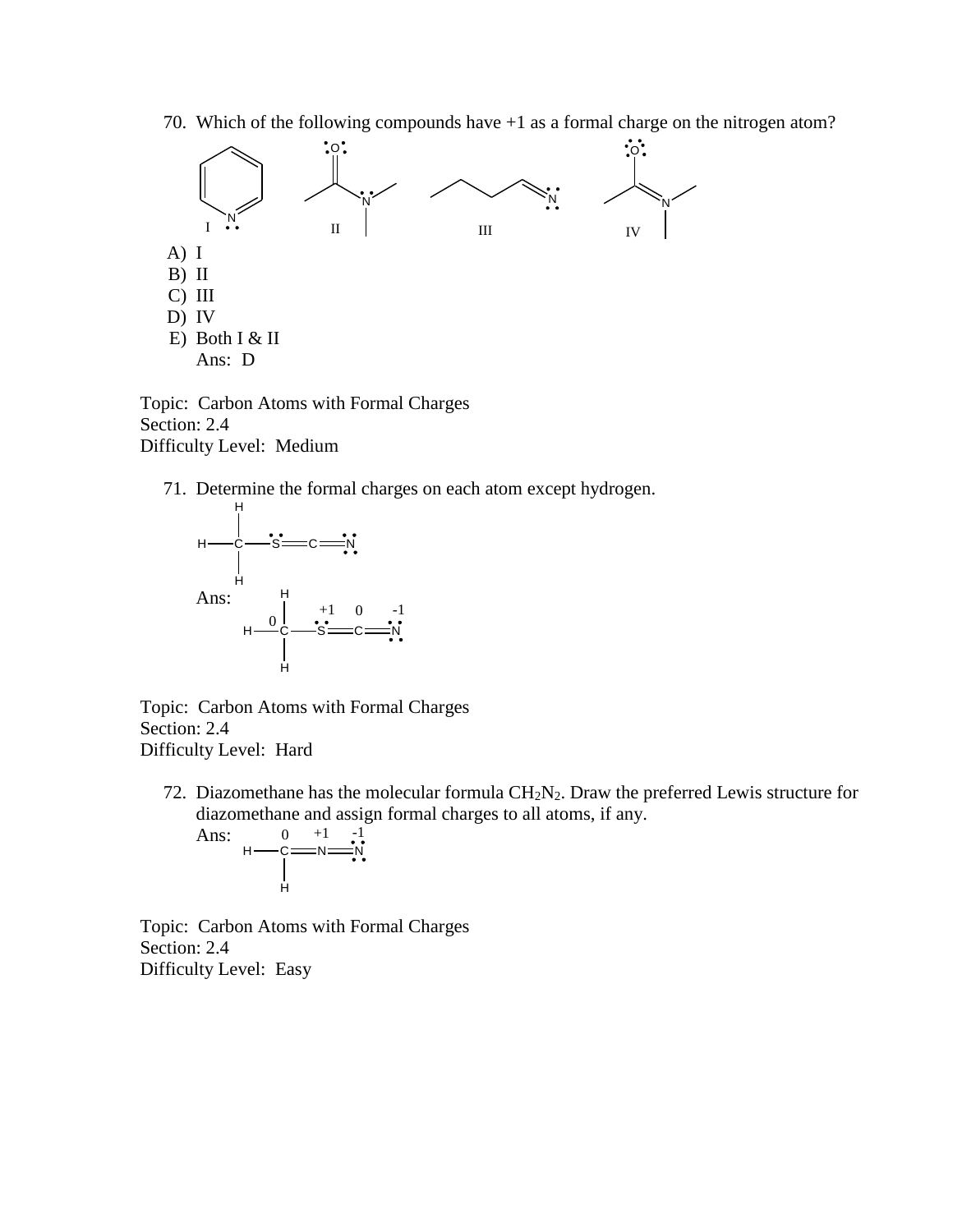73. How many hydrogen atoms are connected to the indicated carbon atom?



- A) one
- B) two
- C) three
- D) four
- E) none Ans: A

Topic: Carbon Atoms with Formal Charges Section: 2.4 Difficulty Level: Easy

74. How many hydrogen atoms are connected to the indicated carbon atom?



- B) two
- 
- C) three D) four
- E) none
	- Ans: E

Topic: Carbon Atoms with Formal Charges Section: 2.4 Difficulty Level: Easy

75. How many hydrogen atoms are connected to the indicated carbon atom?



- A) one
- B) two
- C) three
- D) four
- E) none

Ans: A

Topic: Carbon Atoms with Formal Charges Section: 2.4 Difficulty Level: Easy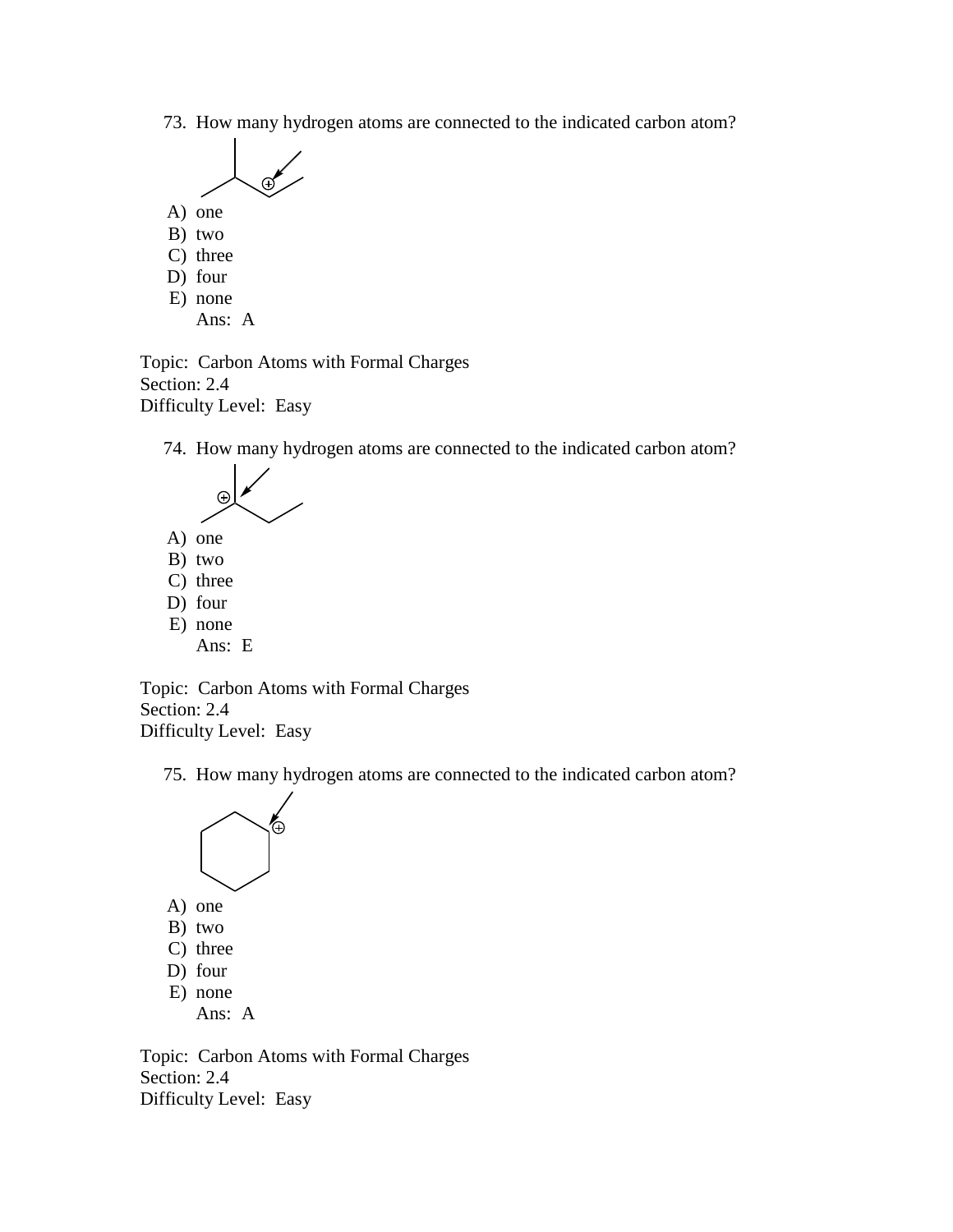76. How many hydrogen atoms are connected to the indicated carbon atom?



- A) one
- B) two
- C) three
- D) four
- E) none Ans: A

Topic: Carbon Atoms with Formal Charges Section: 2.4 Difficulty Level: Easy

77. How many hydrogen atoms are connected to the indicated carbon atom?



- A) one
- B) two
- C) three
- D) four
- E) none Ans: E

Topic: Carbon Atoms with Formal Charges Section: 2.4 Difficulty Level: Easy

78. How many hydrogen atoms are connected to the indicated carbon atom?



- A) one
- B) two
- C) three
- D) four
- E) none Ans: A

Topic: Carbon Atoms with Formal Charges Section: 2.4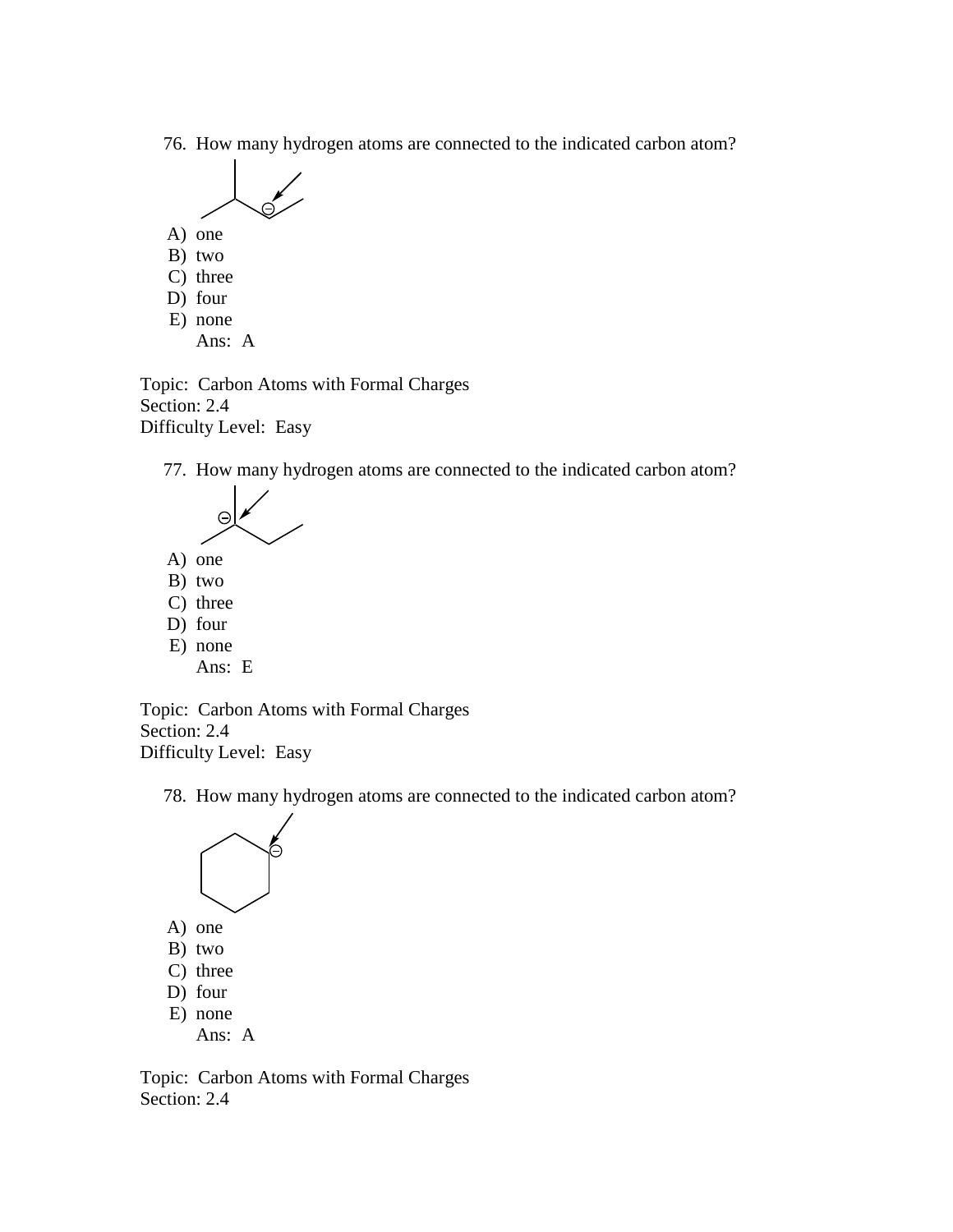Difficulty Level: Medium

79. Draw Lewis structure for the following compound.





80. How many lone pairs of electrons are on the oxygen atom?



Topic: Identifying lone pairs Section: 2.5 Difficulty Level: Easy

81. How many lone pairs of electrons are on the nitrogen atom?



- A) one B) two
- C) three
- D) four
- E) none
	- Ans: B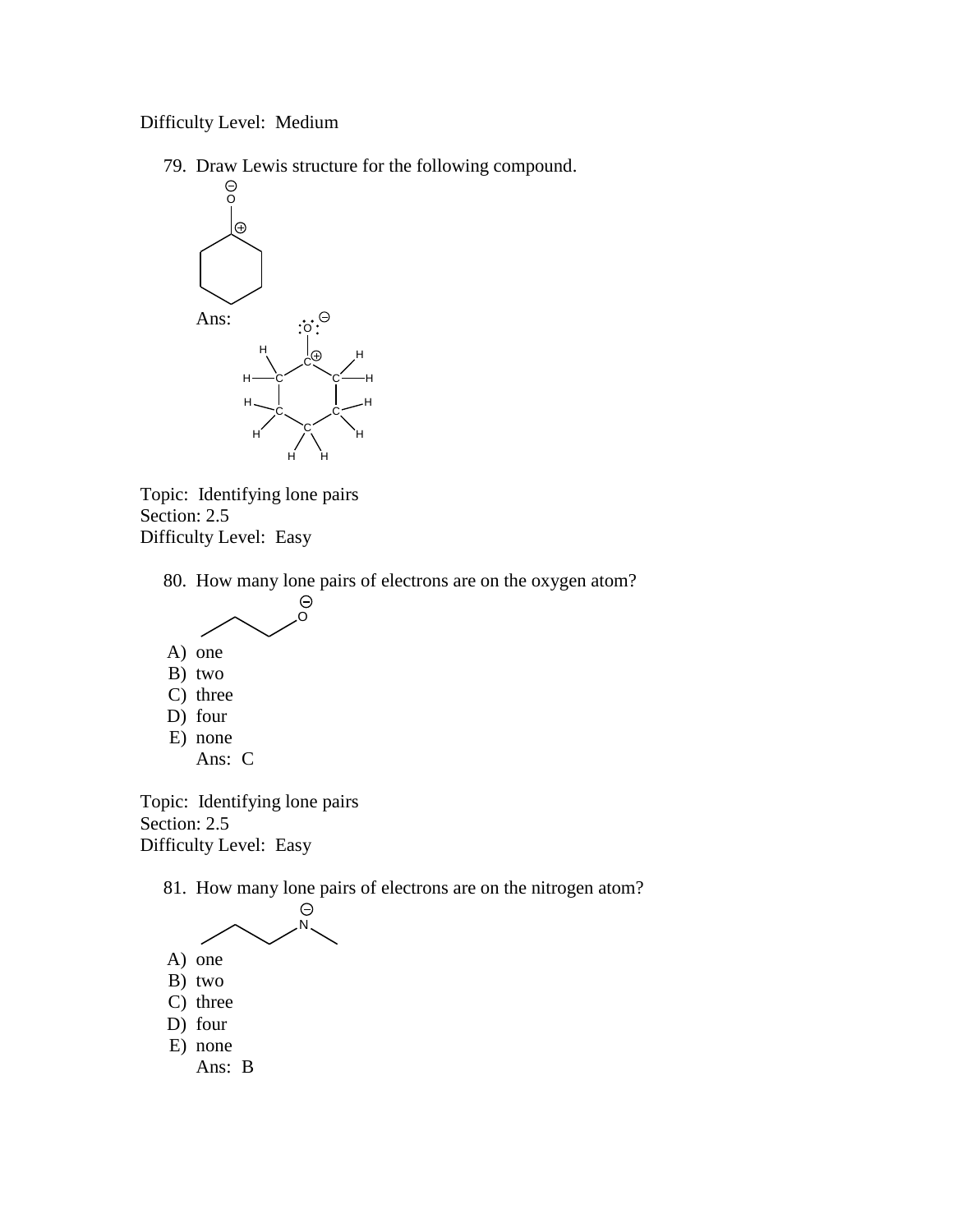Topic: Identifying lone pairs Section: 2.5 Difficulty Level: Easy

82. How many lone pairs of electrons are on the oxygen atom?



Topic: Identifying lone pairs Section: 2.5 Difficulty Level: Easy

83. How many lone pairs of electrons are on the nitrogen atom?



- A) one
- B) two
- C) three
- D) four
- E) none Ans: A

Topic: Identifying lone pairs Section: 2.5 Difficulty Level: Easy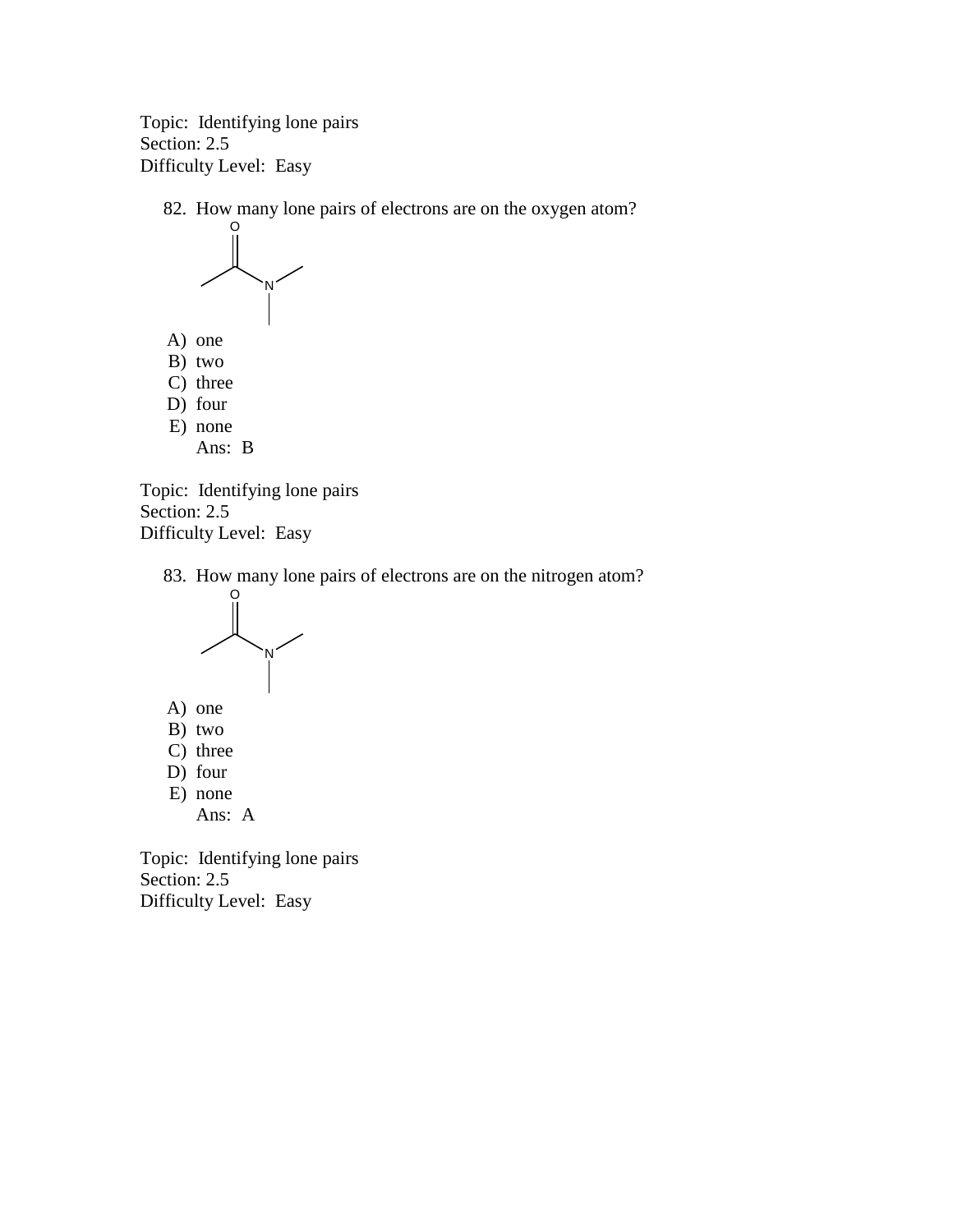84. How many lone pairs of electrons are on the nitrogen atom?



- D) four
- E) none
	- Ans: E

Topic: Identifying lone pairs Section: 2.5 Difficulty Level: Easy

85. How many lone pairs of electrons are on the indicated oxygen atom?



- A) one
- B) two
- C) three
- D) four
- E) none Ans: B

Topic: Identifying lone pairs Section: 2.5 Difficulty Level: Easy

86. How many lone pairs of electrons are on the indicated oxygen atom?



Topic: Identifying lone pairs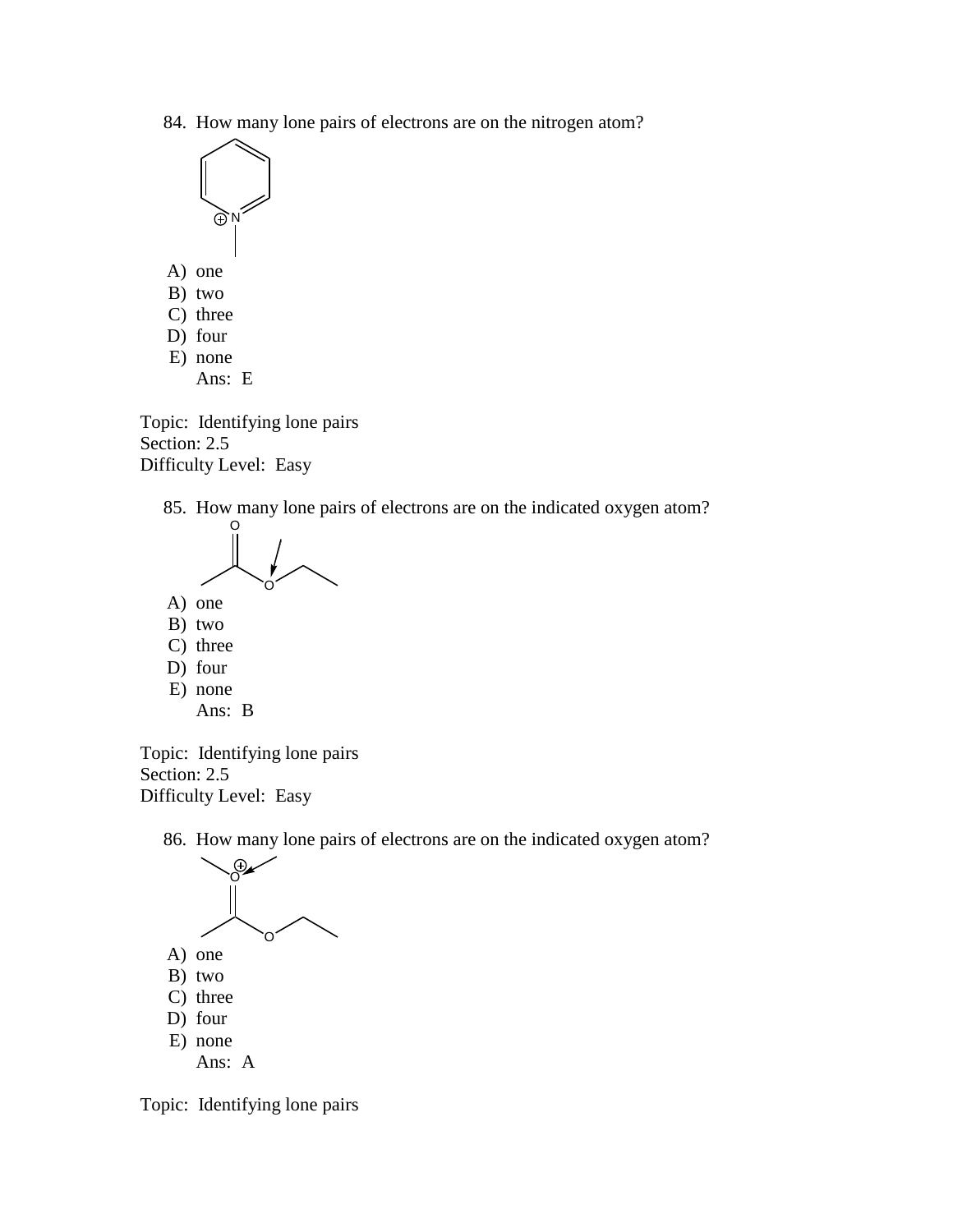Section: 2.5 Difficulty Level: Medium

87. How many total lone pairs of electrons are on both oxygen atoms in the following compound?



Topic: Identifying lone pairs Section: 2.5 Difficulty Level: Medium

88. Draw all lone pairs of electrons for the following compound.



Topic: Identifying lone pairs Section: 2.5 Difficulty Level: Medium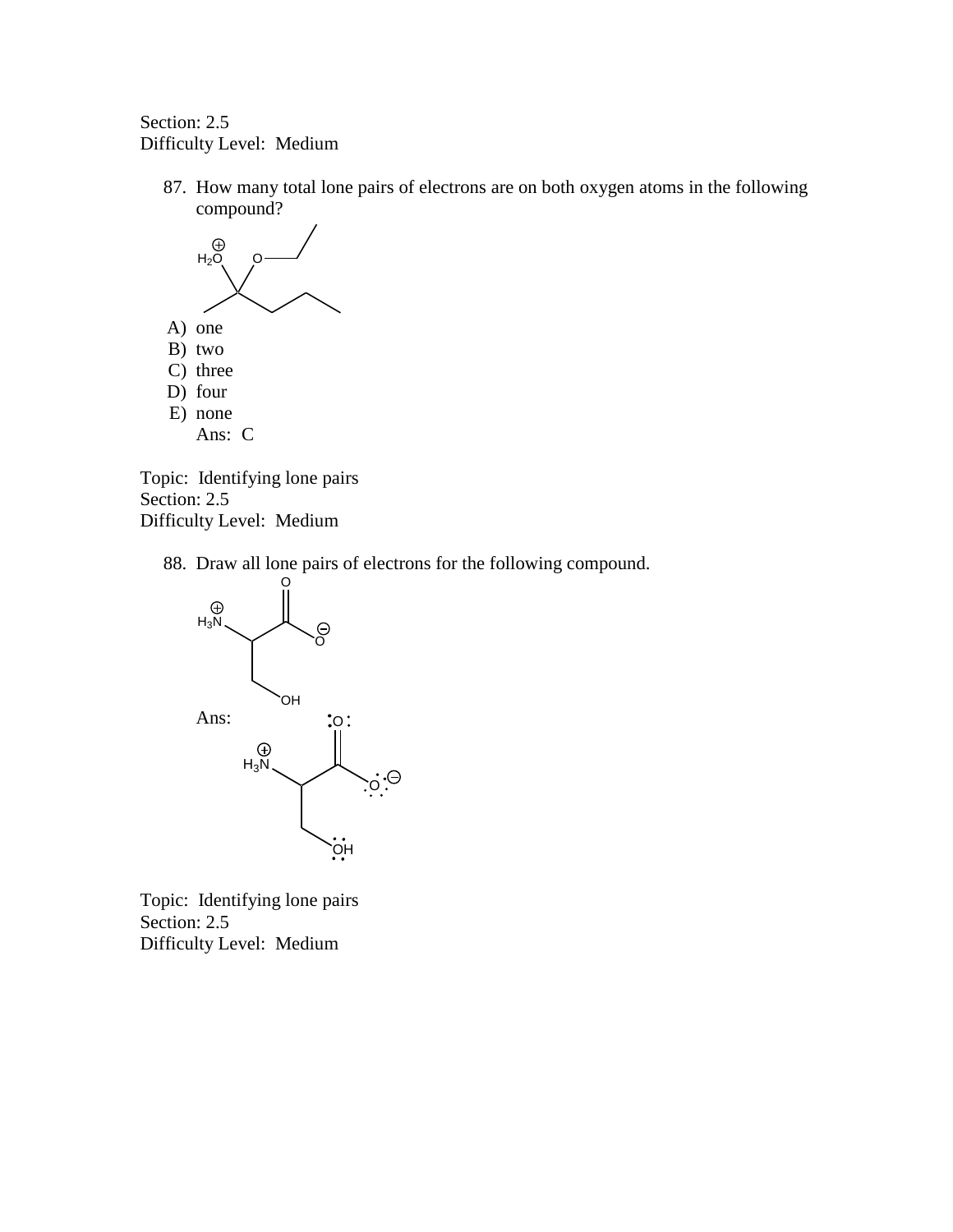89. Draw all lone pairs of electrons for the following compound.



Topic: Three-Dimensional Bond-Line Structures Section: 2.6 Difficulty Level: Easy

90. The indicated bond in the following compound is\_\_\_\_\_ of the paper.



- A) in the plane B) out of the plane
- C) behind the plane
- D) None of these Ans: B

Topic: Three-Dimensional Bond-Line Structures Section: 2.6 Difficulty Level: Easy

91. The indicated bond in the following compound is\_\_\_\_\_ of the paper.



Topic: Three-Dimensional Bond-Line Structures Section: 2.6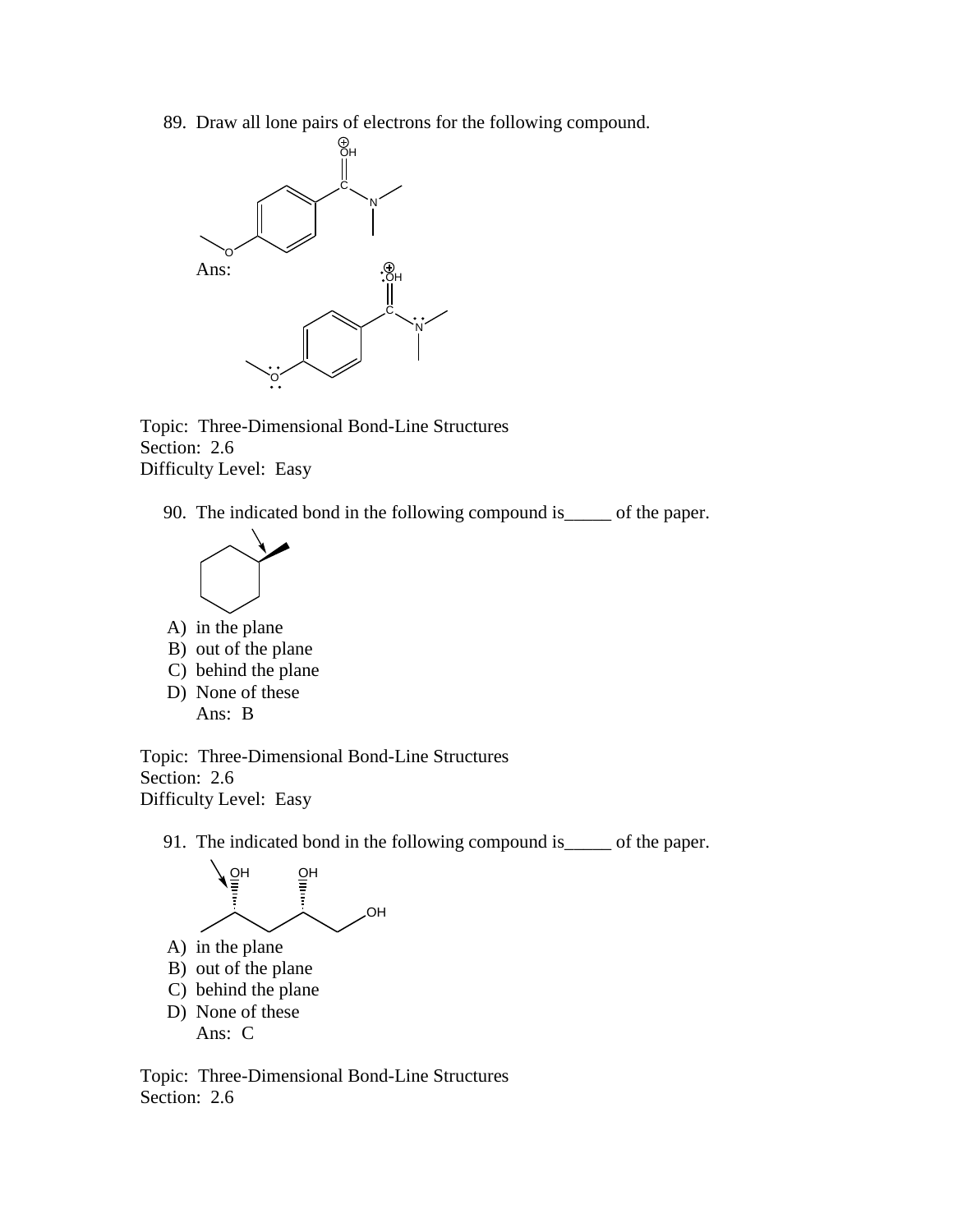Difficulty Level: Easy

92. The indicated bond in the following compound is\_\_\_\_\_ of the paper.



A) in the plane B) out of the plane C) behind the plane D) None of these

Ans: C

Topic: Three-Dimensional Bond-Line Structures Section: 2.6 Difficulty Level: Easy

93. Which of the following is a Fischer projection?



Topic: Three-Dimensional Bond-Line Structures Section: 2.6 Difficulty Level: Easy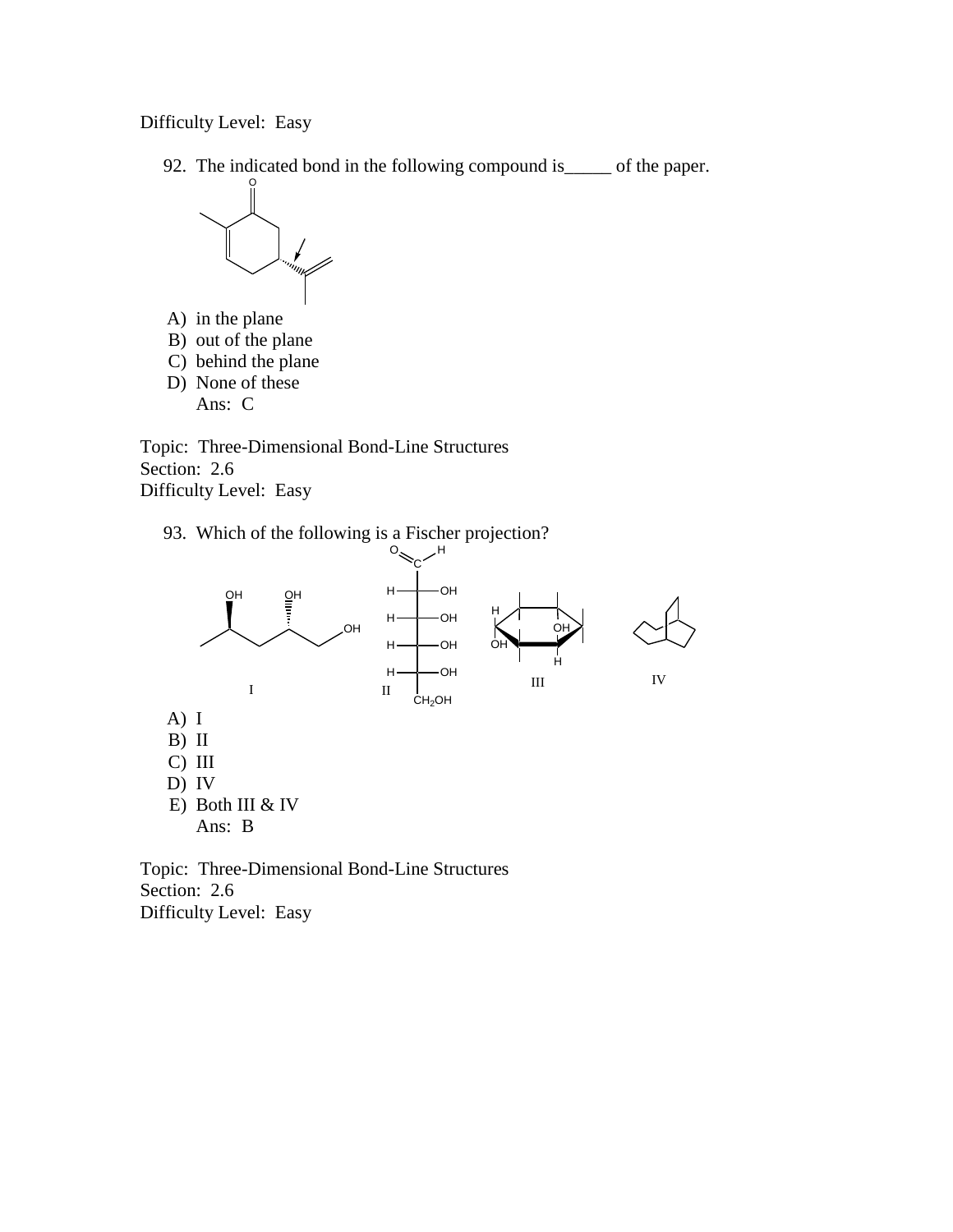94. Which of the following is a Haworth projection?



Topic: Three-Dimensional Bond-Line Structures Section: 2.6 Difficulty Level: Medium

95. For the following compound label the bonds that are out of the plane and behind the plane of the paper.



Topic: Introduction to Resonance Section: 2.7 Difficulty Level: Easy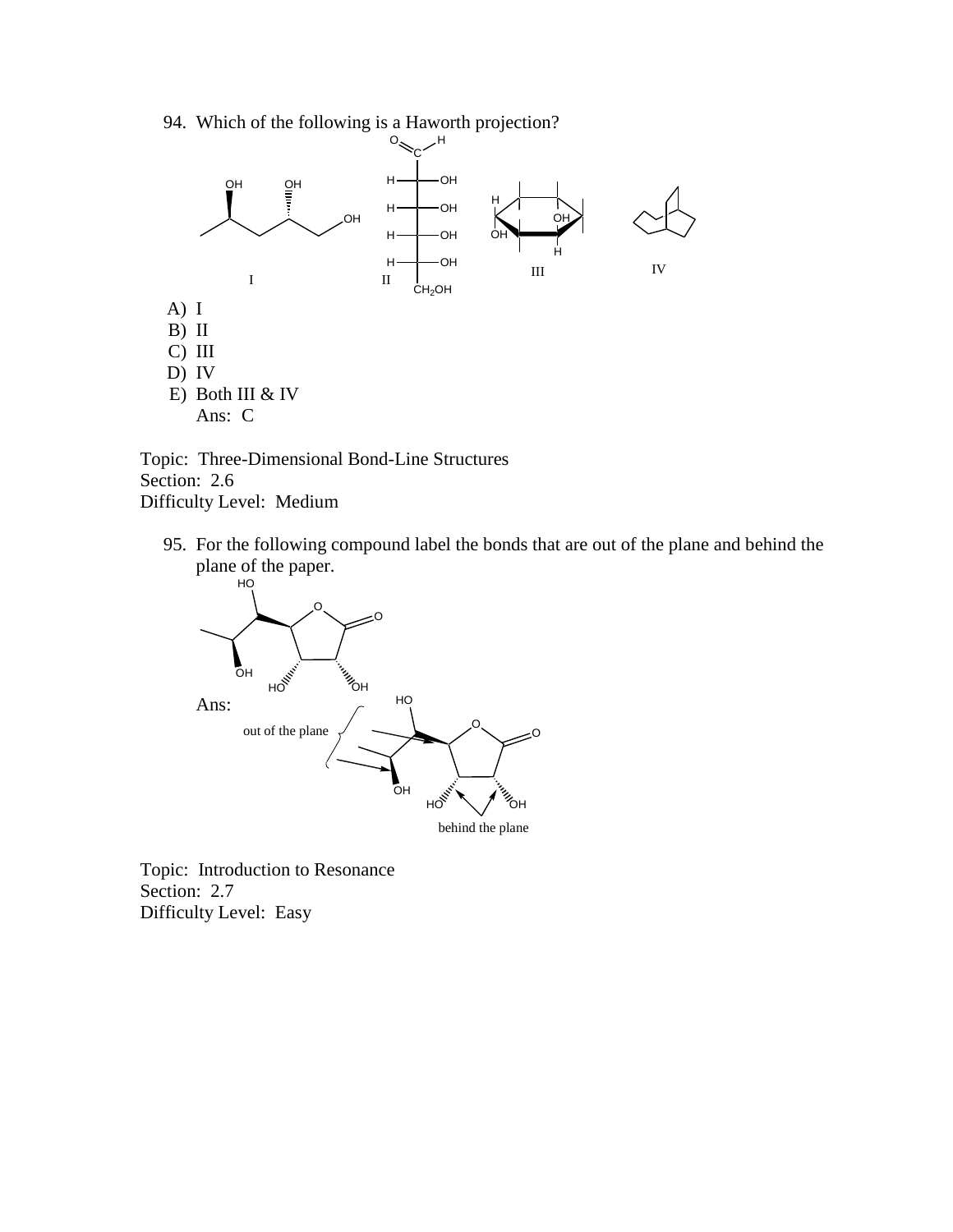

96. Which of the following pairs are resonance structures of each other?

Topic: Introduction to Resonance Section: 2.7 Difficulty Level: Easy

97. Which of the following pairs are resonance structures of each other?



Section: 2.7 Difficulty Level: Easy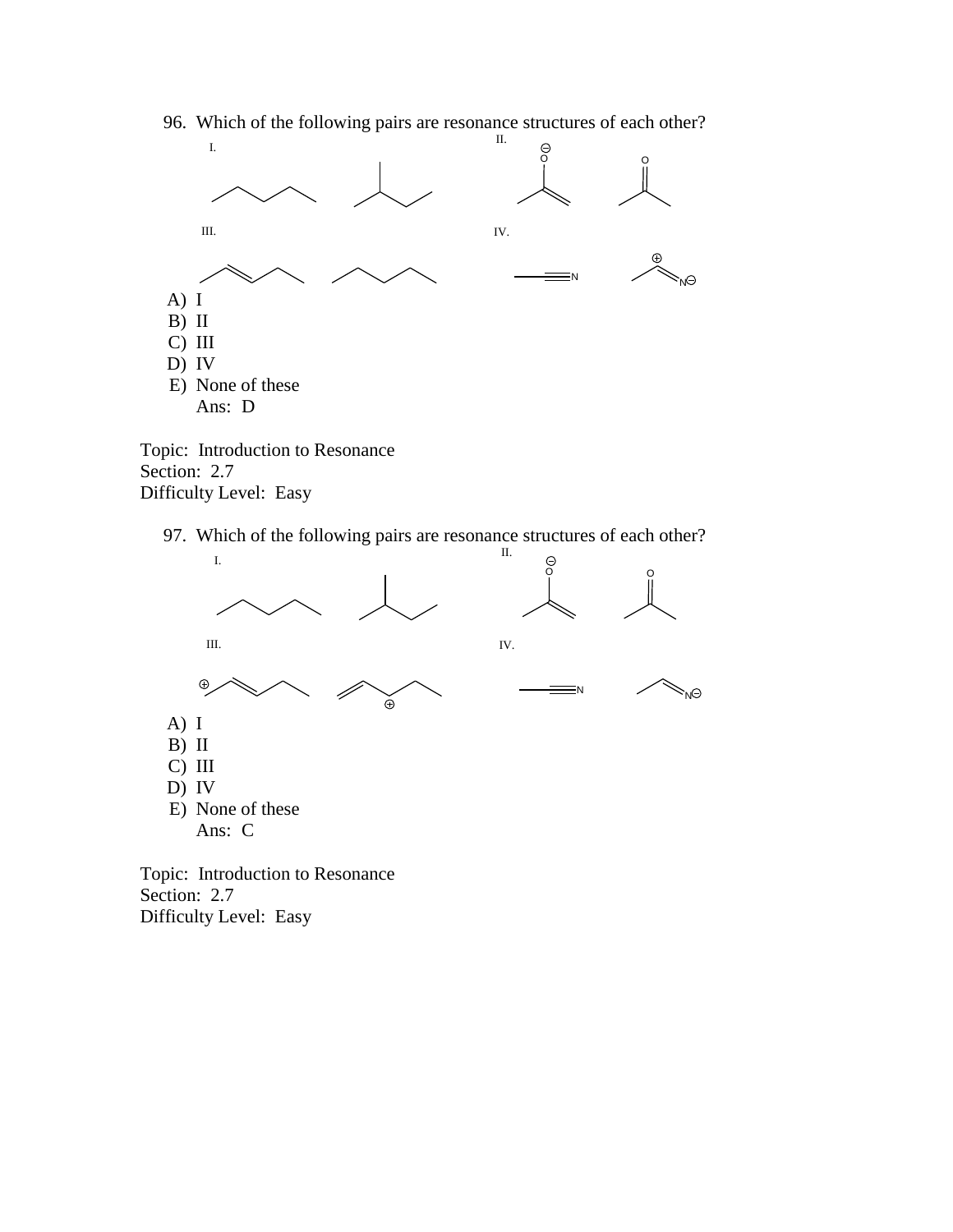- 98. Spreading of positive or negative charge over two or more atoms in a compound is called\_\_\_\_\_\_\_.
- A) isomerism
- B) delocalization
- C) stereoisomerism
- D) localization
- E) None of these Ans: B

Topic: Introduction to Resonance Section: 2.7 Difficulty Level: Easy

99. Delocalization of charge over two or more atoms \_\_\_\_\_\_\_ a molecule.

- A) destabilizes
- B) delocalizes
- C) localizes
- D) stabilizes
- E) None of these Ans: D

Topic: Introduction to Resonance Section: 2.7 Difficulty Level: Medium

- 100. Resonance structures have \_\_\_\_\_\_\_ connectivity of atoms and \_\_\_\_\_\_\_ distribution of electrons.
	- A) different, same
	- B) same, same
	- C) different, different
	- D) same, different E) None of these Ans: D

Topic: Introduction to Resonance Section: 2.7 Difficulty Level: Medium

101. What is a resonance hybrid? Ans: A molecule that can be represented by drawing two or more resonance structures is viewed as resonance hybrid.

Topic: Curved Arrows Section: 2.8 Difficulty Level: Easy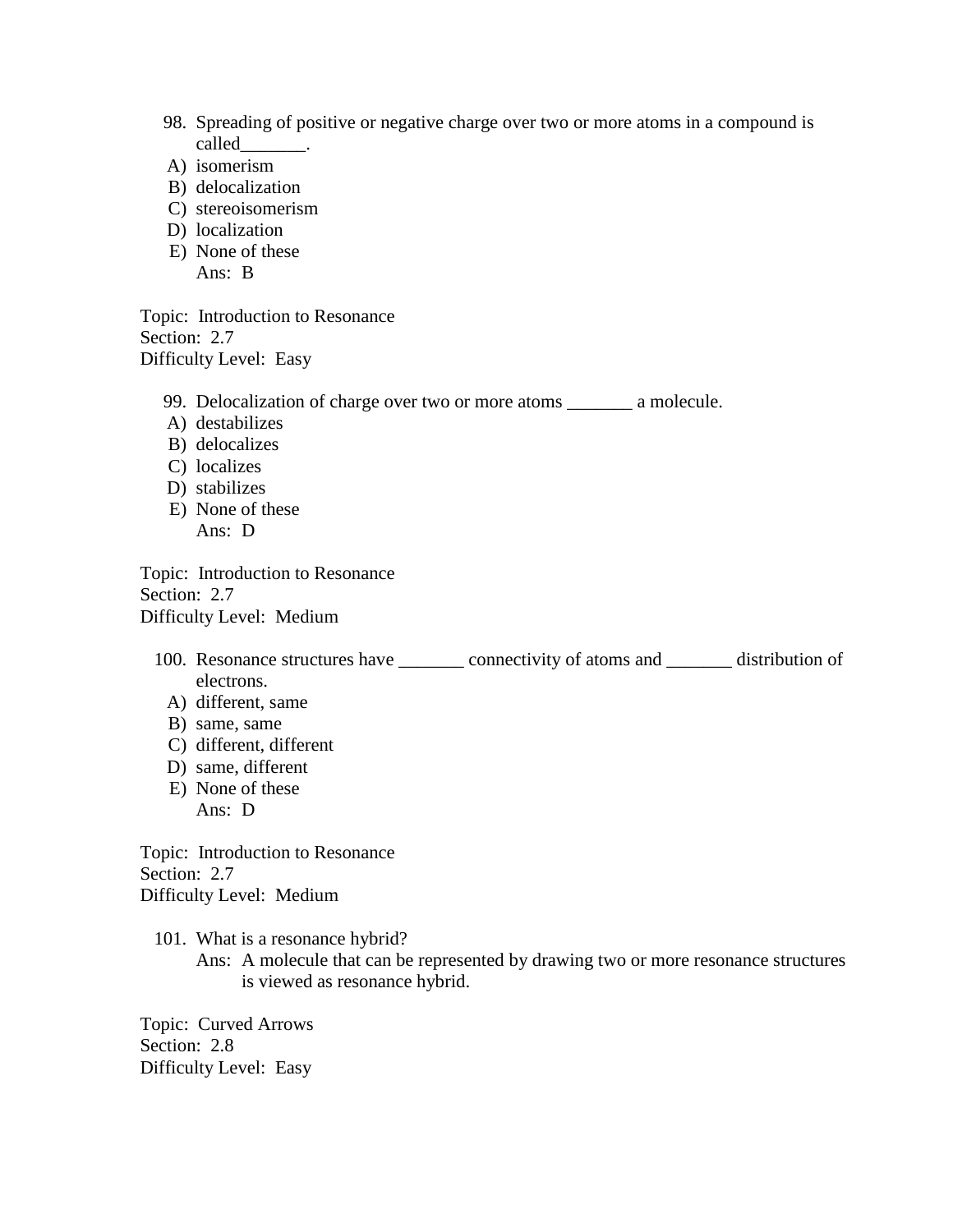102. Which of the following violates the rules for curved arrows?



Difficulty Level: Easy

103. Which of the following violates the rules for curved arrows?



Topic: Curved Arrows Section: 2.8 Difficulty Level: Easy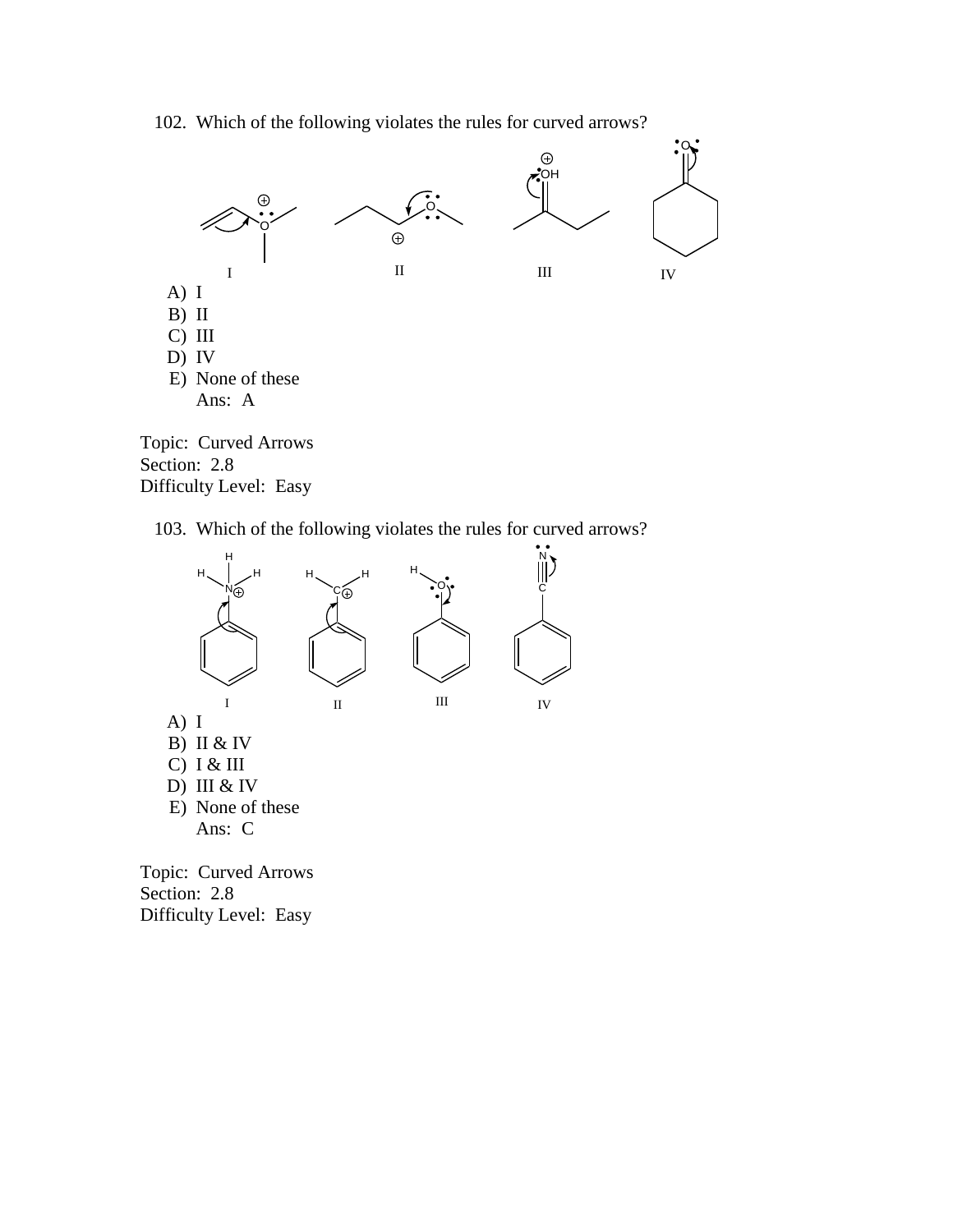104. Which of the following violates the rules for curved arrows?



Topic: Curved Arrows Section: 2.8 Difficulty Level: Medium

105. Provide the curved arrow(s) to draw a resonance structure for the following compound.



Topic: Curved Arrows Section: 2.8 Difficulty Level: Medium

106. Provide the curved arrow(s) to draw a resonance structure for the following compound.



Topic: Curved Arrows Section: 2.8 Difficulty Level: Hard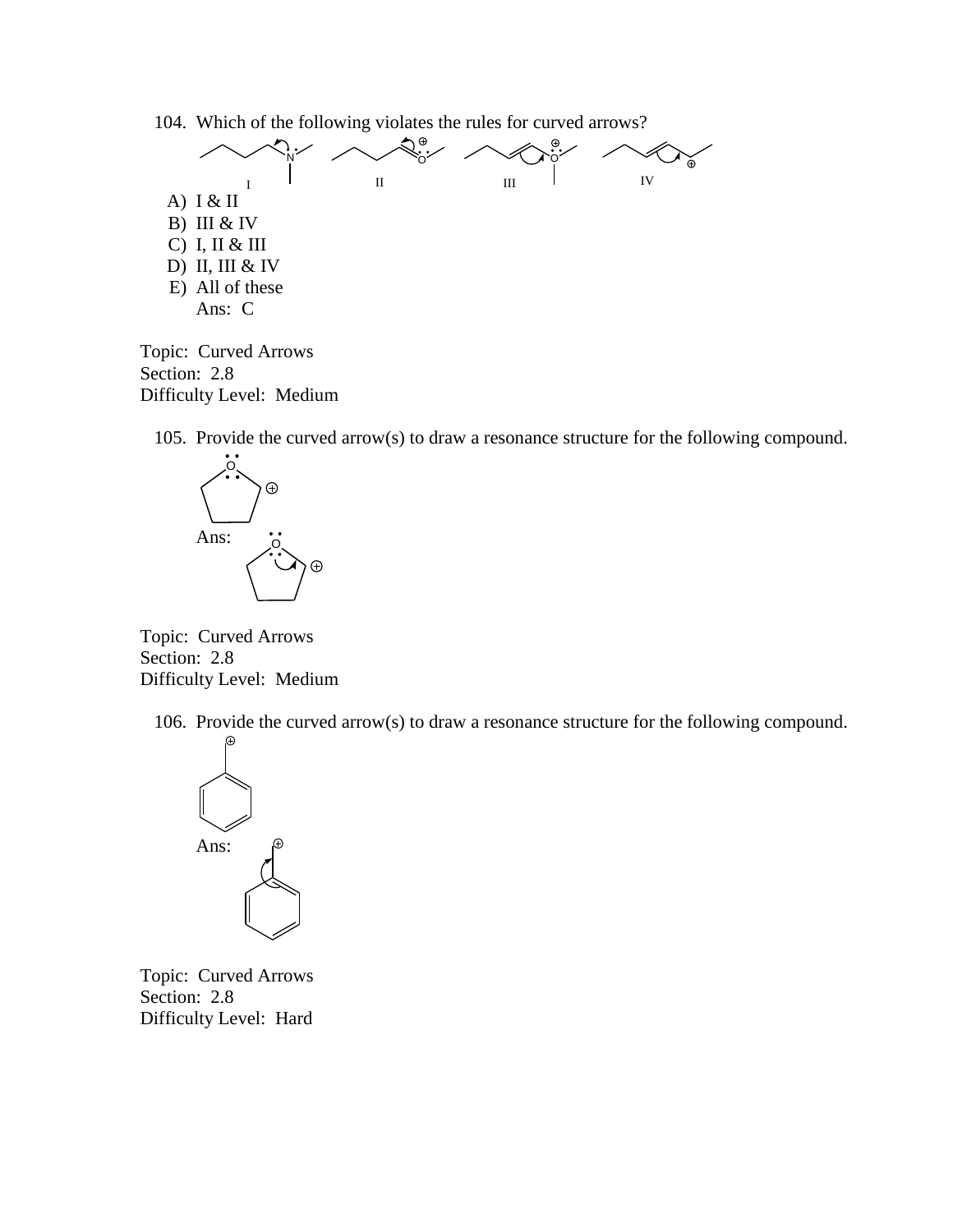107. Provide the curved arrow(s) to draw a resonance structure for the following compound.



Topic: Curved Arrows Section: 2.8 Difficulty Level: Hard

108. Explain using words as well as structural drawings, if the single curved arrow shown is sufficient to draw the resonance structure.



Ans: The single arrow shown will violate the octet rule. Drawing another curved arrow will remove the violation.



Topic: Formal Charges in Resonance Structures Section: 2.9 Difficulty Level: Easy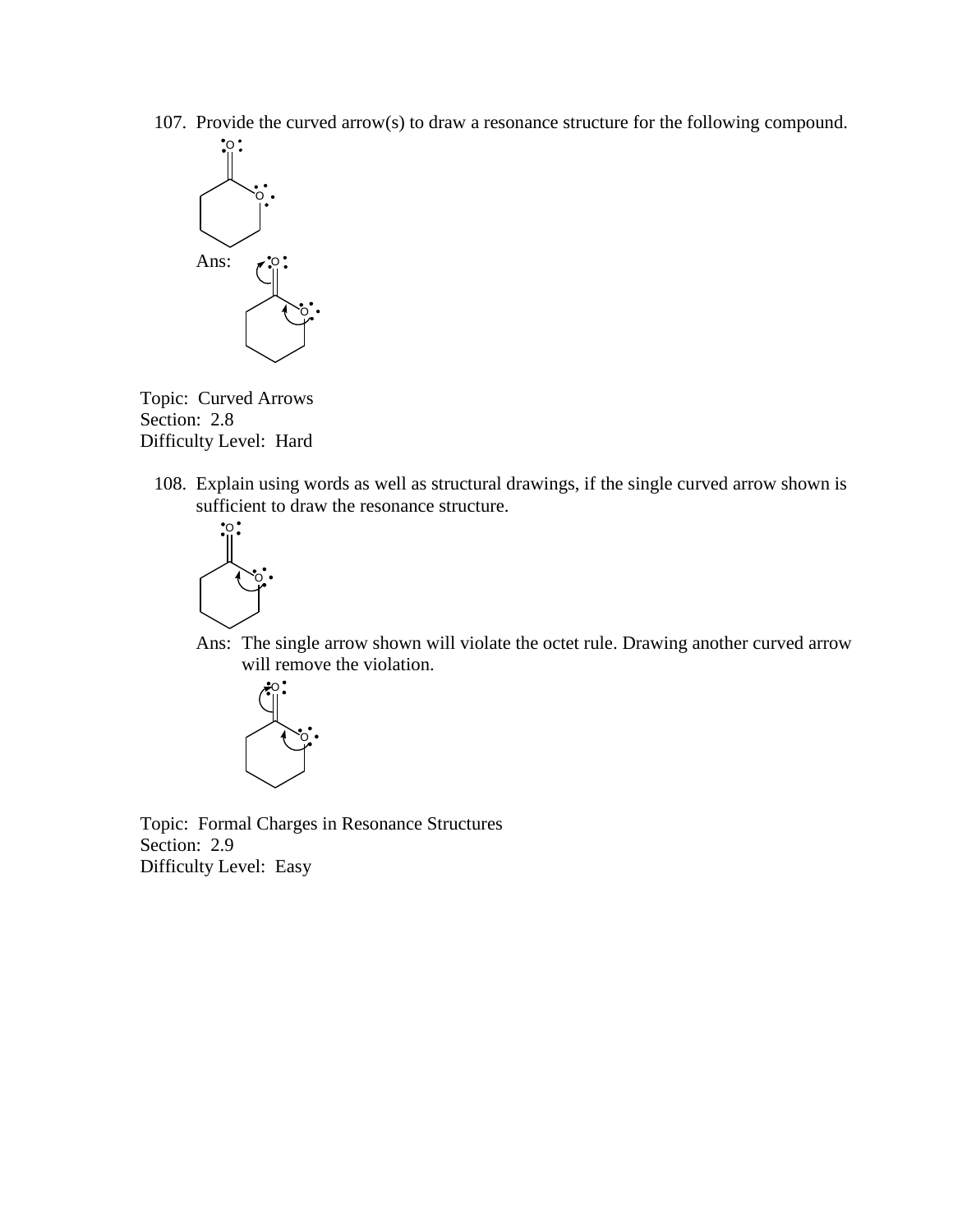109. Which of the following is a correct resonance structure for compound A?



Topic: Formal Charges in Resonance Structures Section: 2.9 Difficulty Level: Easy

110. Which of the following is a correct resonance structure for compound A?



Topic: Formal Charges in Resonance Structures Section: 2.9 Difficulty Level: Medium



Topic: Formal Charges in Resonance Structures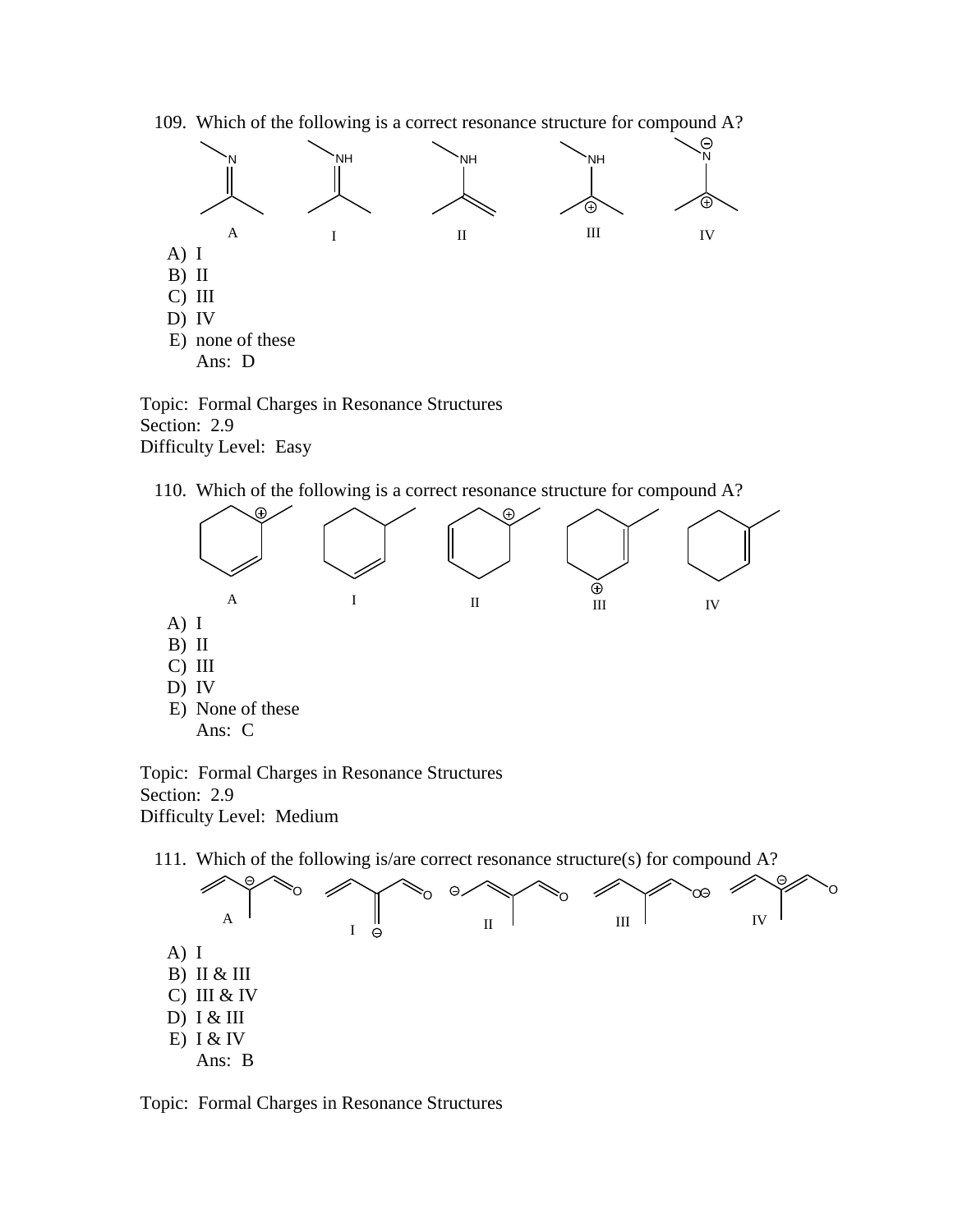Section: 2.9 Difficulty Level: Medium

112. Which of the following is/are correct resonance structure(s) for compound A



Topic: Formal Charges in Resonance Structures Section: 2.9 Difficulty Level: Medium

113. Which of the following is/are correct resonance structure(s) for compound A?



Topic: Formal Charges in Resonance Structures Section: 2.9 Difficulty Level: Easy

114. Draw the resonance structure indicated by the curved arrows.



Topic: Formal Charges in Resonance Structures Section: 2.9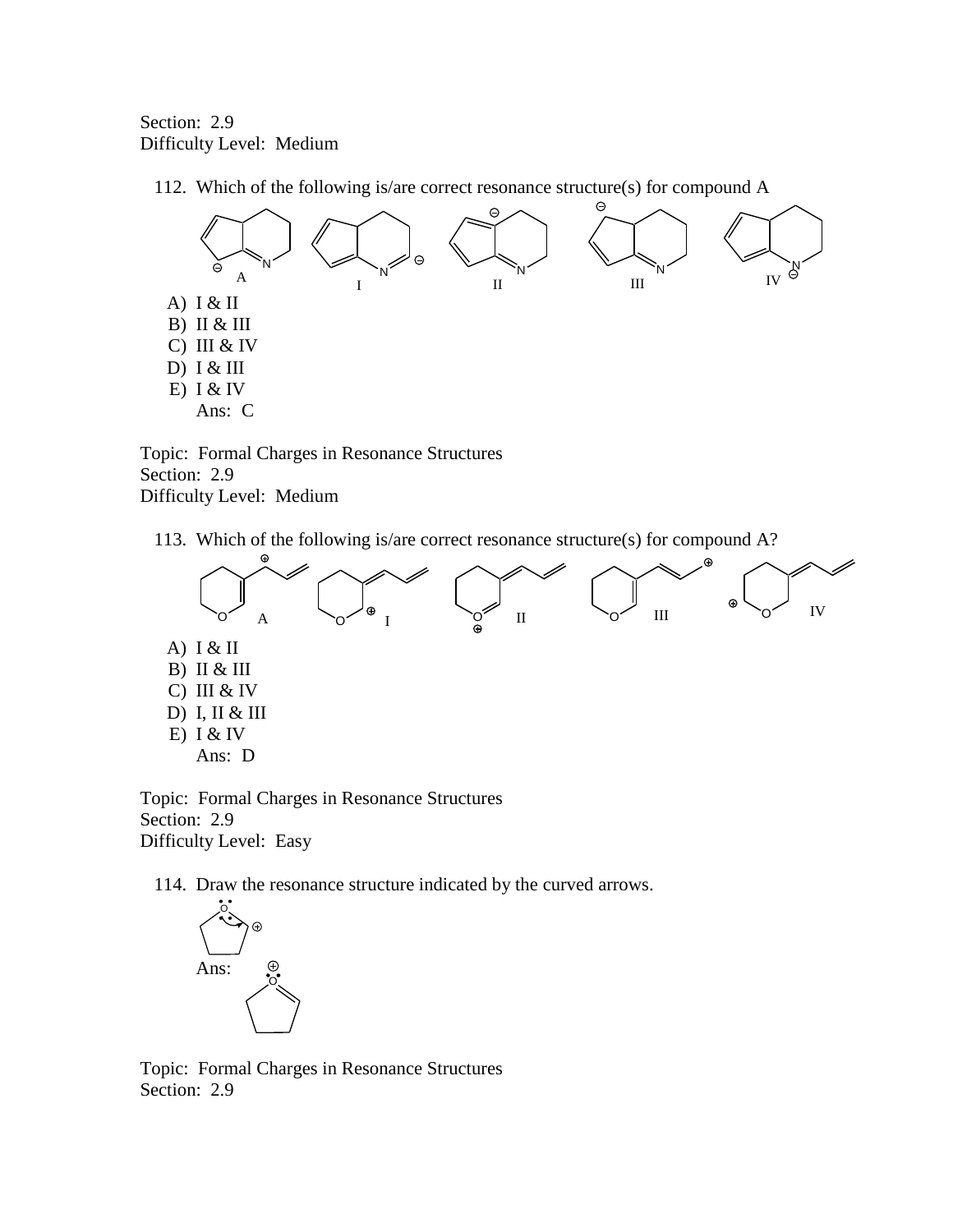Difficulty Level: Easy

115. Draw the resonance structure indicated by the curved arrows.



Topic: Formal Charges in Resonance Structures Section: 2.9 Difficulty Level: Medium

116. Draw the resonance structure indicated by the curved arrows.



Topic: Formal Charges in Resonance Structures Section: 2.9 Difficulty Level: Medium

117. Draw the resonance structure indicated by the curved arrows.



Topic: Formal Charges in Resonance Structures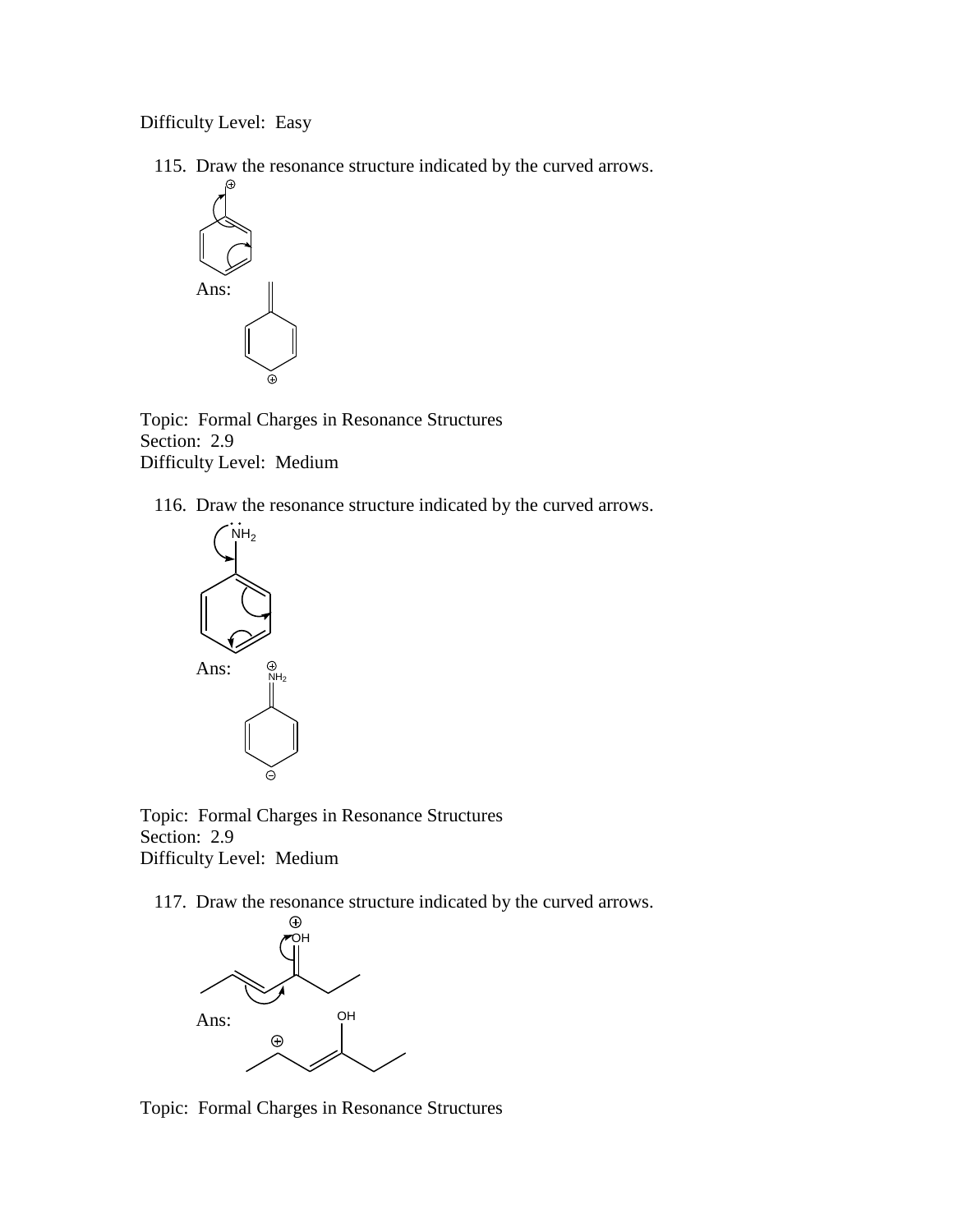## Section: 2.9 Difficulty Level: Medium

118. Draw the curved arrow(s) for converting the first resonance structure into the second resonance structure.



Topic: Formal Charges in Resonance Structures Section: 2.9 Difficulty Level: Medium

119. Draw the curved arrow(s) for converting the first resonance structure into the second resonance structure.



Topic: Formal Charges in Resonance Structures Section: 2.9 Difficulty Level: Hard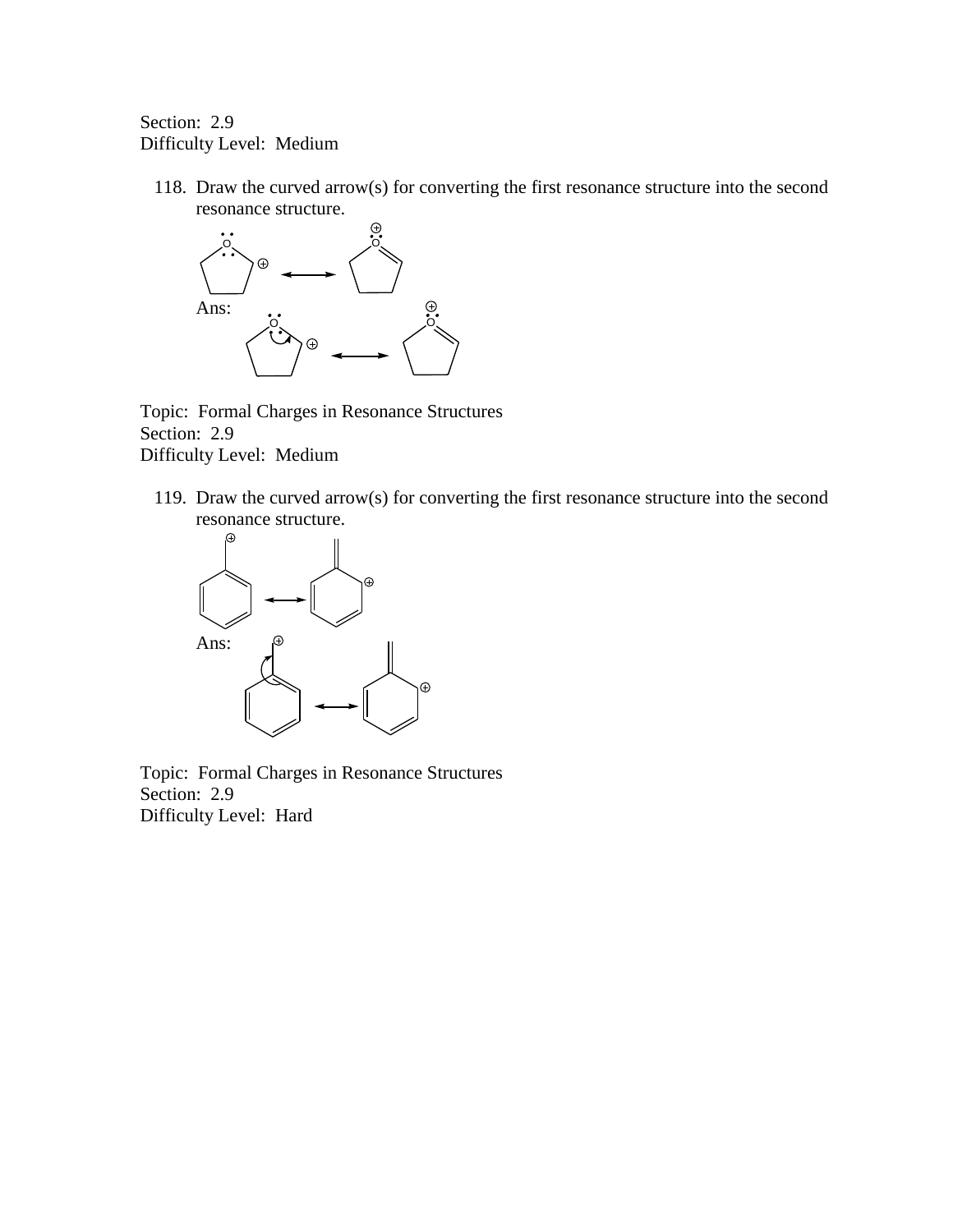120. Draw the curved arrow(s) for converting the first resonance structure into the second resonance structure.



Topic: Formal Charges in Resonance Structures Section: 2.9 Difficulty Level: Hard

121. Draw the curved arrow(s) for converting the first resonance structure into the second resonance structure.



Topic: Formal Charges in Resonance Structures Section: 2.9 Difficulty Level: Hard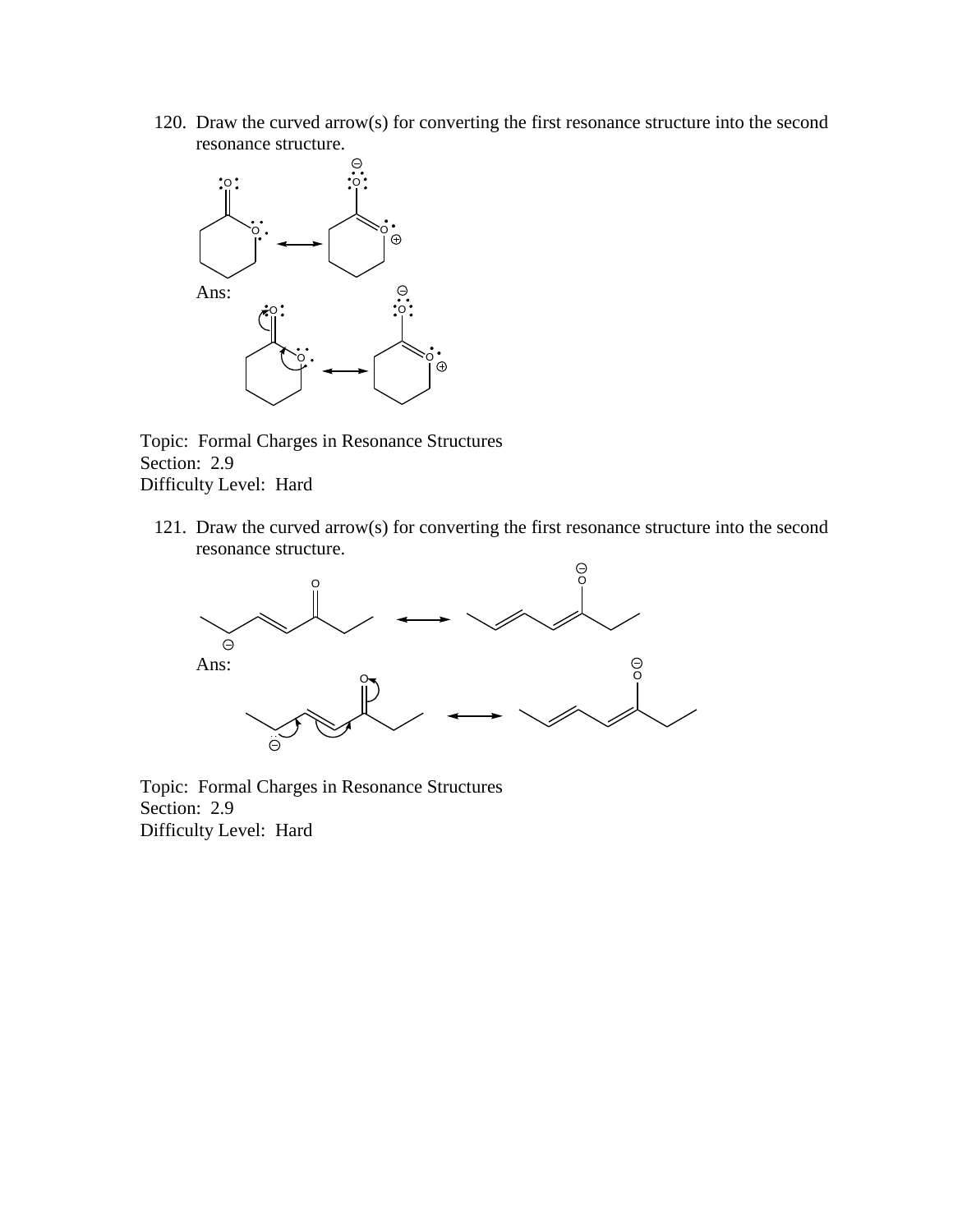122. Explain using words as well as structural drawings, if the single curved arrow shown is sufficient for the following resonance structures?



Ans: The single arrow shown will violate the octet rule. Drawing another curved arrow will remove the violation.



Topic: Pattern Recognition Section: 2.10 Difficulty Level: Easy

123. Which of the following is a correct resonance structure for compound A



Section: 2.10 Difficulty Level: Easy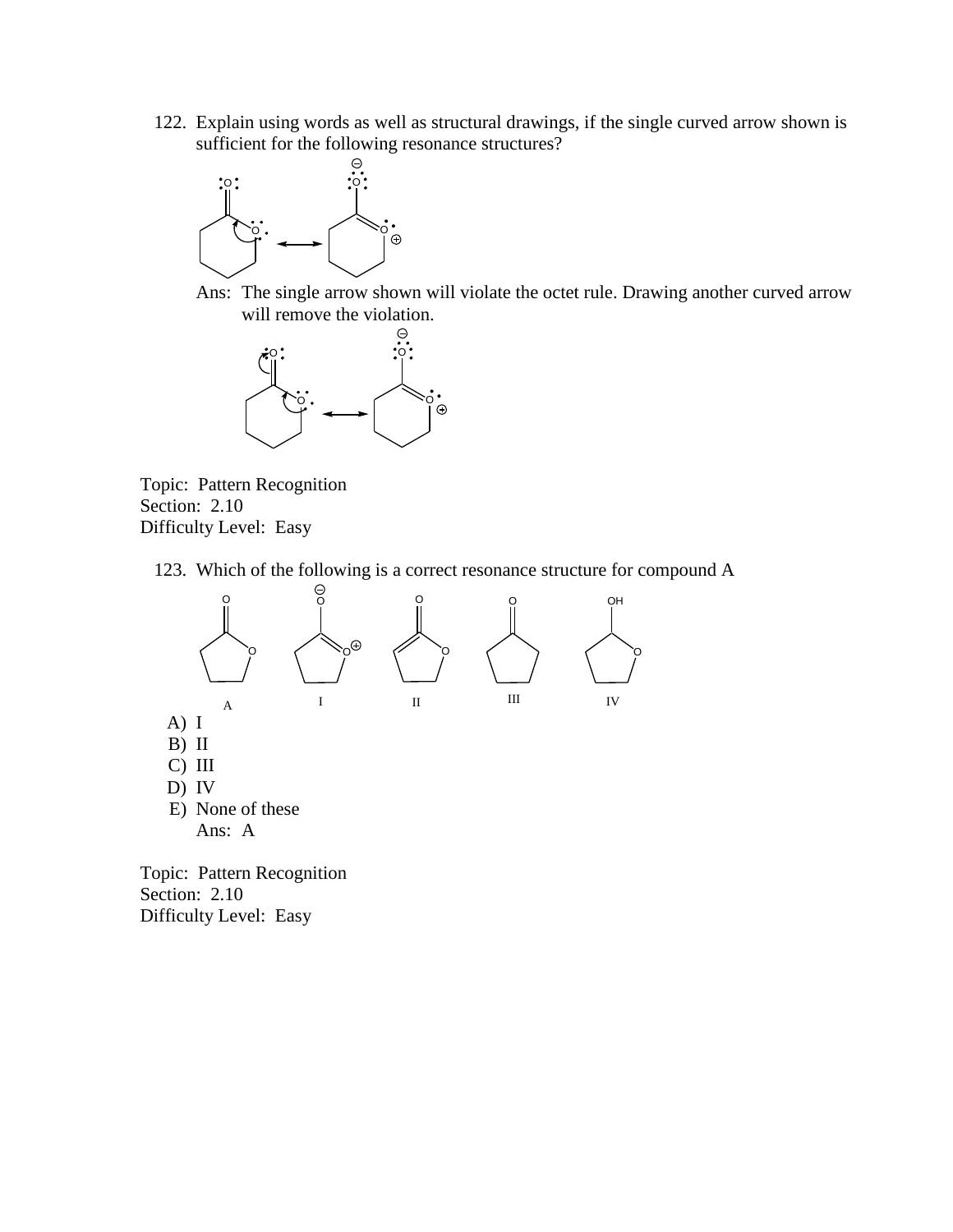124. Which of the following is a correct resonance structure for compound A?



Section: 2.10 Difficulty Level: Easy

125. Which of the following is a correct resonance structure for compound A?



Topic: Pattern Recognition Section: 2.10 Difficulty Level: Easy

126. Which of the following is a correct resonance structure for compound A?



Topic: Pattern Recognition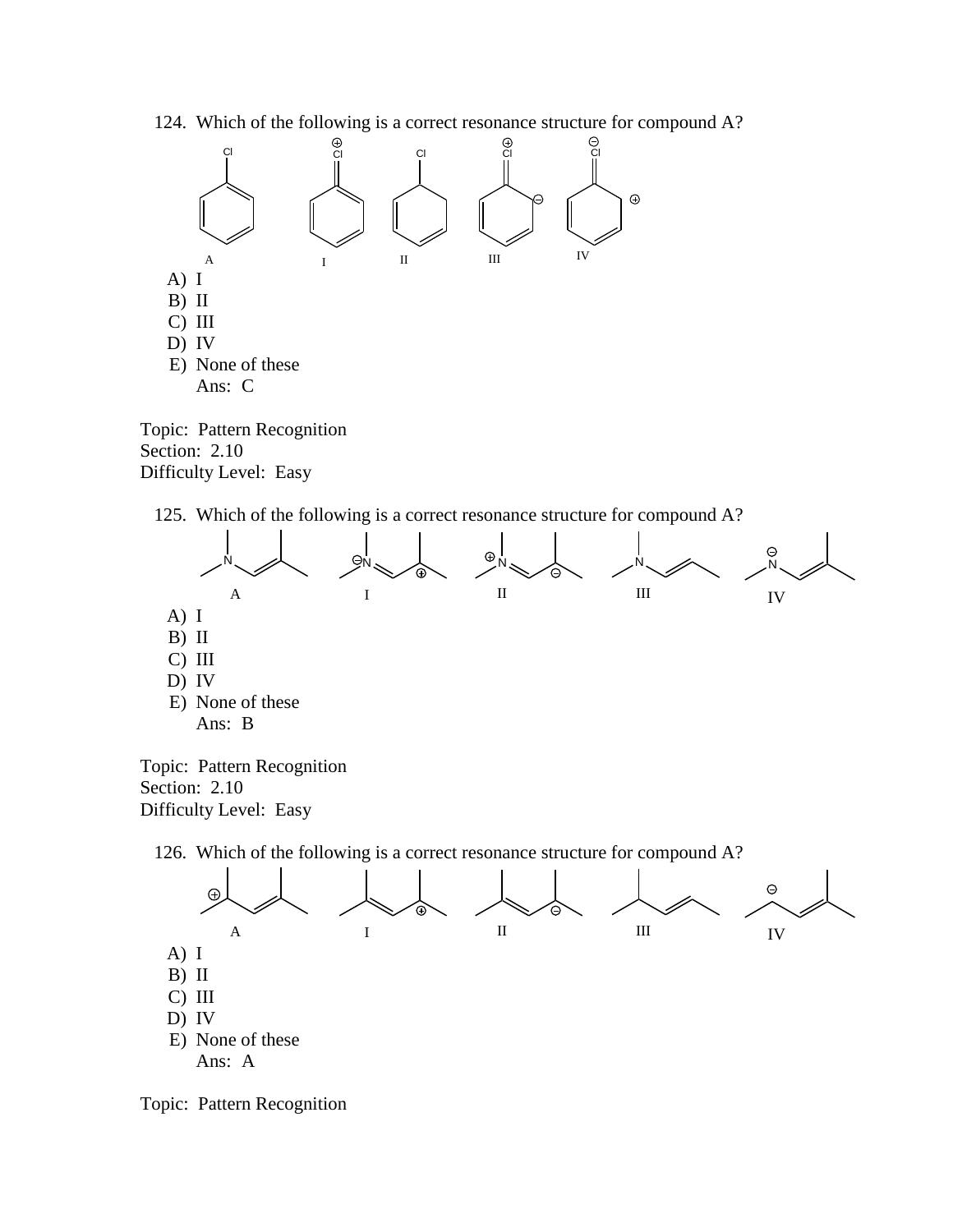Section: 2.10 Difficulty Level: Medium

127. Draw resonance structures for the following compound.



Topic: Pattern Recognition Section: 2.10 Difficulty Level: Hard

128. Draw two additional resonance structures for the following compound.



Topic: Pattern Recognition Section: 2.10 Difficulty Level: Hard

129. Draw two additional resonance structures for the following compound.



Topic: Pattern Recognition Section: 2.10 Difficulty Level: Hard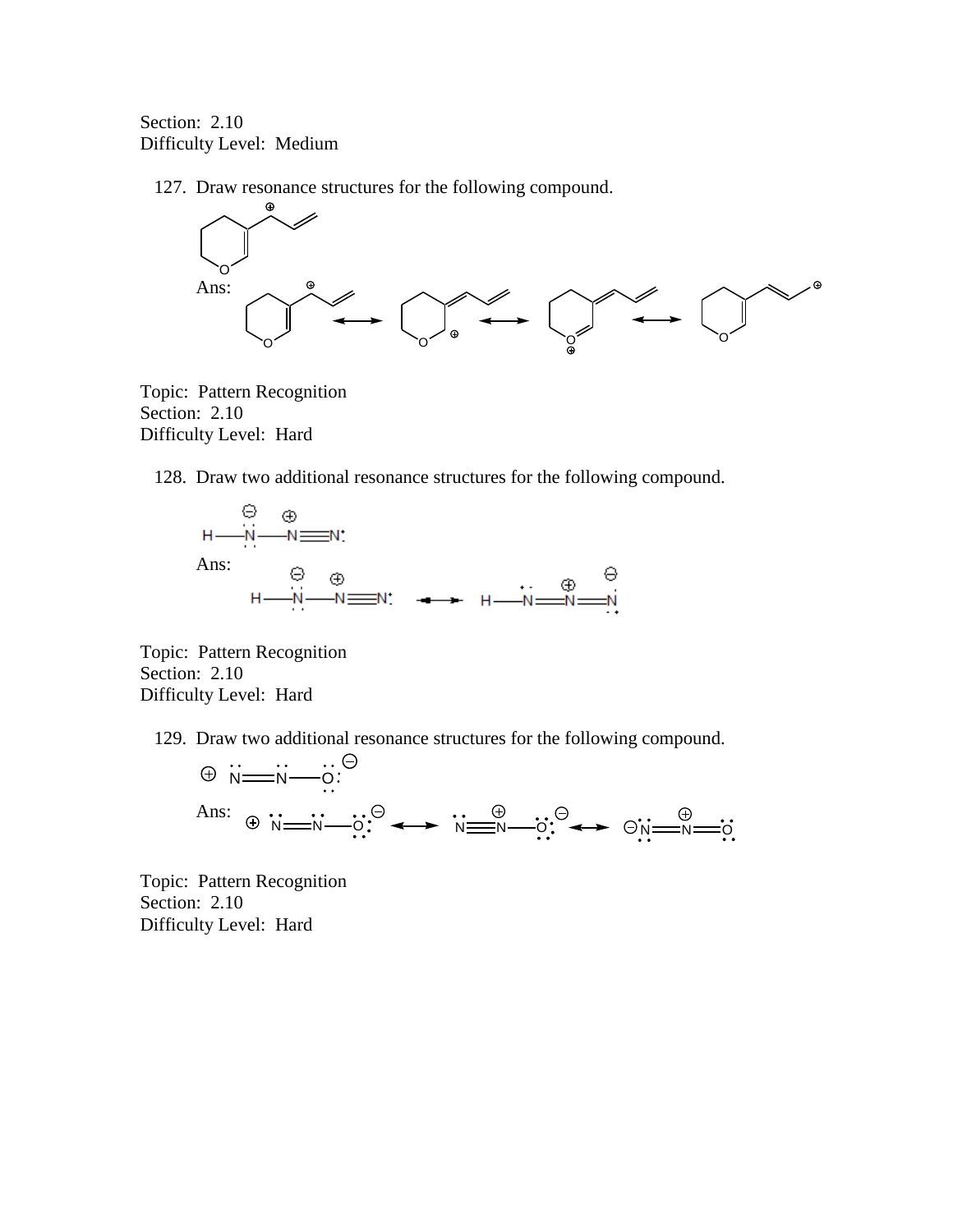130. Draw two additional resonance structures for the following compound.



Topic: Assessing Importance Section: 2.11 Difficulty Level: Easy

131. Which of the following is/are the most significant resonance structure(s)?



Topic: Assessing Importance Section: 2.11 Difficulty Level: Easy

132. Which of the following is/are the most significant resonance structure(s)?



Topic: Assessing Importance Section: 2.11 Difficulty Level: Easy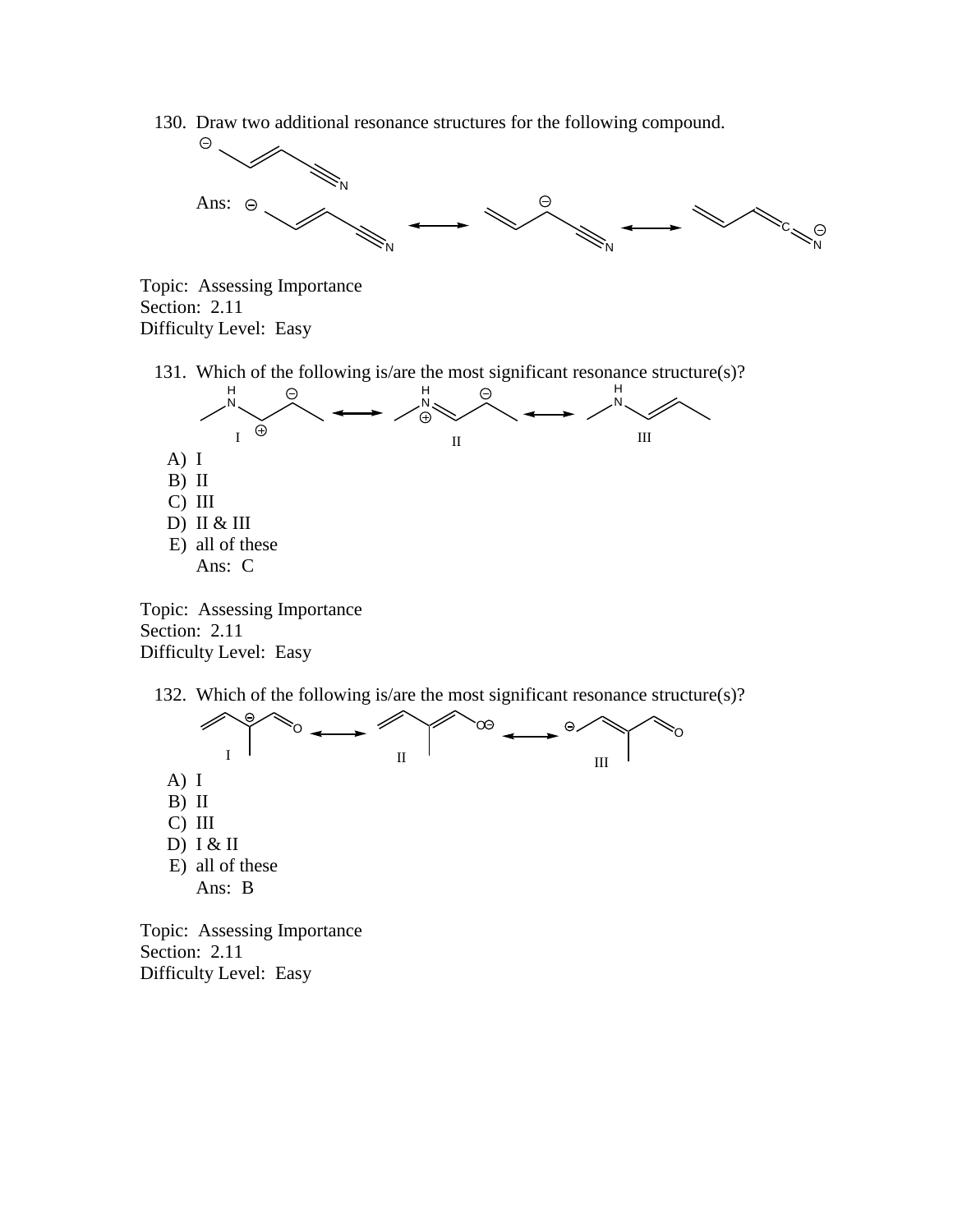133. Which of the following is/are the most significant resonance structure(s)?



Topic: Assessing Importance Section: 2.11 Difficulty Level: Medium

134. Which of the following is/are the most significant resonance structure(s)?



Topic: Assessing Importance Section: 2.11 Difficulty Level: Medium

135. Which of the following is the most significant resonance structure?



Section: 2.11 Difficulty Level: Medium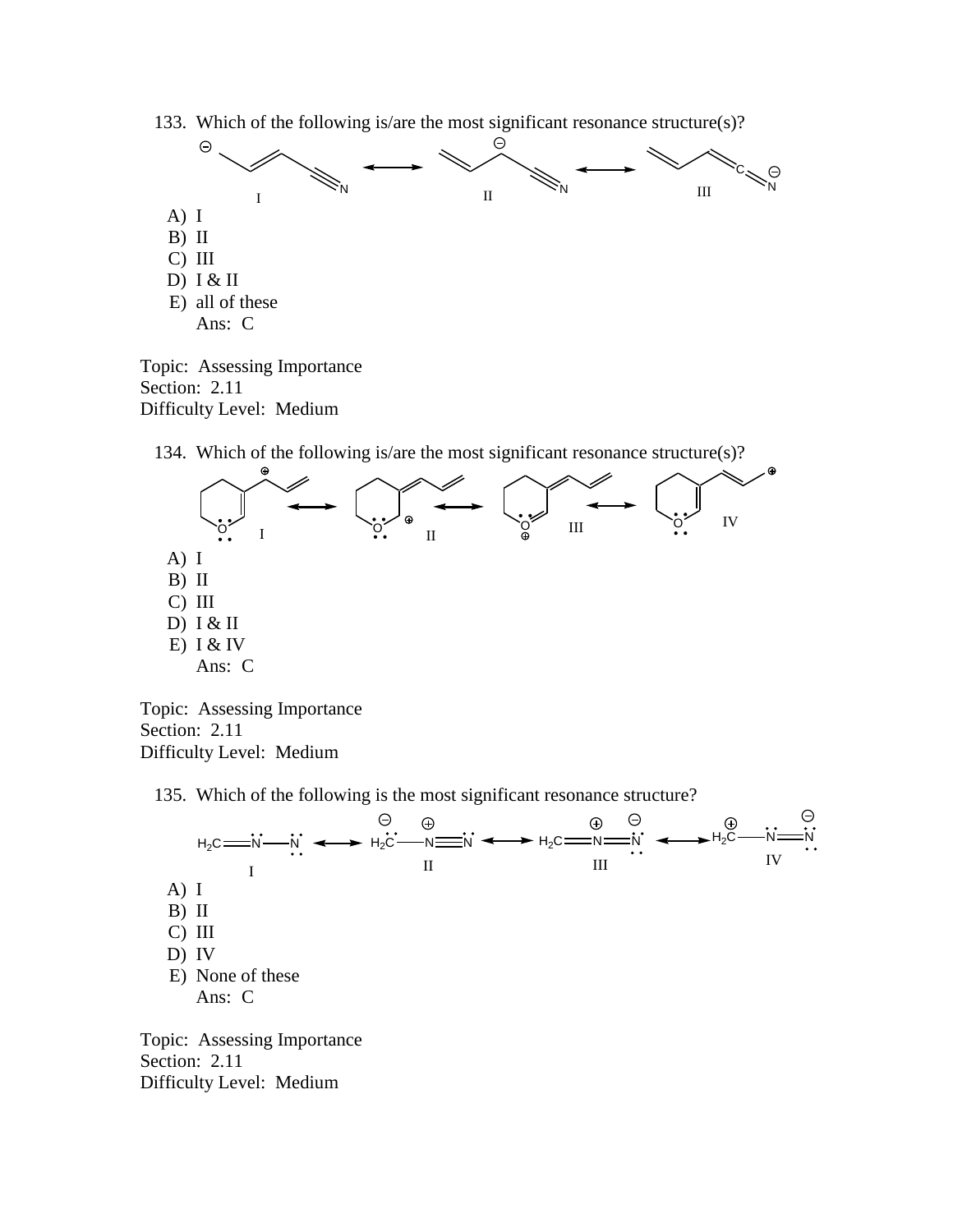136. Which of the following is/are the most significant resonance structure(s)?



Topic: Assessing Importance Section: 2.11 Difficulty Level: Hard

137. Draw significant resonance structures for the following compound. Which of this is/are most significant resonance structure(s)? Explain why.



Resonance structure III is most significant, because the more electronegative oxygen atom carries a negative formal charge.

Topic: Assessing Importance Section: 2.11 Difficulty Level: Hard

138. Draw significant resonance structures for the following compound. Which of this is/are most significant resonance structure(s)? Explain why.



Resonance structure III is most significant, because all atoms have octet of electrons.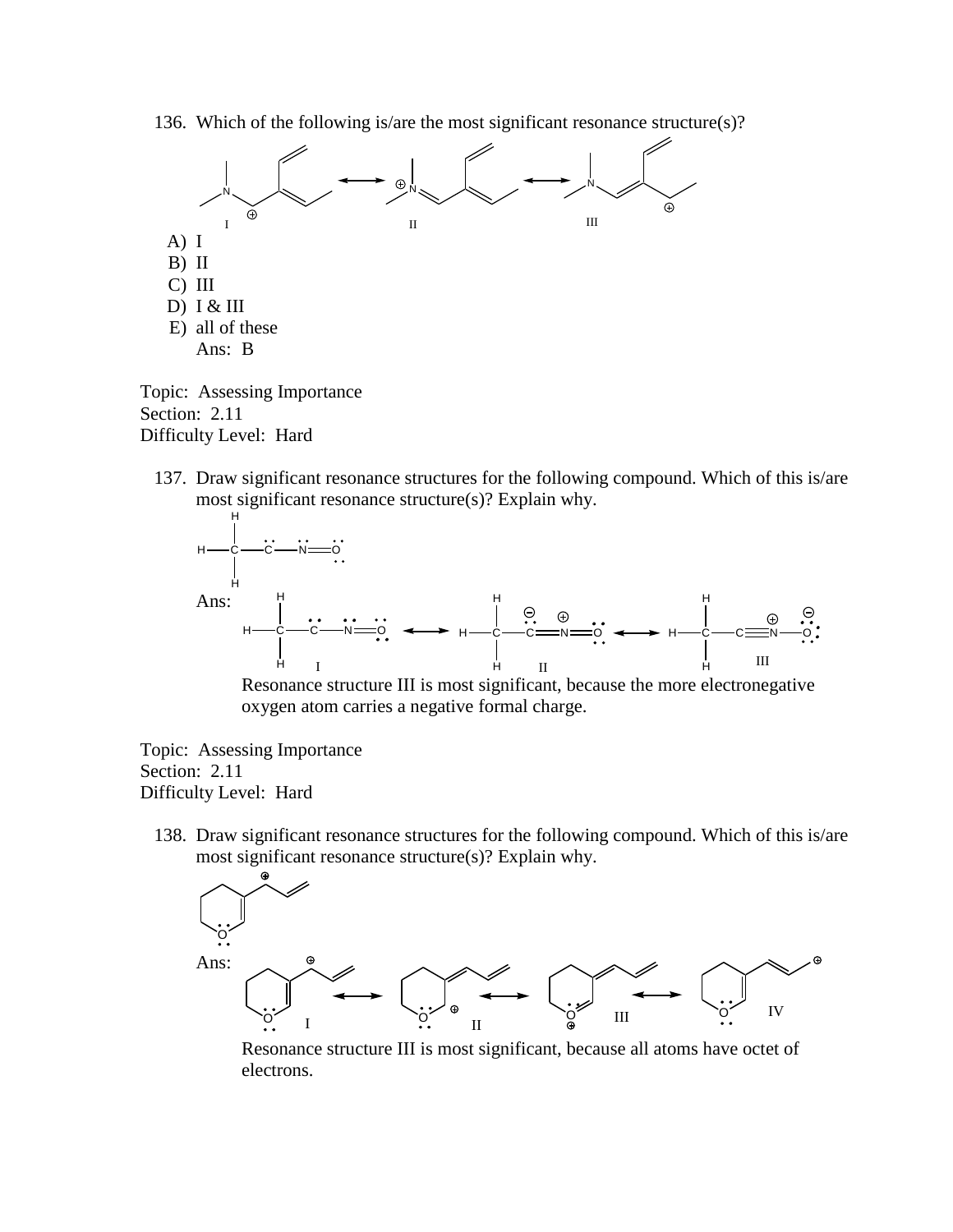Topic: Assessing Importance Section: 2.11 Difficulty Level: Hard

139. Draw significant resonance structures for the following compound. Which of this is/are most significant resonance structure(s)? Explain why.

$$
\begin{array}{ccc}\n\cdots & \oplus & \oplus & \oplus & \oplus & \\
\vdots & \vdots & \vdots & \oplus & \oplus & \\
\uparrow & & \uparrow & & \oplus & \\
\end{array}
$$

Resonance structure I is most significant, because the more electronegative oxygen atom carries a negative formal charge.

Topic: Assessing Importance Section: 2.11 Difficulty Level: Easy

140. What is the relationship between the following compounds?

$$
\begin{array}{cccc}\n\vdots & \cdots & \cdots & \cdots & \cdots \\
\vdots & \ddots & \ddots & \cdots & \cdots & \cdots \\
\vdots & \ddots & \ddots & \ddots & \cdots & \cdots \\
\vdots & \ddots & \ddots & \ddots & \ddots & \cdots \\
\end{array}
$$

- A) Constitutional isomers
- B) Resonance structures
- C) conformers
- D) Identical compounds Ans: B

Topic: Assessing Importance Section: 2.11 Difficulty Level: Easy

141. What is the relationship between the following compounds?  $\curvearrowright \curvearrowright \curvearrowright \curvearrowright$ 

$$
\bigwedge\diagdown\diagup^{\circ} \quad \text{if}
$$

- A) Constitutional isomers
- B) Resonance structures
- C) conformers
- D) Identical compounds
- E) Different compounds Ans: A

Topic: Assessing Importance Section: 2.11 Difficulty Level: Easy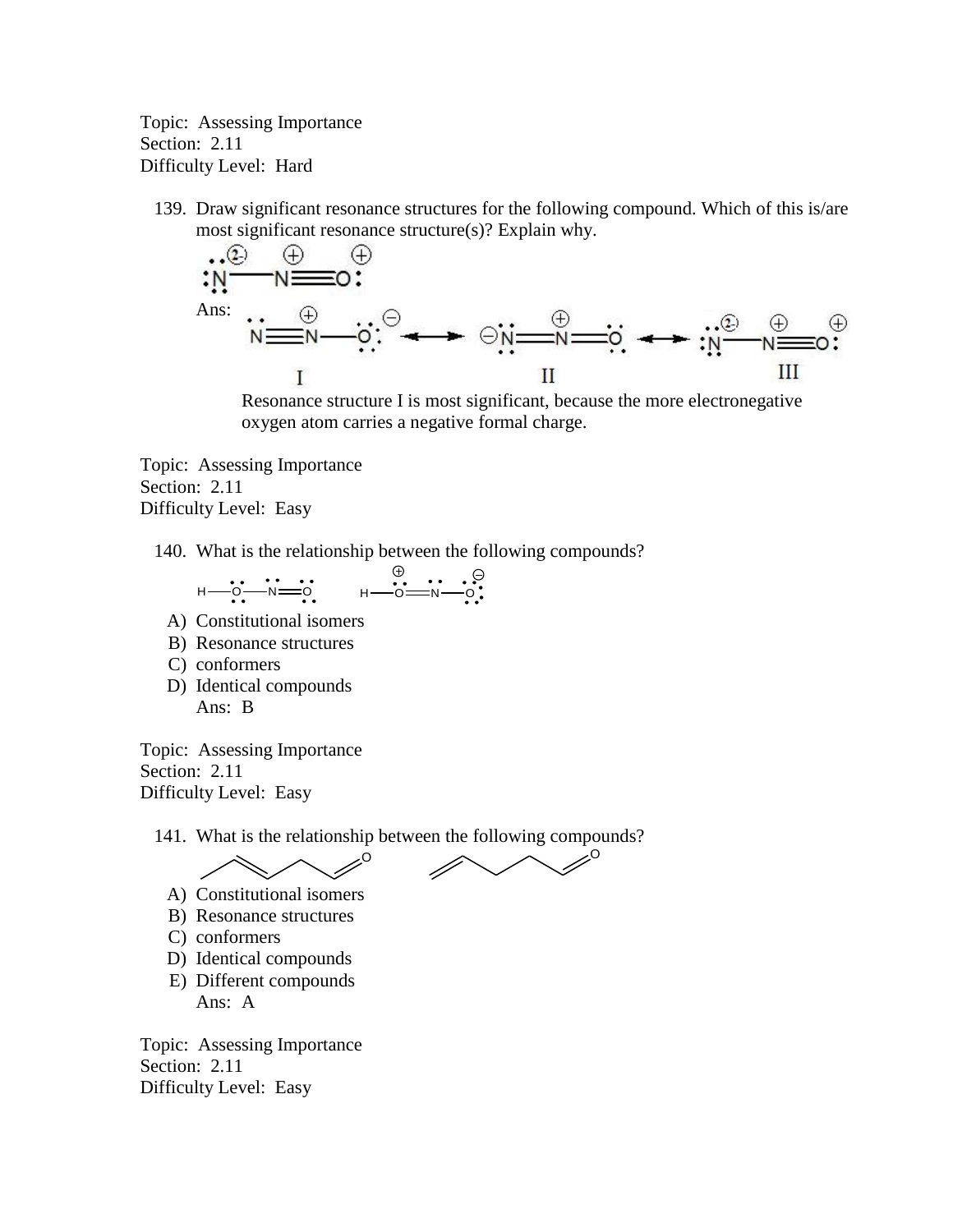142. What is the relationship between the following compounds?



- A) Constitutional isomers
- B) Resonance structures
- C) conformers
- D) Identical compounds
- E) Different compounds
	- Ans: B

Topic: Assessing Importance Section: 2.11 Difficulty Level: Easy

143. What is the relationship between the following compounds?



- A) Constitutional isomers
- B) Resonance structures
- C) conformers
- D) Identical compounds
- E) Different compounds Ans: B

Topic: Delocalized and Localized Lone Pairs Section: 2.12 Difficulty Level: Easy

144. The lone pair on nitrogen in the following compound is \_\_\_\_\_\_\_.



B) delocalized Ans: A

Topic: Delocalized and Localized Lone Pairs Section: 2.12 Difficulty Level: Easy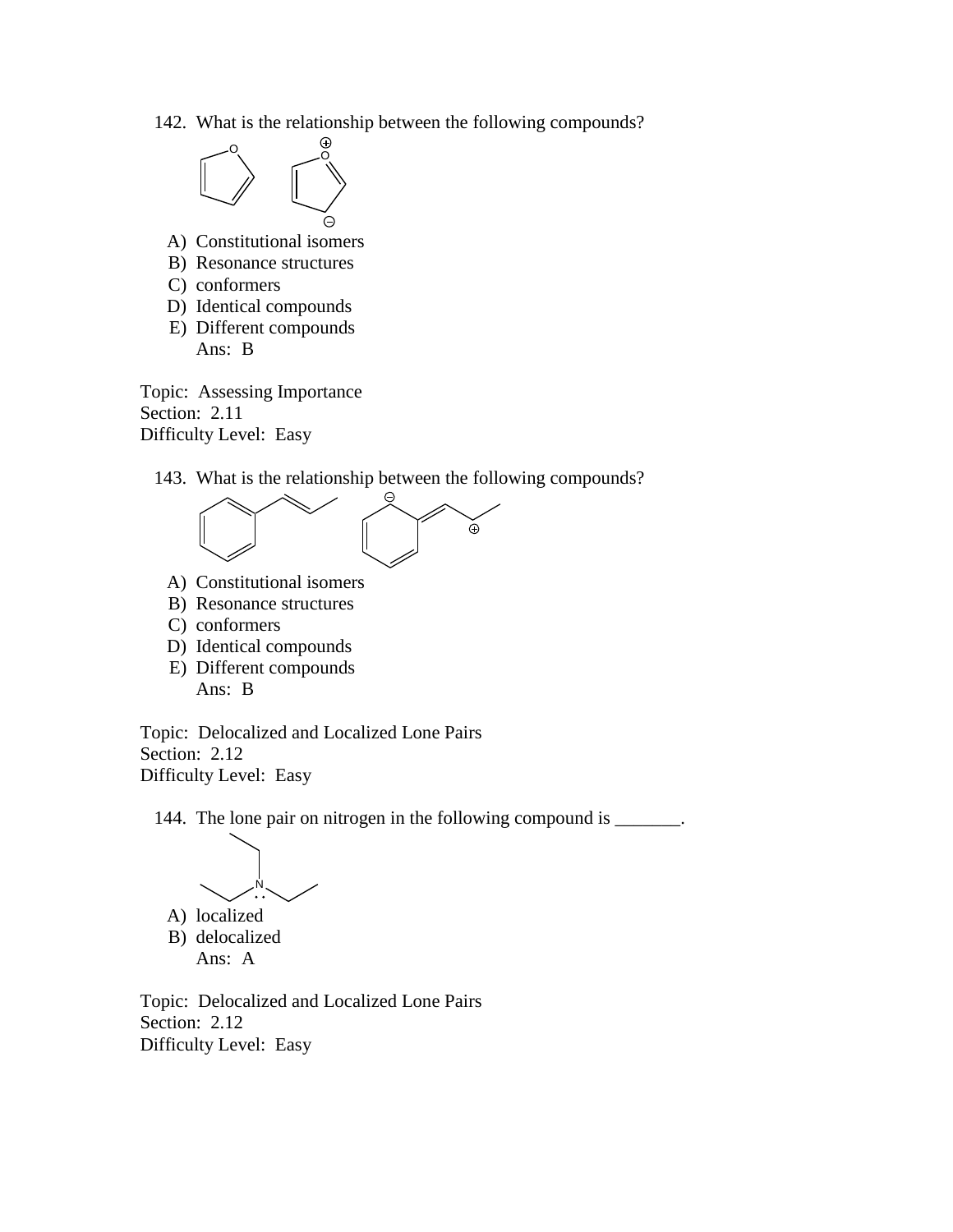145. The lone pair on oxygen in the following compound is \_\_\_\_\_\_\_.

 $\rm \ddot{o}$  . A) localized

B) delocalized Ans: B

Topic: Delocalized and Localized Lone Pairs Section: 2.12 Difficulty Level: Easy

146. The lone pair on nitrogen in the following compound is \_\_\_\_\_\_\_.



A) localized B) delocalized Ans: A

Topic: Delocalized and Localized Lone Pairs Section: 2.12 Difficulty Level: Easy

147. The lone pairs on oxygen in the following compound are \_\_\_\_\_\_\_.



- A) both localized
- B) both delocalized
- C) one localized
- D) one delocalized
- E) Both C & D Ans: E

Topic: Delocalized and Localized Lone Pairs Section: 2.12 Difficulty Level: Easy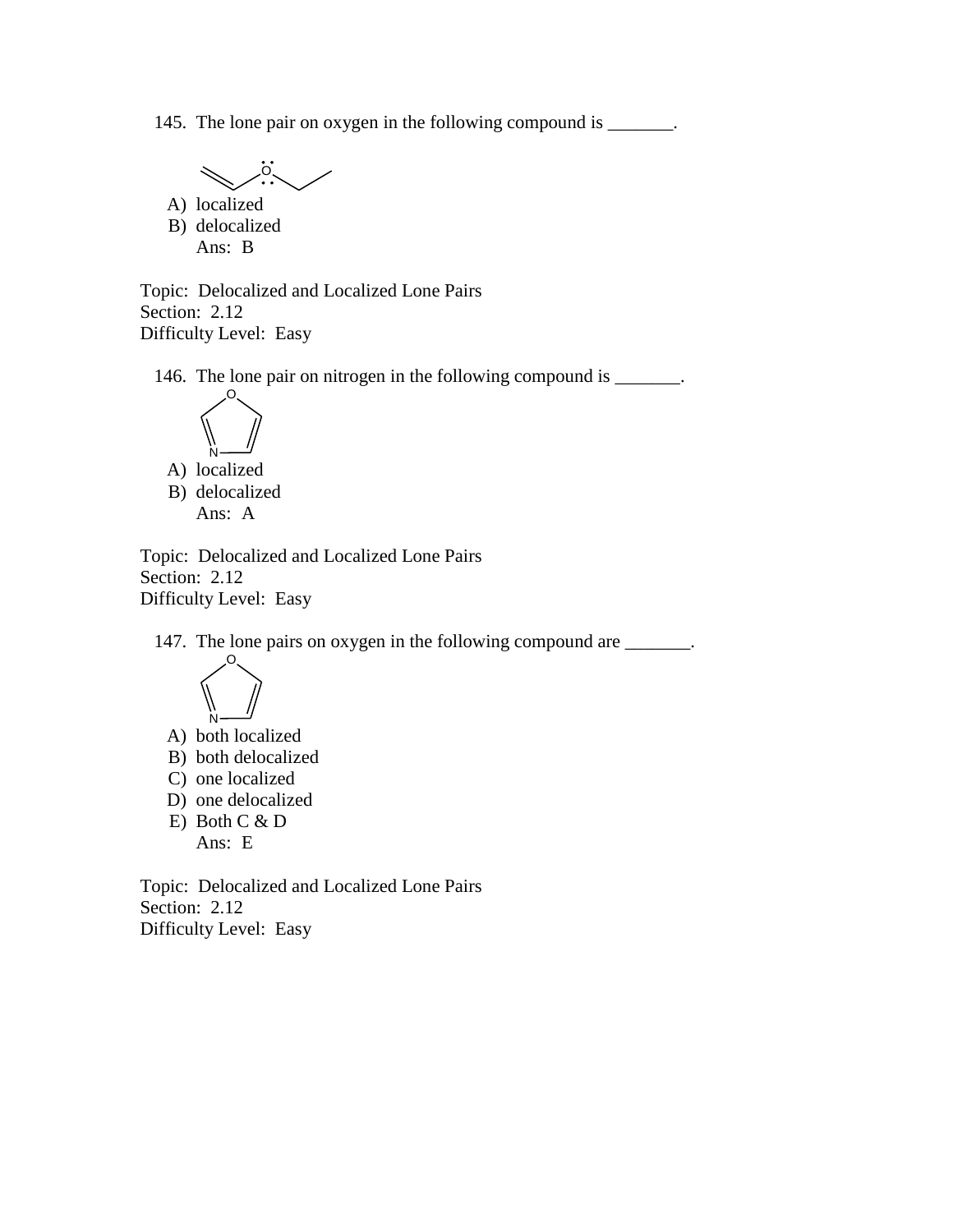148. The lone pair on nitrogen in the following compound is \_\_\_\_\_\_\_.



B) delocalized Ans: A

Topic: Delocalized and Localized Lone Pairs Section: 2.12 Difficulty Level: Medium

149. For the following compound identify the lone pairs and indicate if each lone pair is localized or delocalized.



Topic: Delocalized and Localized Lone Pairs Section: 2.12 Difficulty Level: Medium

150. For the following compound identify the lone pairs and indicate if each lone pair is localized or delocalized.

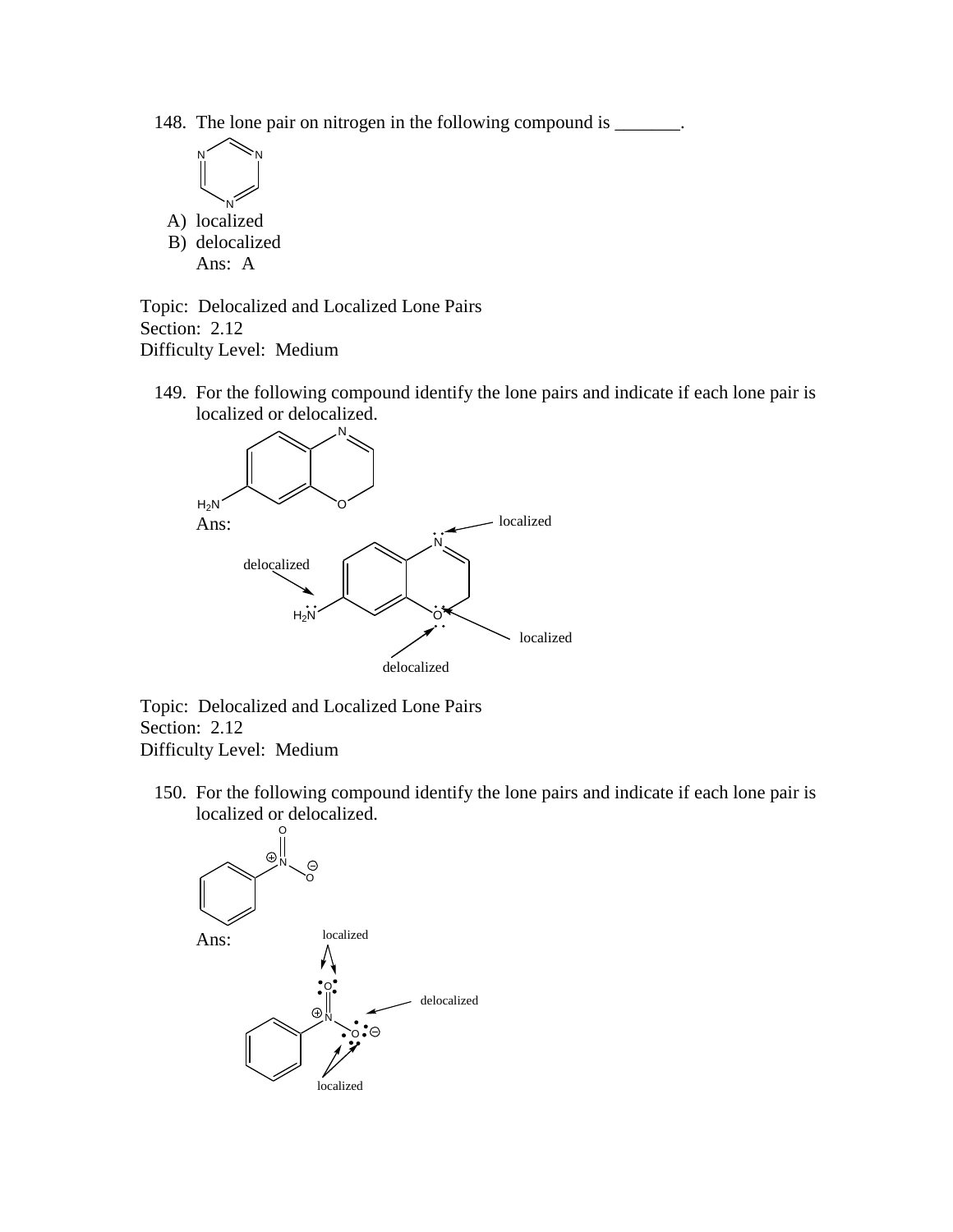Topic: Delocalized and Localized Lone Pairs Section: 2.12 Difficulty Level: Medium

151. For the following compound identify the lone pairs and indicate if each lone pair is localized or delocalized.



Topic: Delocalized and Localized Lone Pairs Section: 2.12 Difficulty Level: Hard

152. For the following compound what is the hybridization state and molecular geometry at each oxygen and nitrogen atom



Topic: Delocalized and Localized Lone Pairs Section: 2.12 Difficulty Level: Hard